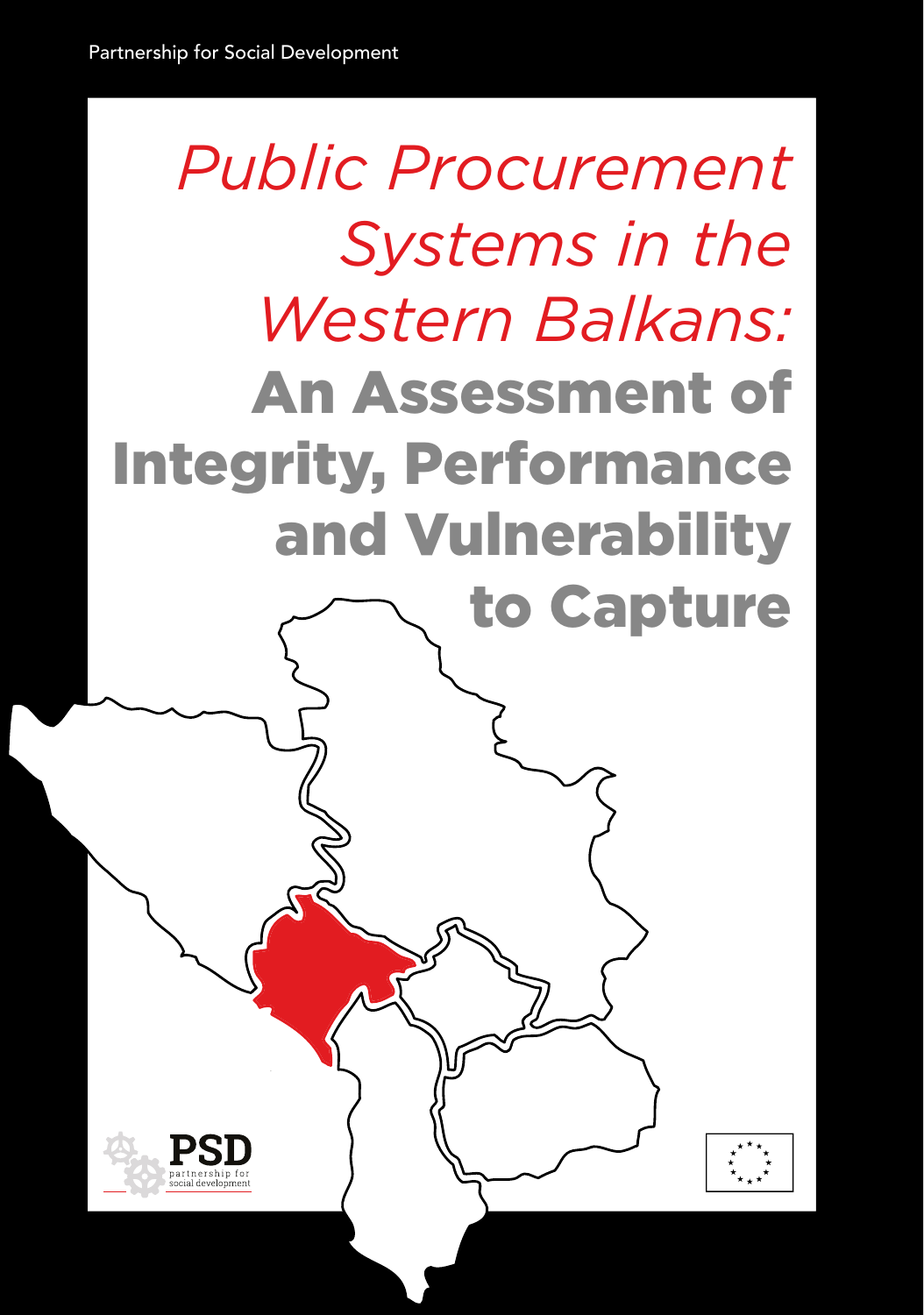## **Country report MONTENEGRO**

This report has been published within the framework of the Governance Risk Assessment in Public Procurement- GRAPP project implemented by Partnership for Social Development (Croatia).

**Project full title:** Governance Risk Assessment in Public Procurement

#### **Acronym:** GRAPP

**Duration:** May 2017 –December 2017

**Website:** http://www.integrityobservers.eu/

#### **ISBN** 978-953-48259-2-1

**CIP** zapis je dostupan u računalnome katalogu Nacionalne i sveučilišne knjižnice u Zagrebu pod brojem 001007920.



This publication has been produced with the assistance of the European Union.

The contents of this publication are the sole responsibility of Partnership for Social Development and can in no way be taken to reflect the views of the European Union.

The project is funded by the European Union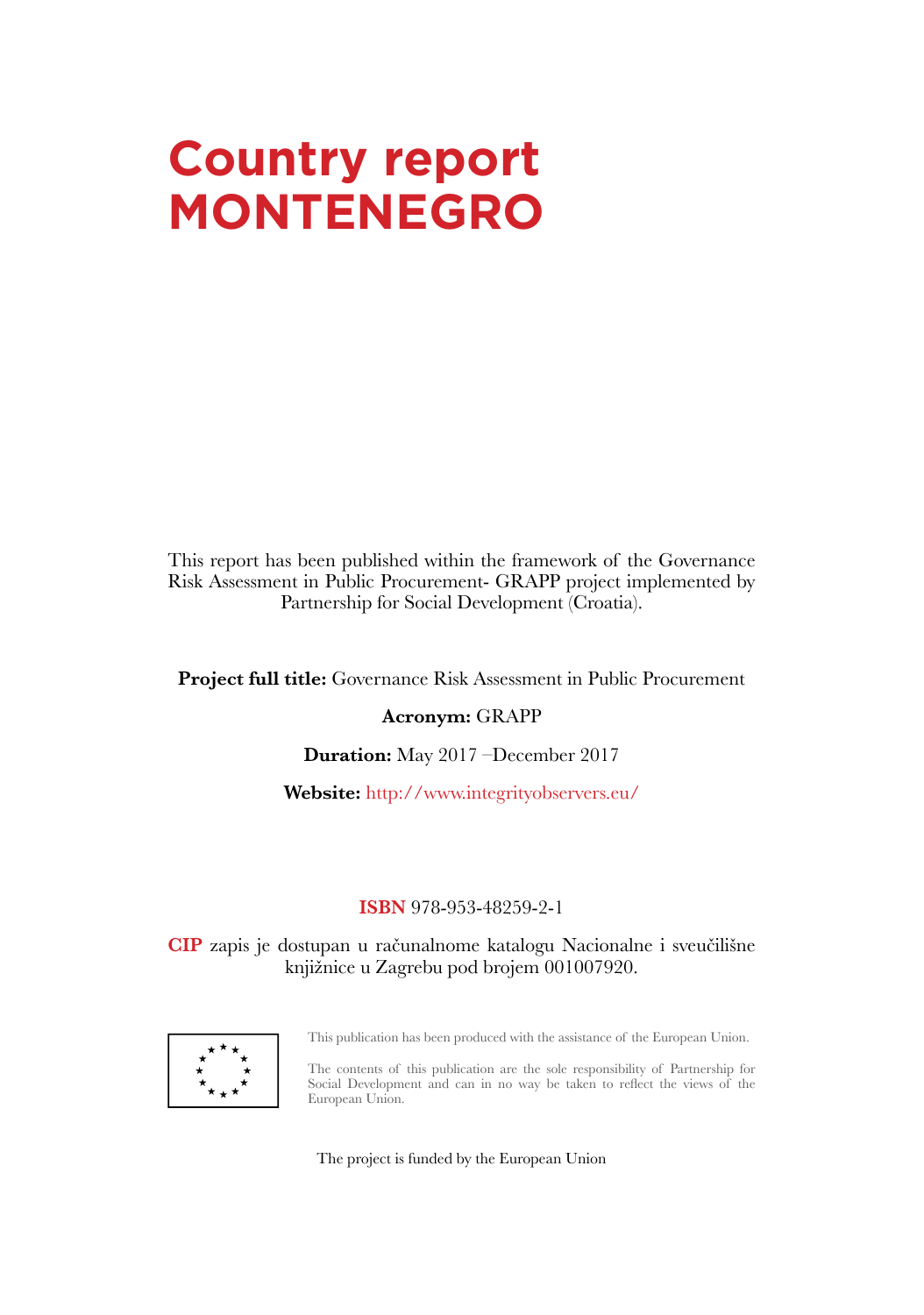| 1. Introduction                                                   | $\overline{5}$ |
|-------------------------------------------------------------------|----------------|
| Conceptual framework and rationale                                | 5              |
| Methodology                                                       | 9              |
| General methodological approach                                   | 9              |
| Indicators and data packages covered by the assessment            | 11             |
| Measurements and process of assigning values to different indices | 11             |
| Potential method in brief                                         | 12             |
| Values of the index                                               | 13             |
| 2. Country report Montenegro                                      | 15             |
| Category 1: Public Procurement Regulatory Ecosystem               | 21             |
| Category 2 : Public Procurement Planning                          | 25             |
| Category 3 : Exceptions from procurement legislation              | 30             |
| Category 4 : Information management in Public                     |                |
| Procurement system                                                | 34             |
| Category 5 : Pre-bidding stage                                    | 37             |
| Category 6 : Public procurement Contracting                       | 40             |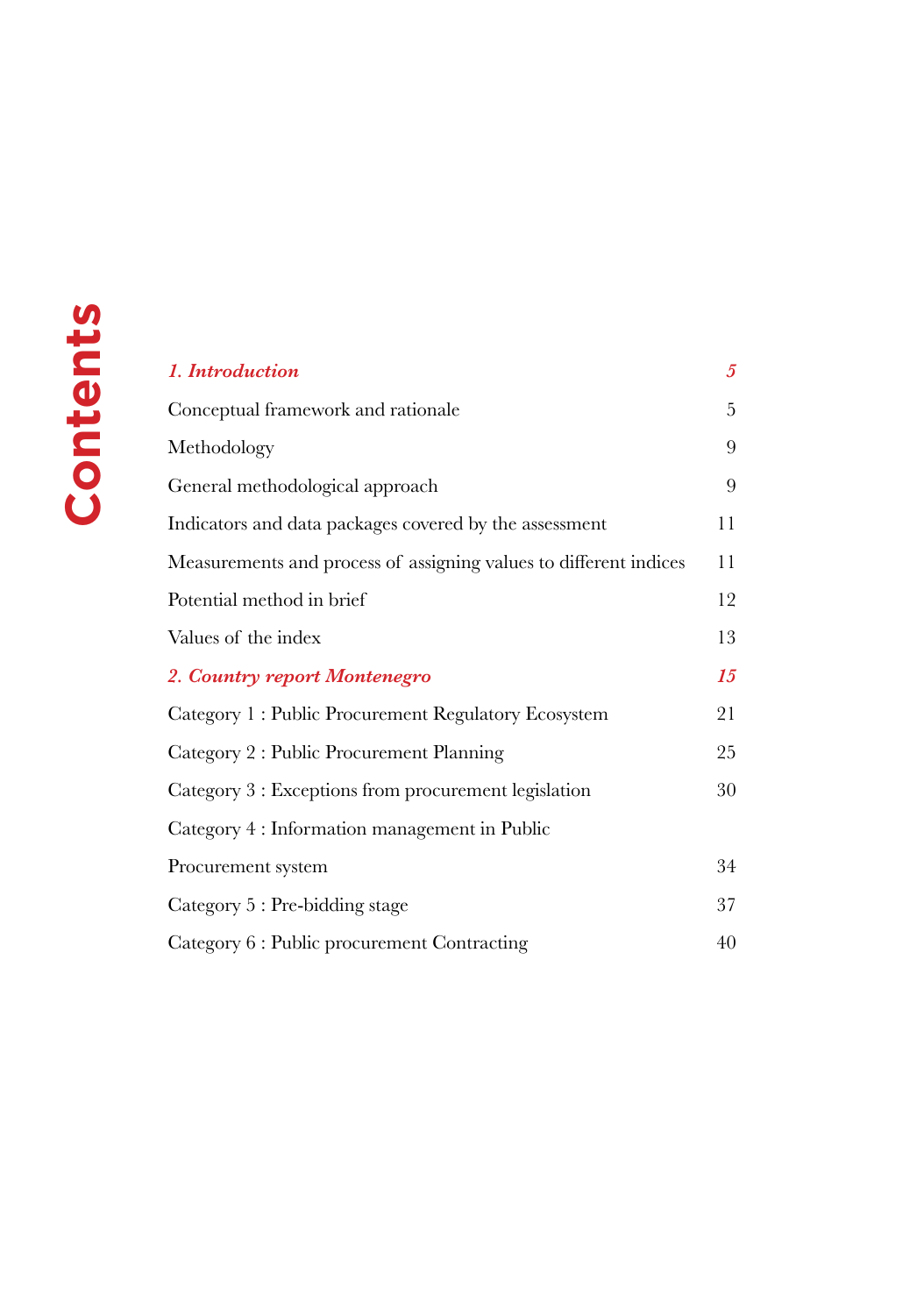| Category 7 : Petty public procurement                          | 43 |
|----------------------------------------------------------------|----|
| Category 8 : Public Procurement Remedy mechanisms              | 46 |
| Category 9 : Control over the implementation of PP legislation | 50 |
| Category 10 : Control over Execution of public                 |    |
| procurement contracts                                          | 54 |
| Category 11: Regulation of Conflict of Interest in             |    |
| PP System and procedures                                       | 57 |
| Category 12 : Audit mechanisms                                 | 60 |
| Category 13 : Criminal justice system response to PP anomalies | 63 |
| Category 14 : Capacity and human resources management          | 66 |
| Category 15 : Trends in public procurement contracts           | 69 |
| Category 16 : Trends in framework agreements                   | 72 |
| Category 17 : The most successful tenderers                    | 75 |
| Category 18 : Trends in petty public procurement               | 78 |
| 3. References                                                  | 81 |
|                                                                |    |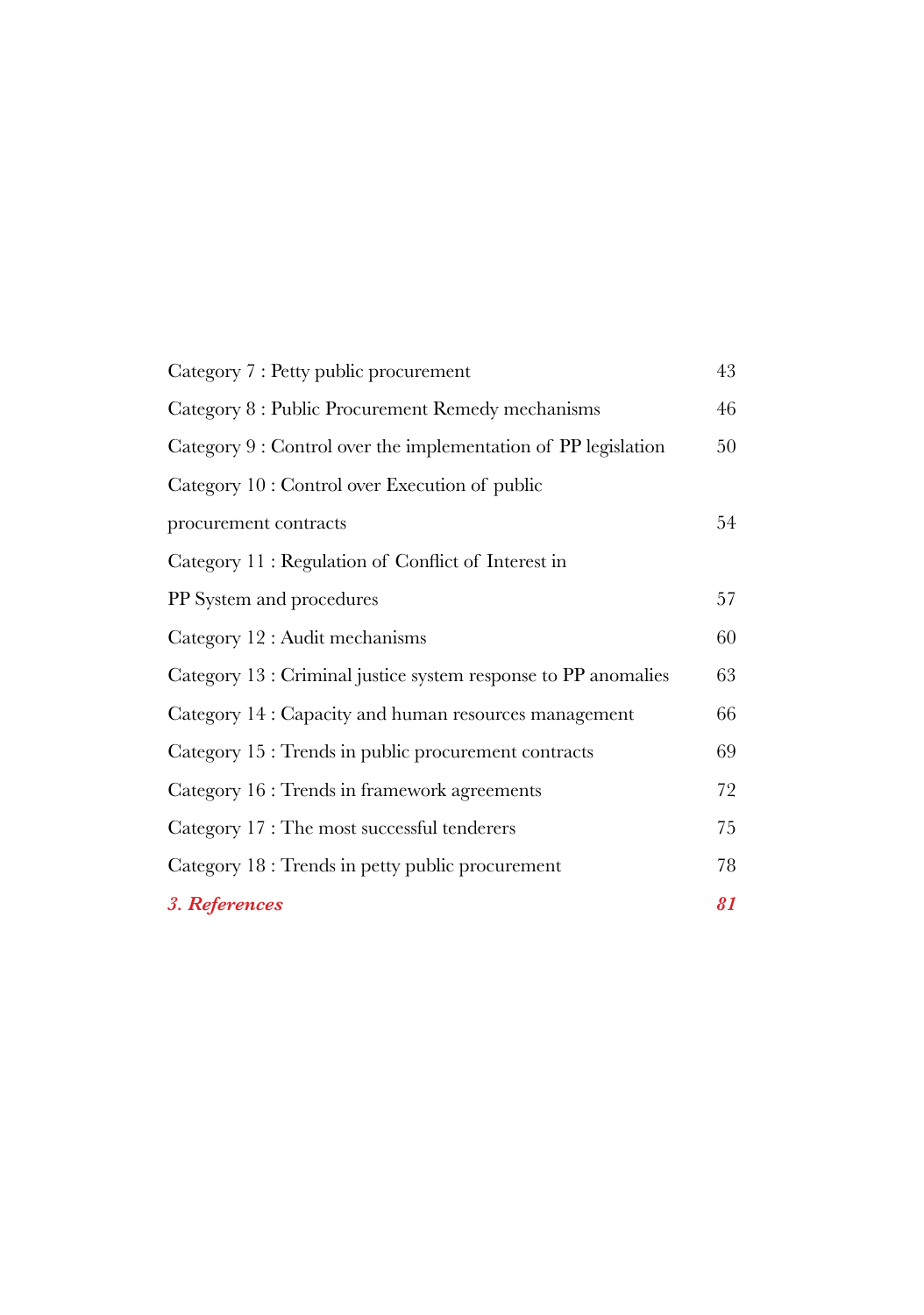### <span id="page-4-0"></span>*Conceptual framework and rationale*

The integrity of the public procurement process is best assured when two conditions are present: first, the allocation of resources should occur in conditions of open competition; and, second, mechanisms should exist to monitor the government agents in charge of the process and check that their decisions are made solely on the basis of the relative merits of competing bidders<sup>1</sup>. While these conditions appear undemanding, in practice achieving integrity in public procurement is a challenging task in any governance environment, even in well-developed democracies. Despite the efforts of public procurement policy actors to suppress corruption in public procurement, the incidence of corruption in this area remains high, suggesting that accepted mechanisms and approaches are deficient.

Detecting and measuring corruption in public procurement (hereafter, PP) is particularly challenging, not least because there is scant agreement on how to define corruption or translate theoretical definitions into practical approaches. Rose-Ackerman (1975) proposed a framework for detecting and measuring corruption in public procurement that is based on the relationship between market structure and the incidence of corrupt dealings in the government contracting process<sup>2</sup>. This widely accepted approach has led to the development of 'red flag' indicators of corruption risk in the public procurement process. Practitioners, investigators and policy makers use this approach to estimate the probability that corruption occurred in a specific procurement case while it also lays the foundation for a new evidencebased approach to fighting corruption<sup>3</sup>. However, the red flag approach is dependent on being able to gain access to high-quality data, which is rarely the case. It also fails to shed light on why such deviations occur and how serious the extent of corruption in the public procurement system is in any given country or sector.

These deficiencies in detecting PP-related corruption may be especially profound in situations of market capture, where corrupt actors are able to shape the rules and access to data. Thus, in our study on public procurement in the construction sector (Podumljak and David-Barrett, 2015), the empirical evidence suggested that actors were able to exert direct or indirect political control over access to contracts of a significant value, such that

|               | Podumljak, M., David-Barrett, E. (2015) The Public Procurement of Construction Works:<br>The Case of Croatia. European Commission's Seventh Framework Programme<br>ANTICORRP. Available at: http://anticorrp.eu/publications/report-on-croatia/. |
|---------------|--------------------------------------------------------------------------------------------------------------------------------------------------------------------------------------------------------------------------------------------------|
| $\mathcal{P}$ | Rose-Ackerman, R. (1975) The Economics of Corruption, Journal of Public Economics 4,<br>187-203                                                                                                                                                  |
| 3             | Ferwerda, J., Deleanu, I., Unger, B. (2016) Corruption in Public Procurement: Finding the<br>Right Indicators. European Journal on Criminal Policy and Research Vol. 23, Issue 2, p.<br>245-267                                                  |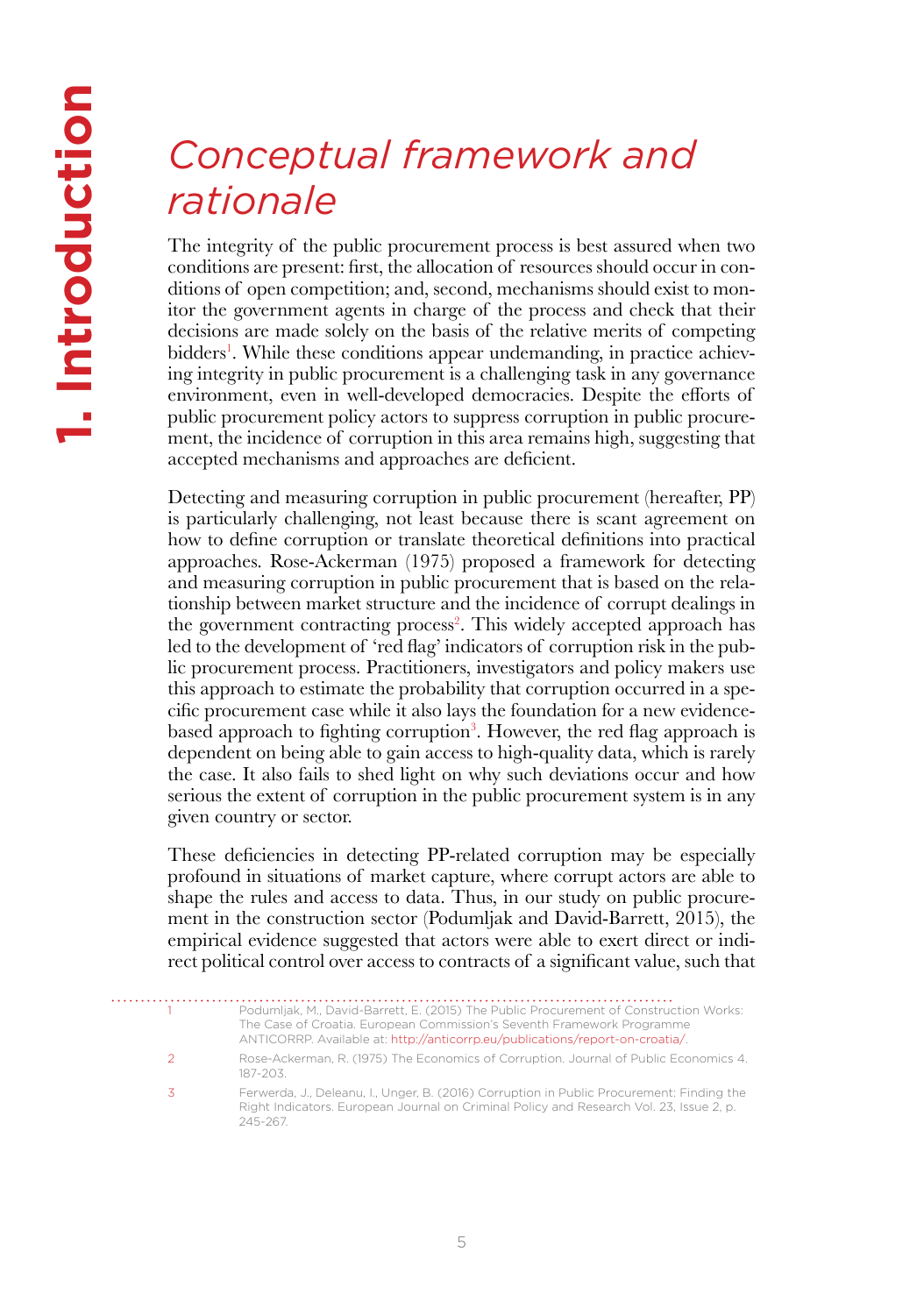only favoured bidders were successful<sup>4</sup>. This demonstrates that capture of the system's functionality - for the purpose of shaping the outcome – is an important part of public procurement corruption. As such, the phenomenon of state capture shall be addressed research and assessments of PP corruption.

State capture is defined as "*shaping the formation of the basic rules of the game* (i.e. laws, regulations and decrees) through *illicit* and non-transparent private payments to public officials and politicians".<sup>5</sup> Academic scholarship suggests that state capture - *illicit influence over the rules of the game -* is one of the most pervasive forms of corruption today, especially in transitional societies.<sup>6</sup> While a conservative interpretation of state capture focuses on the aim of private interests to capture state functions for its own benefit, this report also covers a less researched area: the usage of public resources (power or material resources) in efforts to capture or influence the behaviour of external actors - including in the private sector (economic operators), civil society and media - to serve illicit private interests. In such cases, the instruments of capture are usually defined through a set of combined actions, and can become visible or manifest as bribery, breaches of integrity, favouritism, conflicts of interest, clientelism, cronyism or other corrupt activity. However, the phenomenon of capture is present only if these manifestations are the result of systemic multi-layered activity to control loci of state and societal power. This can be observed through proxies such as *hyper-politicization of the public sector* and the presence of constituencies of interests of political, economic and social players with significant influence over the rules that govern the distribution of public resources.

This report differentiates between, on the one hand, basic deviations from administrative processes and incidental corruption and, on the other, the more severe phenomena of societal capture. The report develops two indices to measure these phenomena – a corruption resistance index and a capture risk index. The indices rest on Klitgaard's<sup>7</sup> widely accepted corruption axiom  $C = M + D - A$  (1988), to measure the extent to which a monopoly of power and administrative discretion are checked by accountability. This approach also builds on more recent theoretical work by Mungiu-Pippidi8 (2013) describes corruption and the control of corruption as an equilibrium between opportunities (resources and motives for corruption on one side), and constraints (deterrents imposed by the state or society).

While describing corruption is a complex task per se, measuring it is even more challenging. Numerous scholars and practitioners have developed indices based largely on surveys of perceptions and experts (i.e. Transparency

| 4 | Podumljak, M., David-Barrett, E. (2015) The Public Procurement of Construction Works:<br>The Case of Croatia, European Commission's Seventh Framework Programme<br>ANTICORRP. Available at: http://anticorrp.eu/publications/report-on-croatia/. |
|---|--------------------------------------------------------------------------------------------------------------------------------------------------------------------------------------------------------------------------------------------------|
| 5 | Hellman, J.S., Jones, G., Kaufmann, D. (2000) Seize the State, Seize the Day: State Cap-<br>ture, Corruption, and Influence in Transition. p. 2. Policy Research Working Paper 2444.<br>World Bank.                                              |
| 6 | Ibid.                                                                                                                                                                                                                                            |
|   | Klitgaard, R. (1998) Controlling Corruption. p. 75. Berkley: University of California Press                                                                                                                                                      |
| 8 | Mungiu Pippidi, A. (2013) The Good, the Bad and the Ugly: Controlling Corruption in the<br>European Union. p. 28. Berlin: Hertie School of Governance.                                                                                           |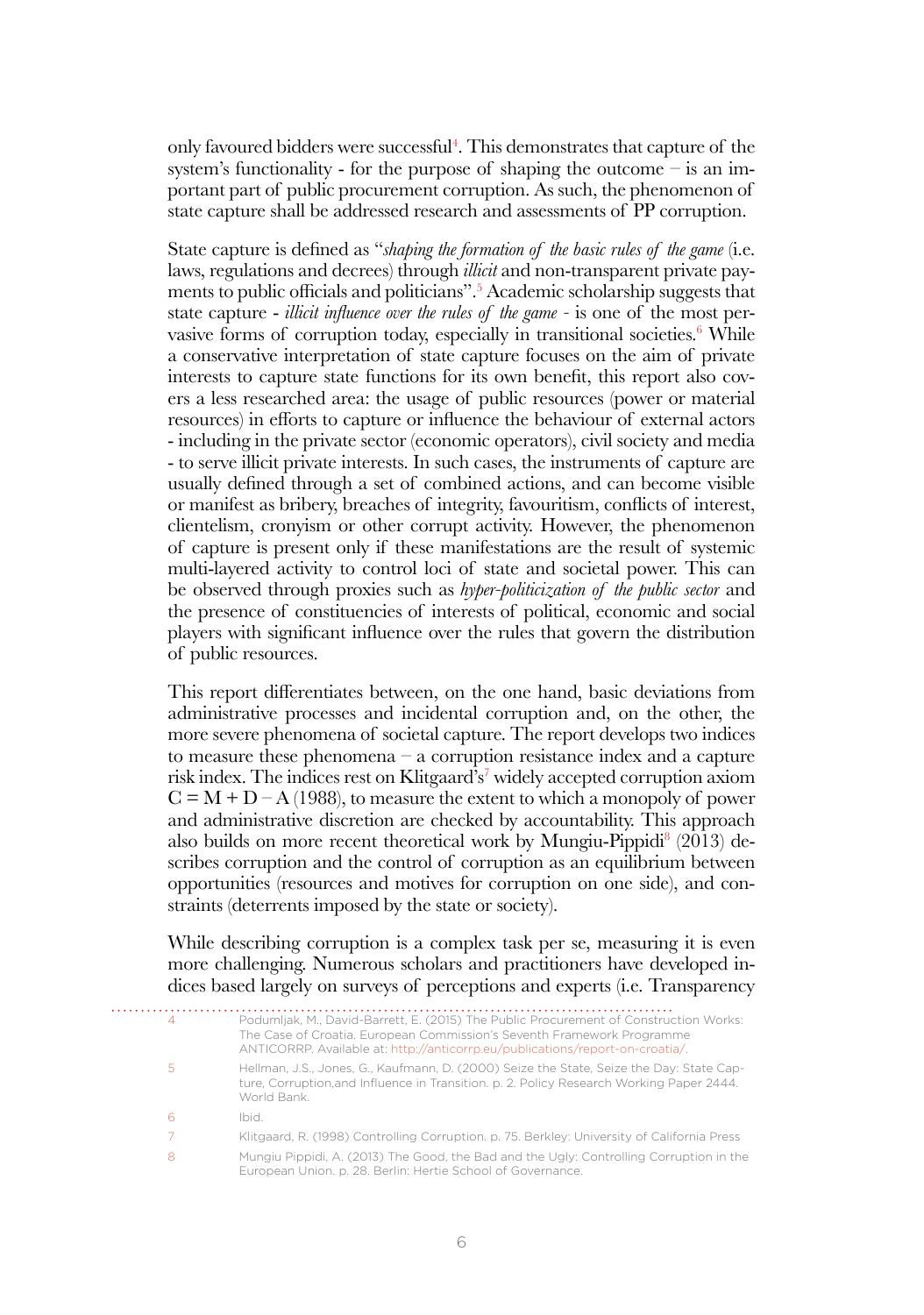International Corruption Barometer, World Bank World Governance Indicators) while others have developed proxies for corruption in public procurement (see Fazekas et al 2013). Our approach also focuses on PP but seeks, rather than measuring corruption, to assess systemic deterrence to corruption and state capture, and the effectiveness, efficiency and impact of established systems in detecting, preventing and punishing undue influence over procedures and outcomes. The aim of the report is to inform practitioners and policy makers to enable design of better control systems.

The team faced several challenges that this report aims to address. In the first pilot draft we tested a country-specific approach to reporting (following the principles of the EU Anti-Corruption report 20149 ) but responses from non-practitioners relating to understanding of PP-specific capture risks have led us to focus our recommendations on more conceptual factors, rather than policy or institution- specific advice. In addition, since the report aims to assist the European Commission in developing future country reports, as well as member state governments in designing efficient and effective responses to corruption in public procurement, a new, innovative digitally-assisted comprehensive standardized approach in reporting was designed and piloted in this final document. The approach and methodology also builds on the new approach of the Commission elaborated in the EU 2016 Enlargements strategy and the emphasis on evidence-based reporting within the *fundamentals first* framework.

The EU began to play a more active role in governance reforms in the Western Balkan (WB) countries in June 2003 when the prospect of potential EU membership was extended to all WB countries during the Thessaloniki EU-WB Summit. The summit resulted in the Thessaloniki Declaration, which has guided the reform efforts of the WB countries in seeking to join the Union, as well as offering enhanced EU support for their endeavours.10 With the prospect of EU membership, among other important issues, all of the WB countries committed to a *permanent and sustainable fight against corruption* that was accompanied by technical and financial aid to good governance programs in respective countries.

The European Commission (EC) DG Near (at the time DG Enlargement) played a crucial role in guiding the respective countries in their reform efforts and providing assistance in the areas where challenges for WB countries were significant. However, more than a decade later, the strategies and action plans implemented had not produced the expected results or impact on corruption patterns. This has prompted policy-makers to revisit and redesign the approaches and objectives used in the fight against corruption in the Western Balkans.

9 European Commission (2014) EU Anti-Corruption Report. Available at: [https://ec.europa.](https://ec.europa.eu/home-affairs/sites/homeaffairs/files/e-library/documents/policies/organized-crime-and-human-trafficking/corruption/docs/acr_2014_en.pdf) [eu/home-affairs/sites/homeaffairs/files/e-library/documents/policies/organized-crime](https://ec.europa.eu/home-affairs/sites/homeaffairs/files/e-library/documents/policies/organized-crime-and-human-trafficking/corruption/docs/acr_2014_en.pdf)[and-human-trafficking/corruption/docs/acr\\_2014\\_en.pdf](https://ec.europa.eu/home-affairs/sites/homeaffairs/files/e-library/documents/policies/organized-crime-and-human-trafficking/corruption/docs/acr_2014_en.pdf)

10 Council of the European Union (2003) Thessaloniki European Council 19 and 20 June 2003. Council of the European Union (2003) Thessaloniki European Council 19 and 20 June 2003. Available at: [http://www.consilium.europa.eu/uedocs/cms\\_data/docs/press](http://www.consilium.europa.eu/uedocs/cms_data/docs/pressdata/en/ec/76279.pdf) [data/en/ec/76279.pdf.](http://www.consilium.europa.eu/uedocs/cms_data/docs/pressdata/en/ec/76279.pdf)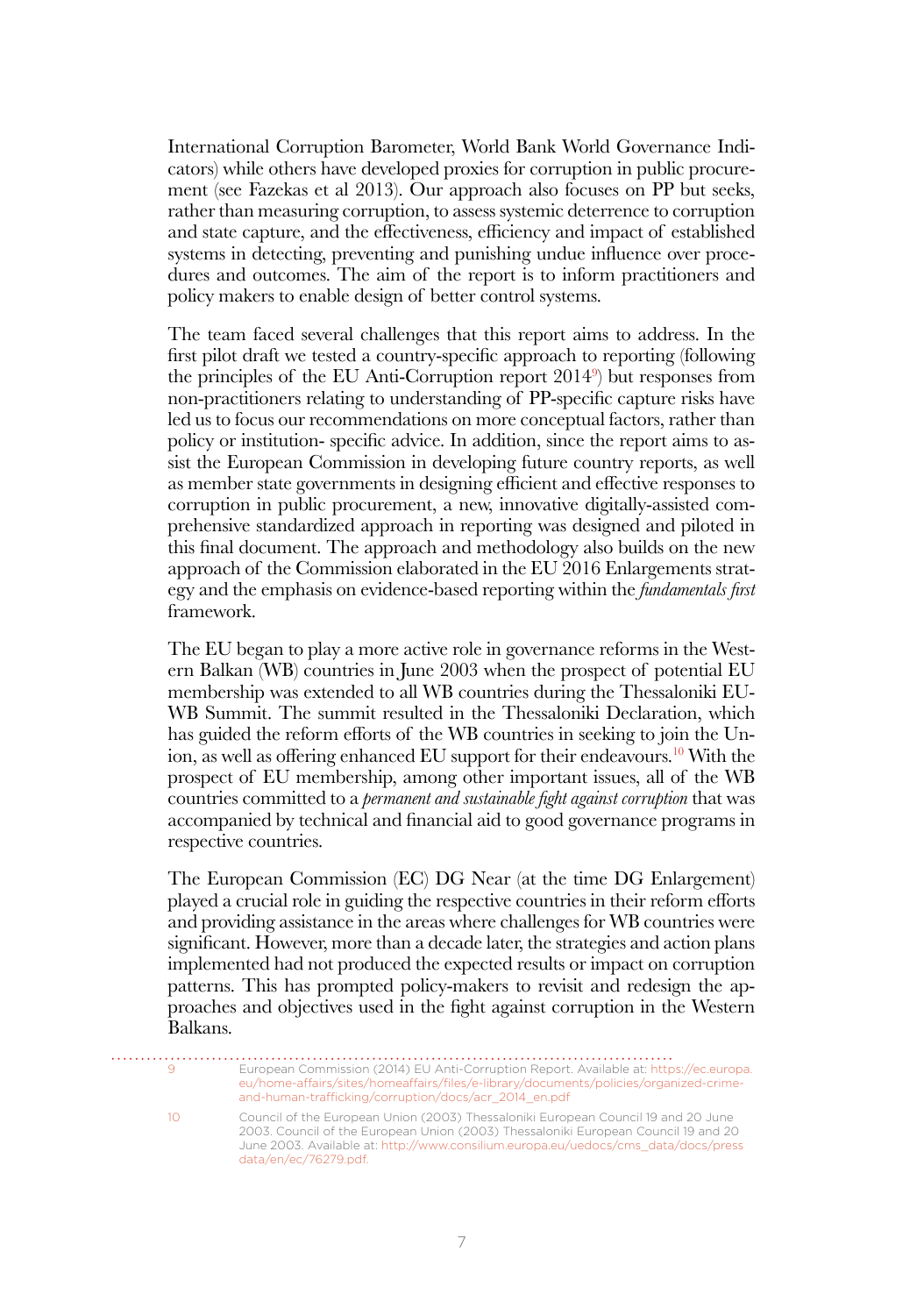Through the GRAPP project, we aim to address several explanations for the absence of sustainable positive reforms and developments. Academic literature argues that EU democratic conditionality in any area, including fight against corruption, works best where the local political costs of compliance are not high. However, in the areas where conditionality threatens to disrupt the power equilibrium of veto players (i.e. local political elites), progress is likely to be limited or unstable.11 From the EU's point of view, the fight against corruption is embedded in two different categories assessed by the EU Country reports – Democratic conditionality and acquis conditionality<sup>12</sup>. However, the success of the EC in its assistance to anti-corruption efforts in the accession countries depends greatly on the responsiveness of local actors. In addition, in designing realistic reforms and development benchmarks, the Commission requires an understanding of the local governance culture and the social drivers of corruption, as well as analysis of the effectiveness and efficiency of the accountability mechanisms in the local context. The EC is highly dependent on local political cooperation in assessing the different aspects of governance in order to design appropriate reforms. Yet local veto players are often reluctant to give up their power, leading to a variety of roadblocks to democratization and making the process challenging, slow and sometimes frustrating for many of the actors involved.

As such, the need for in-depth research and assessment, as well as for the *development of process tracing tools,* has emerged as a priority for the EU accession processes of WB countries, as well as for other processes where assessment is an essential foundation for designing effective assistance and support to reforms. In order to improve the process, the EC uses a variety of available tools developed internally and externally (i.e. SIGMA and OECD´s 'Principles of Public Administration' and GRECO evaluations). However, despite the value and quality of the established instruments, many gaps in understanding specifics in certain corruption hot-spots (i.e. *state capture*) as well as challenges to adequate local contextualization remain.

In order to respond to this challenge, we propose a complementary approach in assessing specific corruption risk areas, which is elaborated further here.

| 11 | Podumljak, M. (2016) The Impact of EU Conditionality on Corruption Control and Gov-<br>ernance in Bosnia and Herzegovina. 7th Framework Programme: ANTICORRP project.<br>Available at: http://anticorrp.eu/publications/the-impact-of-eu-conditionality-on-corrup<br>tion-control-and-governance-in-bosnia-and-herzegovina/. |
|----|------------------------------------------------------------------------------------------------------------------------------------------------------------------------------------------------------------------------------------------------------------------------------------------------------------------------------|
| 12 | Term Democratic conditionality mostly refers to Copenhagen criteria as explained in:<br>Schimmelfennig, F. and U. Sedelmeier (2004) Governance by conditionality: EU rule<br>transfer to the candidate countries of Central and Eastern Europe, Journal of European<br>Public Policy 11/4: 661-679.                          |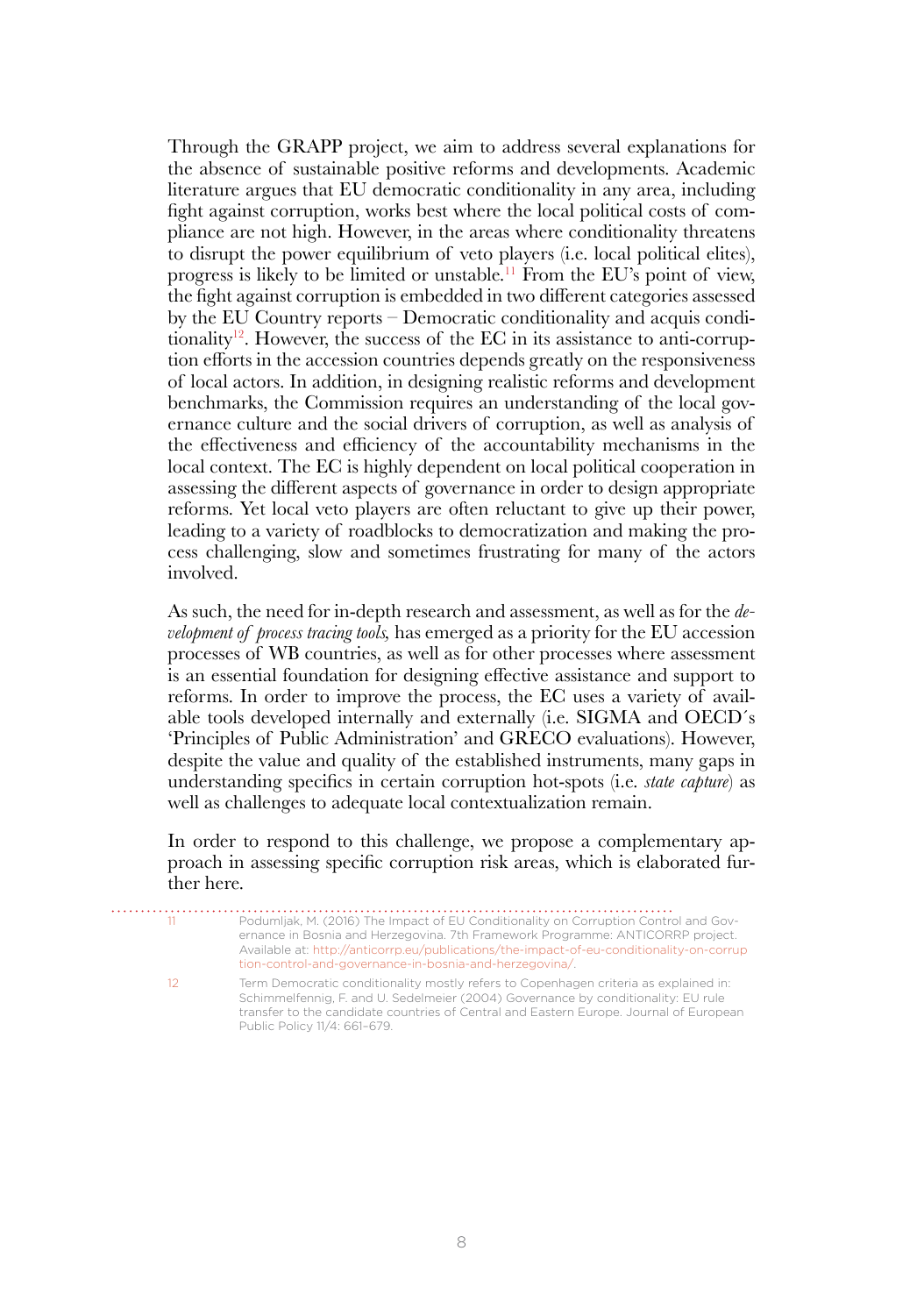## <span id="page-8-0"></span>*General methodological approach*

Our methodology addresses the European Commission's need for local contextualization whilst also engaging with theoretical approaches to assessing the concept of state (social) capture. The main guiding methodological principles of the GRAPP project - *Common denominator approach*, *Multipurpose indicators approach, Standardized data collection approach,* and *Standardized data interpretation approach* - are elaborated below:

*The Common Denominator approach* establishes key elements of assessment in each area that provide standardized information on the risks of capture, exposure to capture, and manifestation of capture of specific public and social power entities relevant for the category being assessed. This enables researchers to establish specific relationships as well as causalities between the anomalies detected and progress/regress of the social (state) capture phenomena over time. The common denominator approach also enables researchers to establish *cross-category* relationships and *cross-country* comparisons that can be elaborated in country and cross-country reports within the GRAPP project. The manifestation and systemic nature of social (state) capture and different forms of corruption in Public Procurement is determined primarily by the culture of governance, integrity, accountability and transparency observed in the given societies. Therefore, common denominators are established in each of the 18 assessment areas, resting on these key elements. In addition, the common denominators applied in each area will cover the following:

- Vulnerabilities and loopholes in relevant regulatory frameworks (in each of the 18 areas of assessment) that create risks of capture of state loci of power.
- Barriers to capture and corruption identified in the regulatory framework in each assessed area (integrity, accountability and transparency mechanisms).
- Implementation and enforcement capacity of the existing organisational infrastructure established to deal with corruption and capture phenomena in Public Procurement (integrity and horizontal accountability mechanisms).
- Evidence of capture of loci of state and social power (hyper politicisation, preferential treatment in distribution of public resources including distribution of power).
- Effectiveness of vertical accountability mechanisms (social capacity to detect, expose and sanction corruption and social/state capture) relevant for Public Procurement systems.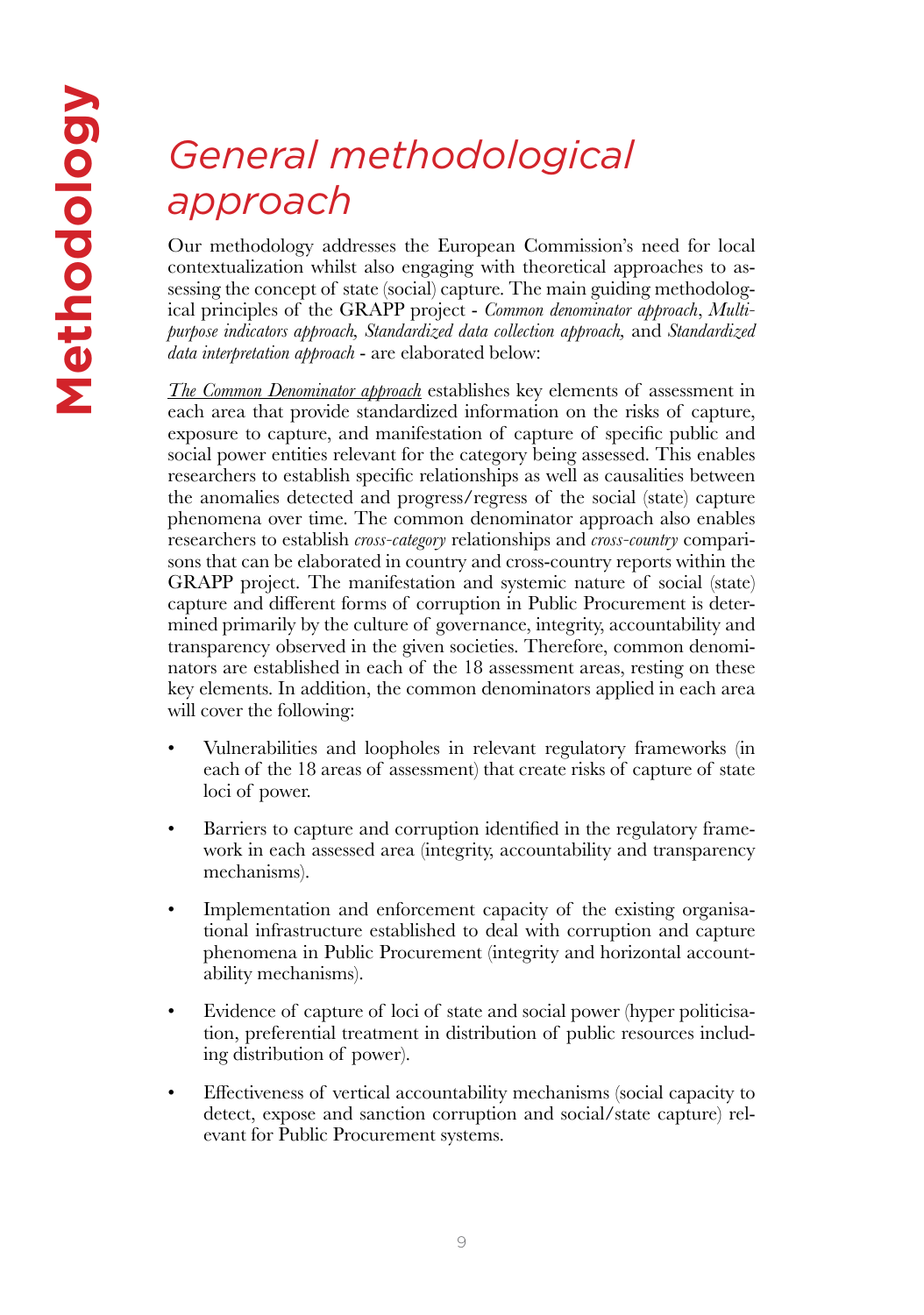*The Multi-purpose Indicators approach* provides efficiency in usage of collected information for the purpose of establishing indicators and creating judgments about country status in each assessed area. As tested during the pilot project, the quality of assessments will rely on being able to collect a significant amount of primary source data to understand governance behavior in the assessed area. In order to reduce the burden on data collection systems and national administrations, multi-purpose indicators have been established. For example, the regulatory and performance indicators in the area of procurement planning (existence, accuracy and assurance of transparency of procurement plans) can be used also to assess the quality of information management. This approach preserves resources needed for implementation and lessens the overall burden on administrative bodies in given countries during the data collection period. The multi-purpose indicators approach is further strengthened through usage of PSD's GRAPP IT Tool which provides the experts and levels of evaluation with the information relevant for making quality judgments. In addition, multi-purpose indicators contribute to the speed and quality of the reforms in each of the countries covered by GRAPP as they target specific measures in the PP system that have direct relationships with the integrity, accountability and transparency of the system. By improving performance on one of the multi-purpose indicators, the impact of the measure may spread through several categories, contributing to the overall impact of EU Assistance to the accession countries in chapters 23 and 24.

*The Standardized Data Collection approach* was tested in the MEDIA CIRCLE project (measuring Media Clientelism Index) in the period 2013-17. PSD prepared standardized FOIA requests for data sets and distributed them to our country partners. Accompanied by a letter from DG Near explaining the purpose of the exercise and data collection, these requests for information packages were duly forwarded to relevant authorities. The respective country authorities were given 45 days to respond to all of the questions, with an additional 45 days allowed for clarification of the requests and additional responses from relevant authorities. Standardized data collection facilitates understanding of discrepancies observed to date in country evaluations by different projects and facilitates the development of different sets of indicators at subsequent stages.

*The Standardized Data Interpretation approach* is an additional measure intended to mitigate variations and deviations in understanding of specific country situations. The IT Tool established by PSD guides researchers in interpreting the collected data. Each data set and set of indicators important to understanding the social (state) capture situation is followed by a specific set of questions to which researchers are asked to respond. Narrowing the interpretation to the aspects of contextualization most relevant to social capture shall further enhance the quality of the reports, ease the review and editing process established, and support the EU Commission in designing high-quality assistance to reform programs for accession countries.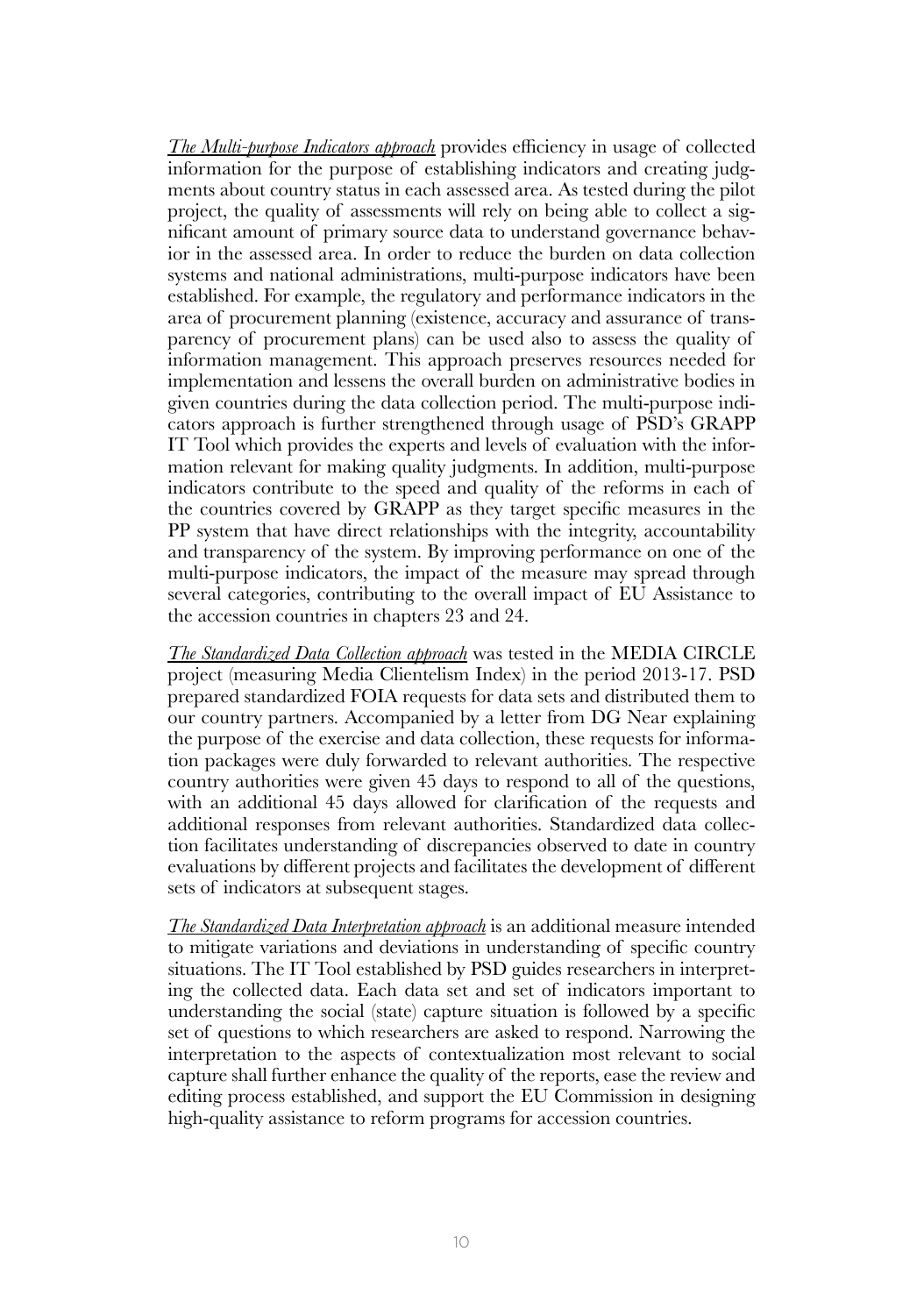### <span id="page-10-0"></span>*Indicators and data packages covered by the assessment*

In each of the six countries covered, eighteen (18) different areas/ categories of Public Procurement important for understanding governance culture, integrity eco system, risks and manifestations of state/social capture were assessed: 1. Public Procurement Regulatory Ecosystem; 2. Public Procurement Planning; 3. Exceptions from the application of the PP Law; 4. Information management; 5. Pre-bidding; 6. Contracting; 7. Petty public procurement; 8. Remedy mechanisms; 9. Control over the implementation of law; 10. Execution of public procurement contracts; 11. Conflicts of interest; 12. Audit mechanisms; 13. Criminal justice system; 14. Capacity and human resources management; 15. Trends in public procurement contracts; 16. Trends in framework agreements; 17. The most successful tenderers; 18. Trends in petty public procurement. For each category, the set of multi-purpose indicators were assessed using the standardized interpretation approach used as established in the interpretation guidelines that each of the experts received. In total, more than 130 data packages were used in the assessment of each country, with additional information requests made where relevant (e.g., in the case of inconclusive opinion over the specific category).

### *Measurements and process of assigning values to different indices*

During the measurement and data interpretation process, and due to the need to valorise or weight certain categories, a three-level measurement was deployed for each of the countries analysed :

- 1. On the first level, local experts provided their respective opinion over each specific category based on collected primary source data (i.e. responses received from respective authorities), applying the standardized interpretation guidelines.
- 2. In the second-level evaluation, these interpretations were translated into vector-based distances.
- 3. The third-level evaluation utilised the PSD expert group to review the local expert evaluations.

For each of the 18 categories, two different measurements were provided:  $\underline{a}$ ) Corruption Resistance Index and b) Capture Risk Index. These two differ in the standardized interpretation and require different logic in thinking by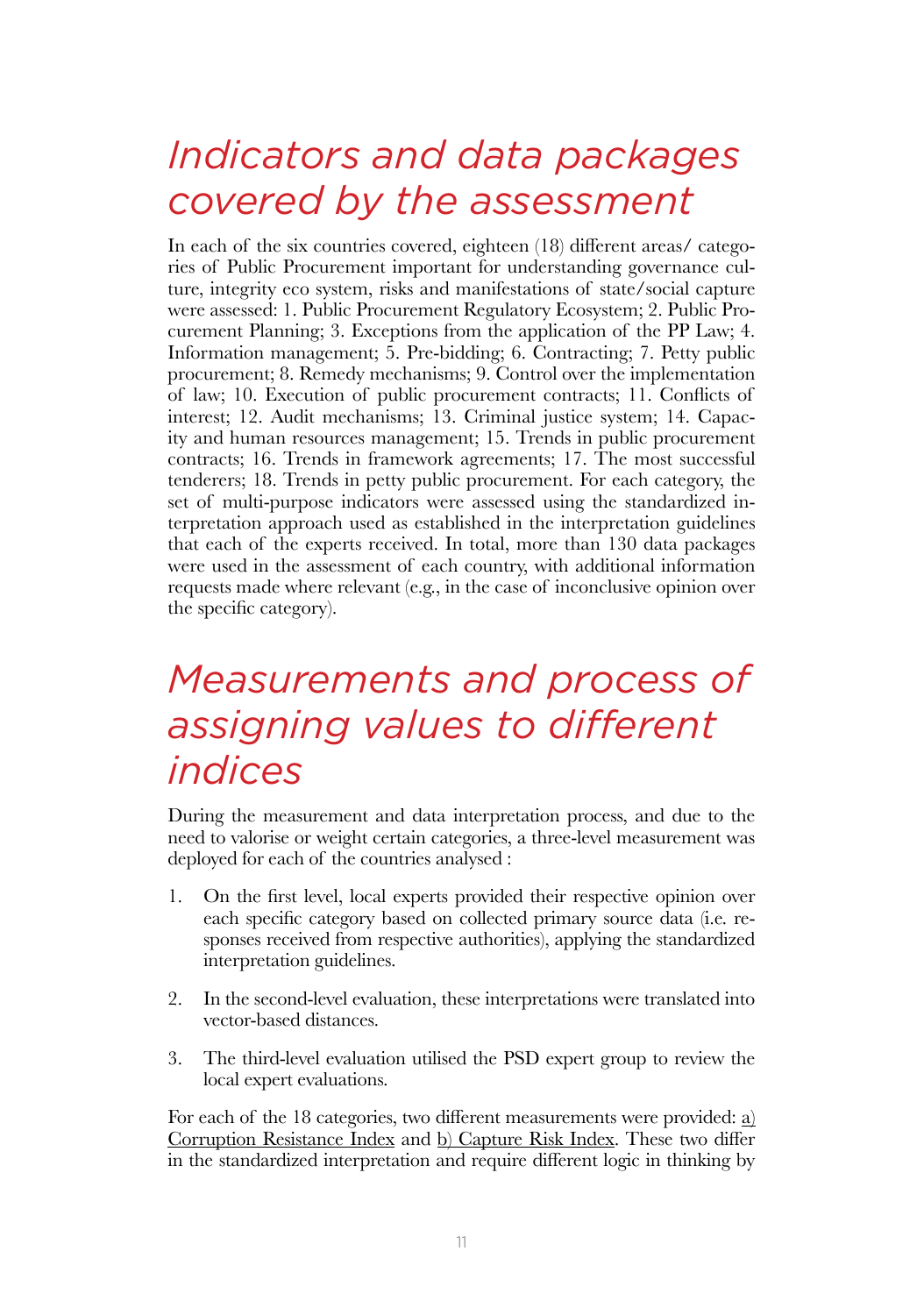<span id="page-11-0"></span>evaluators which is crucial in order to be able to understand, observe and measure the effect that corruption has on the procurement system:

- The Corruption Resistance Index measures the rationale, relevance, effectiveness, efficiency and coherence of measures for prevention, detection and sanctioning of potential corruption-related behaviour in each assessed category. This Index reflects on the capacity and practice of the regulatory and institutional framework to prevent, detect or sanction corruptive behaviour, based on observable evidence.
- The Capture Risk Index reflects on the evidence of discretional power, politicization, and risk of unchecked undue influence over the established structures that could lead to capture of the system by undue private or partisan interests. It reflects on the opportunities to influence established anti-corruption measures and undermine the effectiveness and efficiency of established systems.

The principle of assigning values to each of the indices in levels two and three above rests on the Potential method following theoretical work of Lavoslav Čaklović, Ph.D., University of Zagreb, Faculty of Science, Department of Mathematics, as tested in the Media Circle project and the measurement of the Media Clientelism Index in SE Europe. The Potential method can be applied to modelling all human activities which are based on preferences (see brief interpretation of Potential method below).

### *Potential method in brief*

Each decision problem has data structured in the form (S,R), where S is a set of objects and  $\overline{R}$  is a preference relation. In this exercise, the evaluator tries to find a representation of this preference structure in the form of a real function defined on S which preserves the preference. In reality, R is often nontransitive and incomplete, which is the reason why the correct representation of the preference structure is not possible. The potential method, based on graph theory, is flexible in the sense that it gives the best approximation of the reality in space of the consistent preference structure.

A preference multigraph is a directed multigraph with non-negative weights which may be interpreted as the aggregation of individual preferences of a group of decision-makers (or criteria graphs). The nodes on the graph represent the alternatives in consideration, while the arc-weights represent the intensity of a preference between two nodes. The ranking of the graph nodes is obtained as the solution to the Laplace graph equation.

This simple model may be integrated in complex decision structures: hierarchical structures, self-dual structures (when the weights of the criteria are not known), reconstruction of missing data in the measurement process (when some proxy data are given), classification process (medical diagnostics), classical multi-criteria ranking (including ordinal ranking and with a given intensity of preference), group decision-making and many others.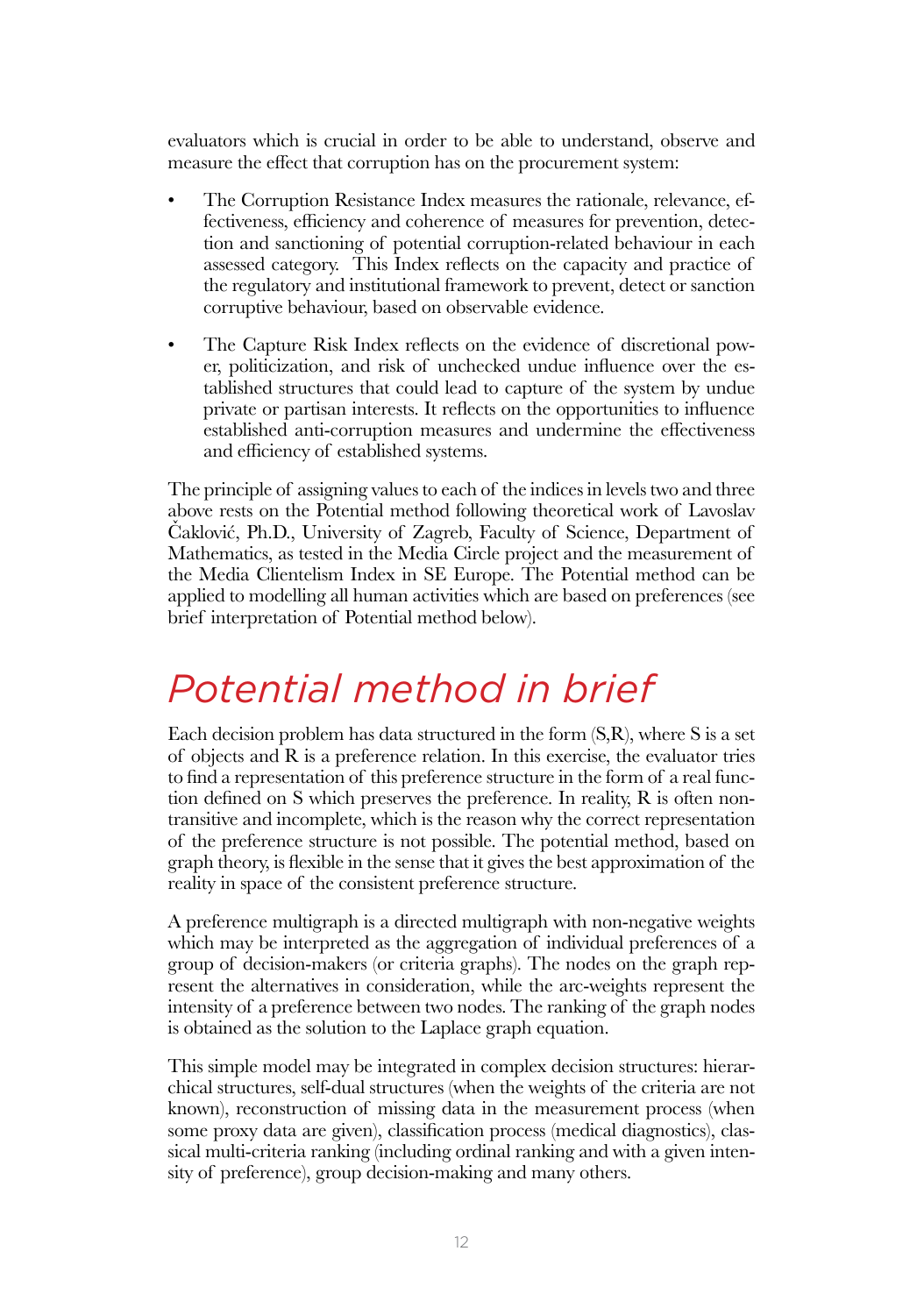### <span id="page-12-0"></span>*Values of the index*

Values of the index are arithmetical interpretations that range from  $-1,00$ to  $+1,00$ , with the extreme  $(1,00)$  being an infinite number that cannot be achieved. Based on the given interpretation, evaluators assign a vectorbased value to each of the 18 categories, based on standardized interpretation. Their vector-based evaluations are translated in to numerical based on the graph theories as described above. The accurate representation of reality is further strengthened by the three-level evaluation process. The final score for each index in each category is an average value of each of the three level evaluations conducted. However, it is important to note that while each of the numerical values and charts represent the closest representation to reality possible, their main purpose does not rest on numerical comparison between the countries (although it does provide this option) but on visual and numerical value of the observed strengths and weaknesses of the PP system in each of the observed 18 categories, and on possibilities to learn from cross-country comparison in terms of legislative, institutional or policy improvements.

## *Important note*

In the process of gathering and analysing data, GRAPP assessment as well as any other assessments that rely on primary source data, have methodological limitations. Due to regulation and commonly accepted practices on the statistical reporting statistical data including data on budgets, economic performance and institutional performance were not available for the year of the assessment (2017), but only after then June 2017, for the previous year (2016). Therefore, for the purpose of GRAPP assessment, three-year trends were observed (2014, 2015, 2016). While limitations in country's statistical reporting can affect real-time monitoring, they still provide insight in to the trends in the performance of the institutions. On the other hand, in order to properly assess current state of play in each specific country, the regulatory framework, as well as institutional setting and human resources management, was observed in the year of the assessment as well (2017). As GRAPP assessment was set as pilot to multi-year observations (new report on developments in public procurement in each country is expected by the end of 2018 within GRASP framework), based on experience in our Media Clientelism Index measurement, the limitation of the statistical reporting will be mitigated based on observation of year to year developments i.e. the progress or regression of individual indicators in relation to the index measurement from the previous year.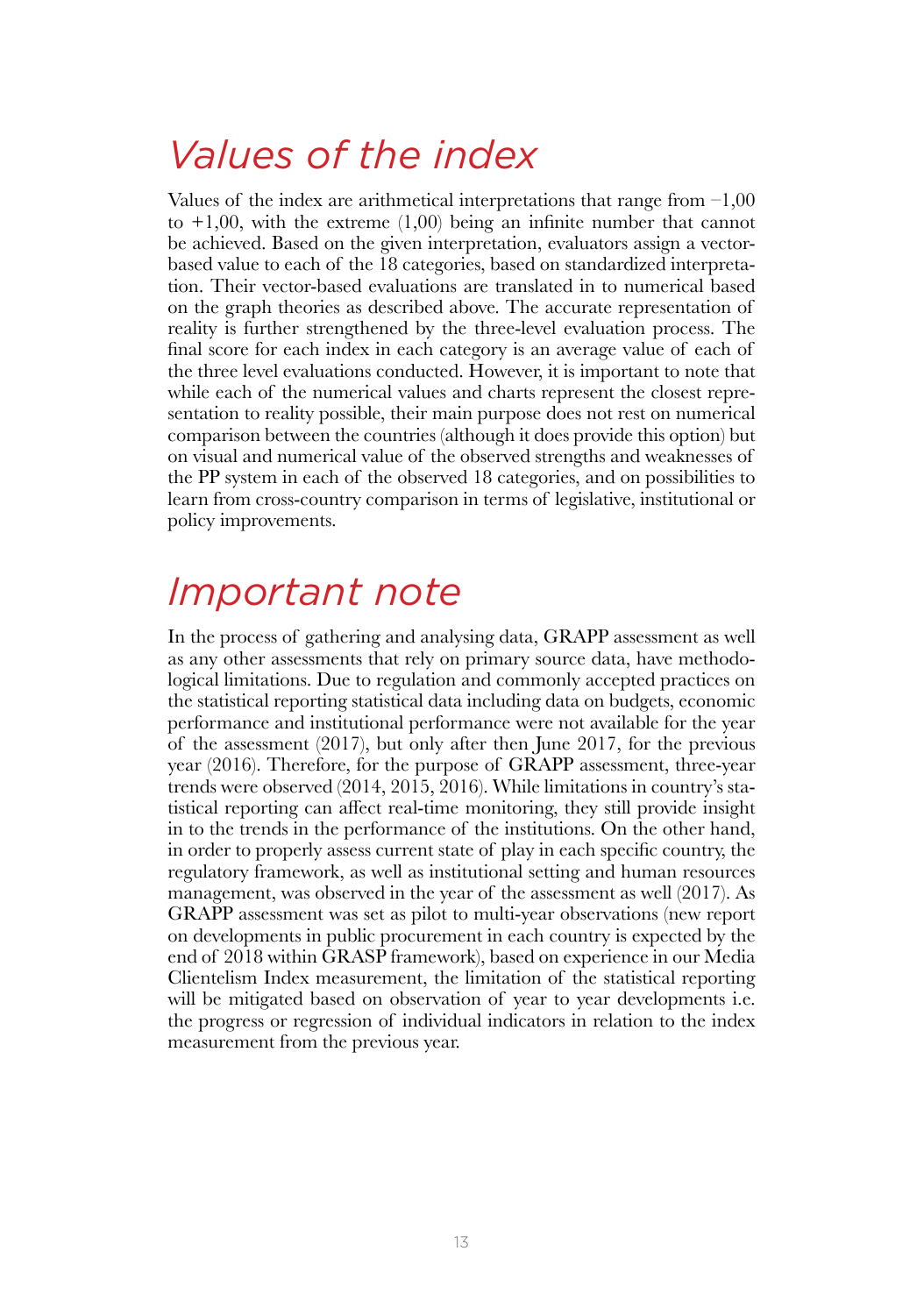

#### **Public Procurement Corruption Resistance Index by level of resistance (stages of system development)**

#### **Public Procurement Capture Risk Index by level of risk**

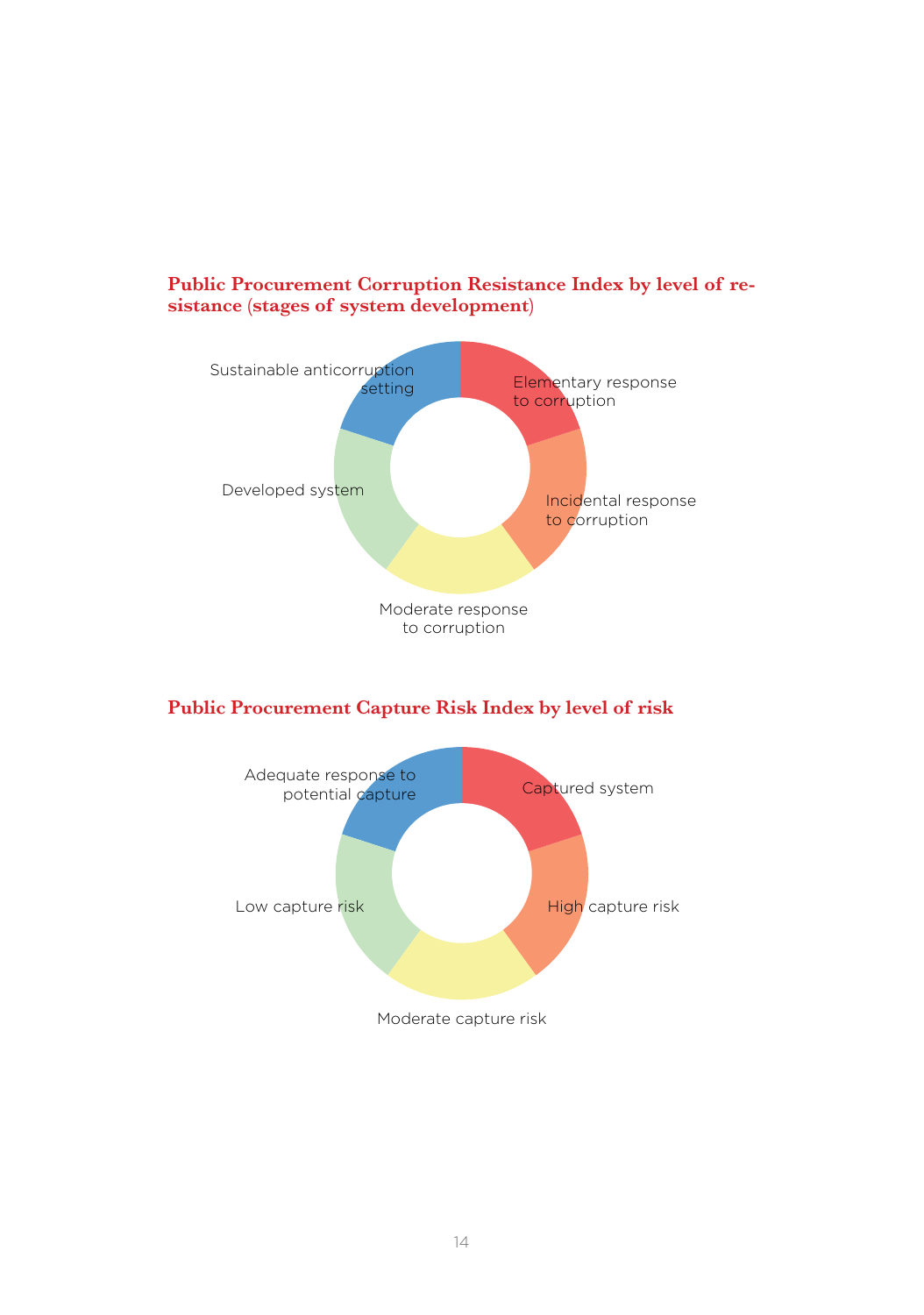<span id="page-14-0"></span>

| <b>Authors</b>                            | Munir Podumljak, Milana Čabarkapa-<br>Macanović                                                                                                                                                                                                      |
|-------------------------------------------|------------------------------------------------------------------------------------------------------------------------------------------------------------------------------------------------------------------------------------------------------|
| <b>Contributing author</b>                | Ana Hećimović                                                                                                                                                                                                                                        |
| <b>Editor</b>                             | <b>Elizabeth David Barrett</b>                                                                                                                                                                                                                       |
| <b>Methodology and</b><br>standardization | <b>Partnership for Social Development</b><br>Croatia (Methodology and IT tool<br>for Governance Risks Assessment in<br><b>Public Procurement (developed in</b><br>2016, Croatian Copyright Agency:<br>Deposit Certificate Reference No.<br>301/2017) |
| <b>Data collection</b>                    | Politikon Network (Montenegro)                                                                                                                                                                                                                       |
| <b>Fact checking</b>                      | Politikon Network (Montenegro),<br><b>Partnership for Social Development</b><br>(Croatia)                                                                                                                                                            |
| <b>First instance evaluator</b>           | Milana Čabarkapa-Macanović                                                                                                                                                                                                                           |
| <b>Second instance</b><br>evaluator       | Ana Hećimović                                                                                                                                                                                                                                        |
| Third instance evaluator Munir Podumljak  |                                                                                                                                                                                                                                                      |
| <b>Correction of indices</b>              | Sandra Gajić, Matea Matić                                                                                                                                                                                                                            |

### **Abbreviations**

| <b>FOIA</b> | Freedom of Information Act            |
|-------------|---------------------------------------|
| РP          | <b>Public Procurement</b>             |
| <b>PPD</b>  | <b>Public Procurement Directorate</b> |
| <b>PPL</b>  | <b>Public Procurement Law</b>         |
| <b>SAI</b>  | <b>State Audit Institution</b>        |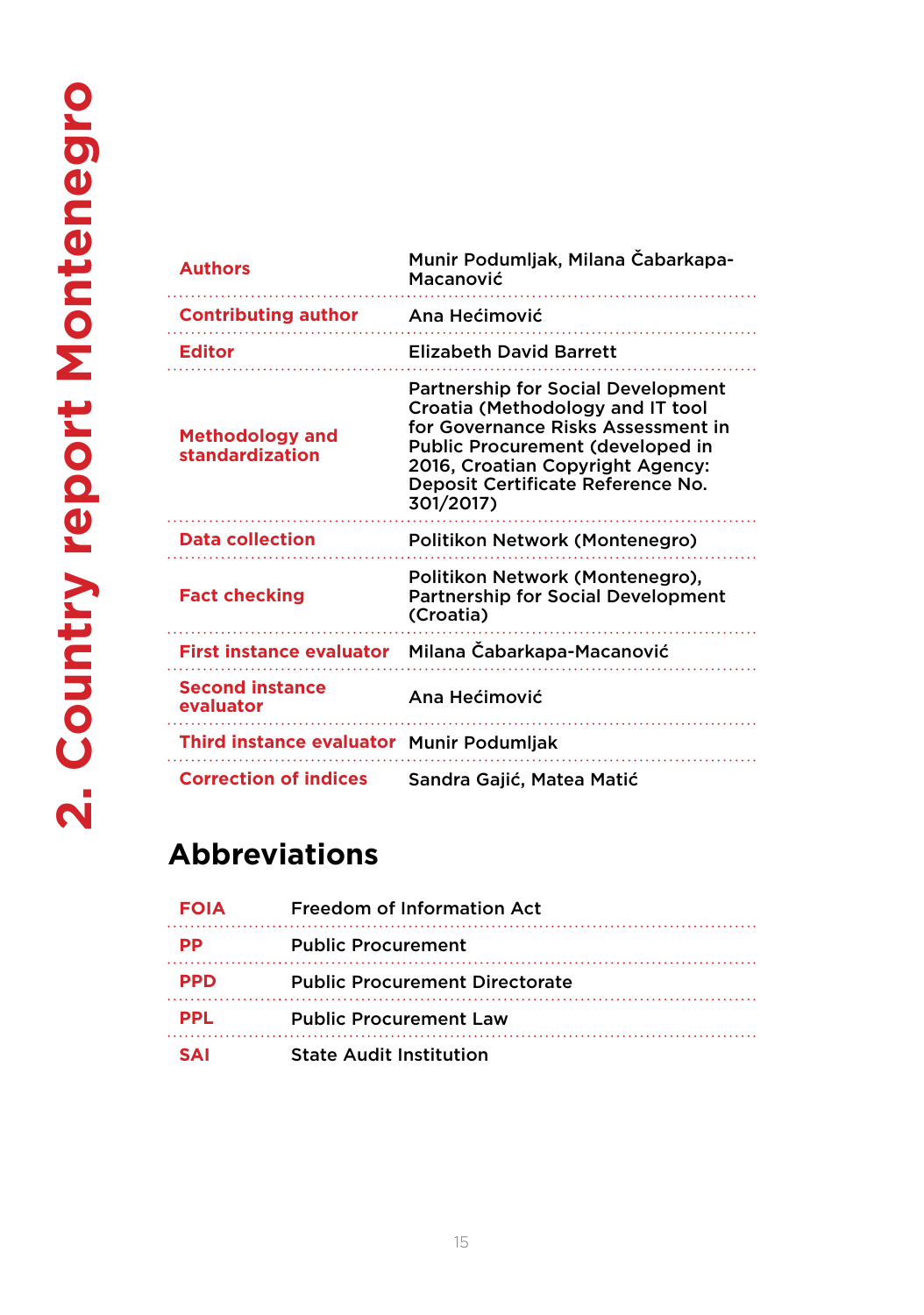### *Summary*

#### **TABLE C.A. Overall Public Procurement Corruption Resistance Index 2017, Montenegro**<sup>13</sup>







13 1. Public Procurement Regulatory Ecosystem; 2. Public Procurement Planning; 3. Excep-

tions from the application of the PPL; 4. Information management; 5. Pre-bidding; 6. Contracting; 7. Petty public procurement; 8. Remedy mechanisms; 9. Control over the implementation of law; 10. Execution of public procurement contracts; 11. Conflict of interests; 12. Audit mechanisms; 13. Criminal justice system; 14. Capacity and human resources management; 15. Trends in public procurement contracts; 16. Trends in framework agreements; 17. The most successful tenderers; 18. Trends in petty public procurement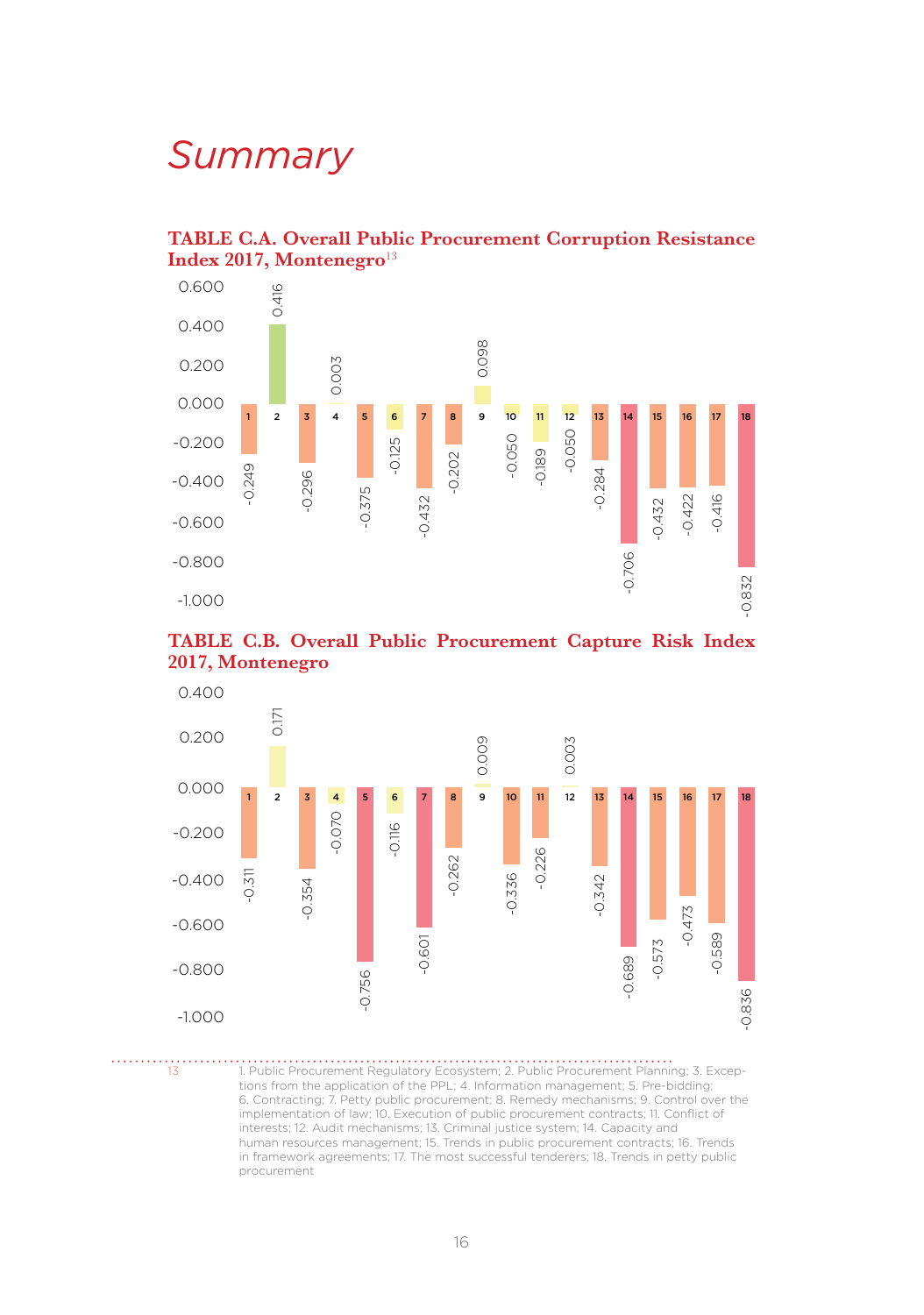## *Summary interpretation of overall indices*

The Public Procurement system in Montenegro recorded significant progress in the areas 2. Public Procurement Planning; 9. Control over the implementation of law; and 12. Audit mechanisms. Both indices, corruption resistance (see table C.A. above) and capture risk (see table C.B. above), reflect the significant effort made to address corruption-related risks. In addition, Montenegro is one of the rare countries that has addressed control over the execution of public procurement contracts in its regulatory and institutional setting which is considered good practice.

Moderate progress and response of the system is also observed in categories 4. Information management; and 6. Contracting. In each of these categories, steps have been taken towards regulatory and institutional solutions (see key findings below and detailed report per category). Control over implementation of PP legislation, and control of the execution of contracts stand out as accomplished conceptual approaches to the reality of the problems in public procurement (placing such controls in the PP inspectorate is considered to be good practice). The approaches to planning and publishing of PP plans are also considered to be among the best practices in the observed countries. In addition, the work of the State Audit Institution (SAI) in overseeing the PP process, despite a lack of proper regulation, is assessed as good and recommended practice for other countries. Regulatory improvements are also evident towards proper sanctioning of malpractice, and there is evidence that such sanctioning is already applied.

However, deficiencies in the capacity of PP actors (i.e. a disproportionate number of PP officers, PP inspectors, and employees in the remedy mechanism) significantly undermine the performance of the system, and its capability to respond to the reality of corruption in Montenegro. Bearing in mind the observed high risk of political influence - except for the SAI, all institutions are directly under control of the executive branch government and therefore ruling party/ies - and deficiencies in the application of the law observed in most successful tenderers (i.e. lack of evidence of application of the administrative barriers in category 17), considerable limits remain on the system's effectiveness in responding to corruption and capture risks. While standardization in information management structure has significantly progressed, a lack of digitalization creates loopholes in corruption detection and sanctioning for established organizational infrastructure. Finally, the overall good progress of the system is undermined by the structural lack of resources invested in the PP system.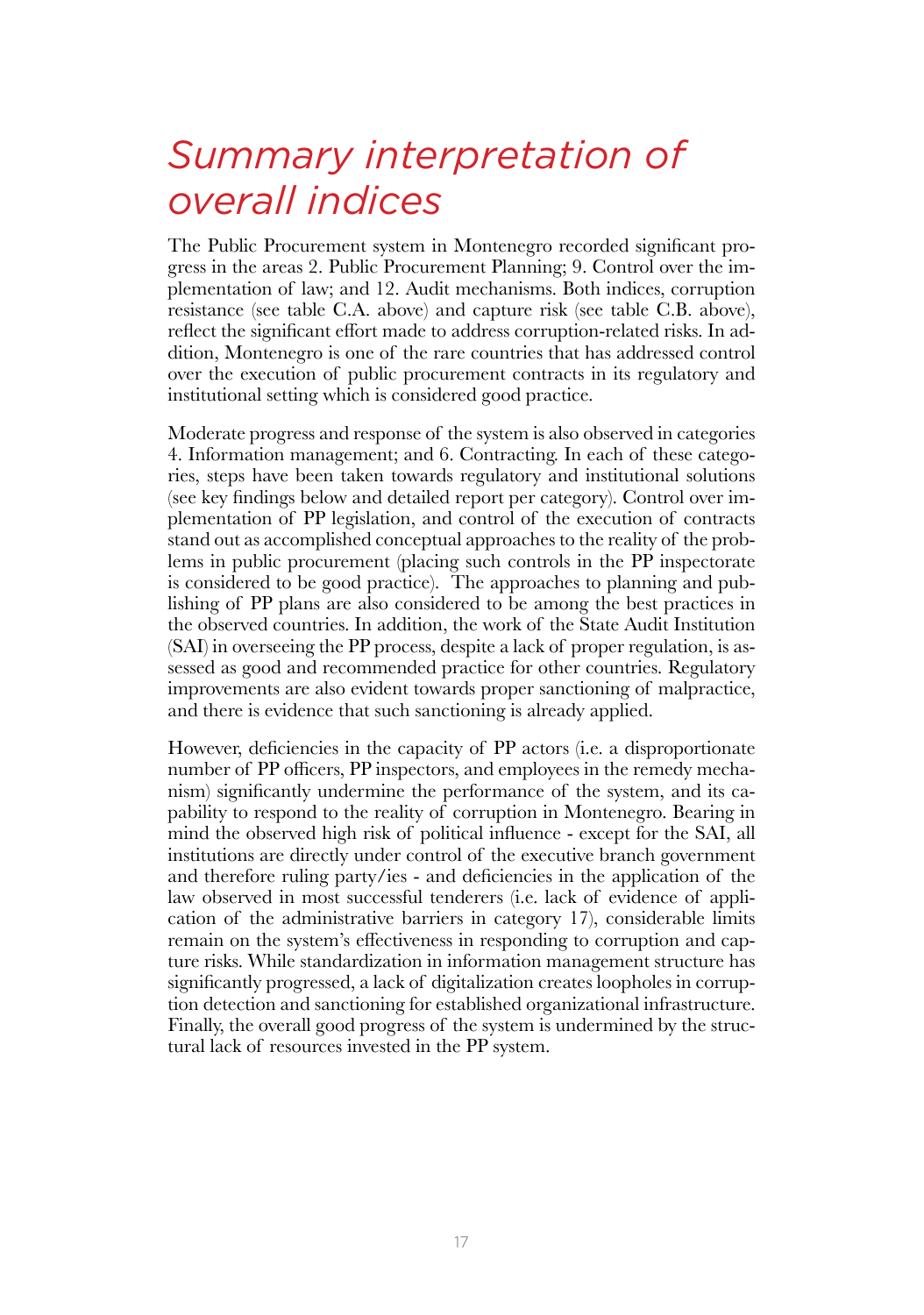## *Key findings*

Our assessment of the Montenegro Public Procurement system reflects numerous governance risks as indicated by detailed analysis in each of the chapters. Legislative procedure applied in the adoption of the latest amendments to the PPL 2017, did not follow the previously announced Government's Annual Agenda for 2017 in this area, nor did legislation on obligatory public consultation. The adopted changes in legislation indicate a worsening trend in terms of the coverage of the law, leaving some the public entities with special risks (such as harbors for example), outside of the scope of the law. Previously adopted bylaws are not synchronized with the new legislation, which could lead to a variety of problems in implementation and control of the public procurement process. Procurement plans are standardized and provide sufficient information for purposes of monitoring and participation of the external actors in public procurement processes. However, the objectives of publishing procurement plans are undermined by frequent changes to the plans in practice (i.e. one entity has changed its procurement plan 27 times over the course of 1 year), inability to track changes in the system as well as weakness in protection mechanisms. Despite offences being prescribed for misdemeanor in the procurement planning stage, no evidence of sanctions applied has been provided by the competent authorities. New changes to legislation have substantially changed the type of procedures applied and introduced petty public procurement, which increased thresholds for applying the PPL. Increased thresholds increased the value of public procurement that will be left out from the control mechanisms prescribed by the law. Exact values will be available only in 2018, as changes were introduced in the middle of 2017, which sets further challenges for respective internal and external controls and leaves a significant value of public procurement outside the jurisdiction of legal remedy bodies.

General reporting and data management are still at the development stage. The data management system in the area on reporting on different stages of public procurement procedures and contracts is relatively standardized. However, the system is still not digitalized and respective contracting authorities report on public procurement in different non-digital formats which poses a challenge for general management of the public procurement system. In such circumstances, big data analysis and analysis of general behavior of different PP actors (economic operators and contracting authorities) is not possible, consequently affecting the ability of internal and external control mechanisms to detect an anomaly and act upon it.

The pre-bidding phase of public procurement is substantially exposed to undue influence through a variety of means. The system is prone to political influence through the appointment and employment procedures, while not even basic integrity mechanisms have been adopted to prevent it. There are no protocols for receipt and storage of bidding documents, or prescribed security over the tender documentation in the pre-bidding phase. There is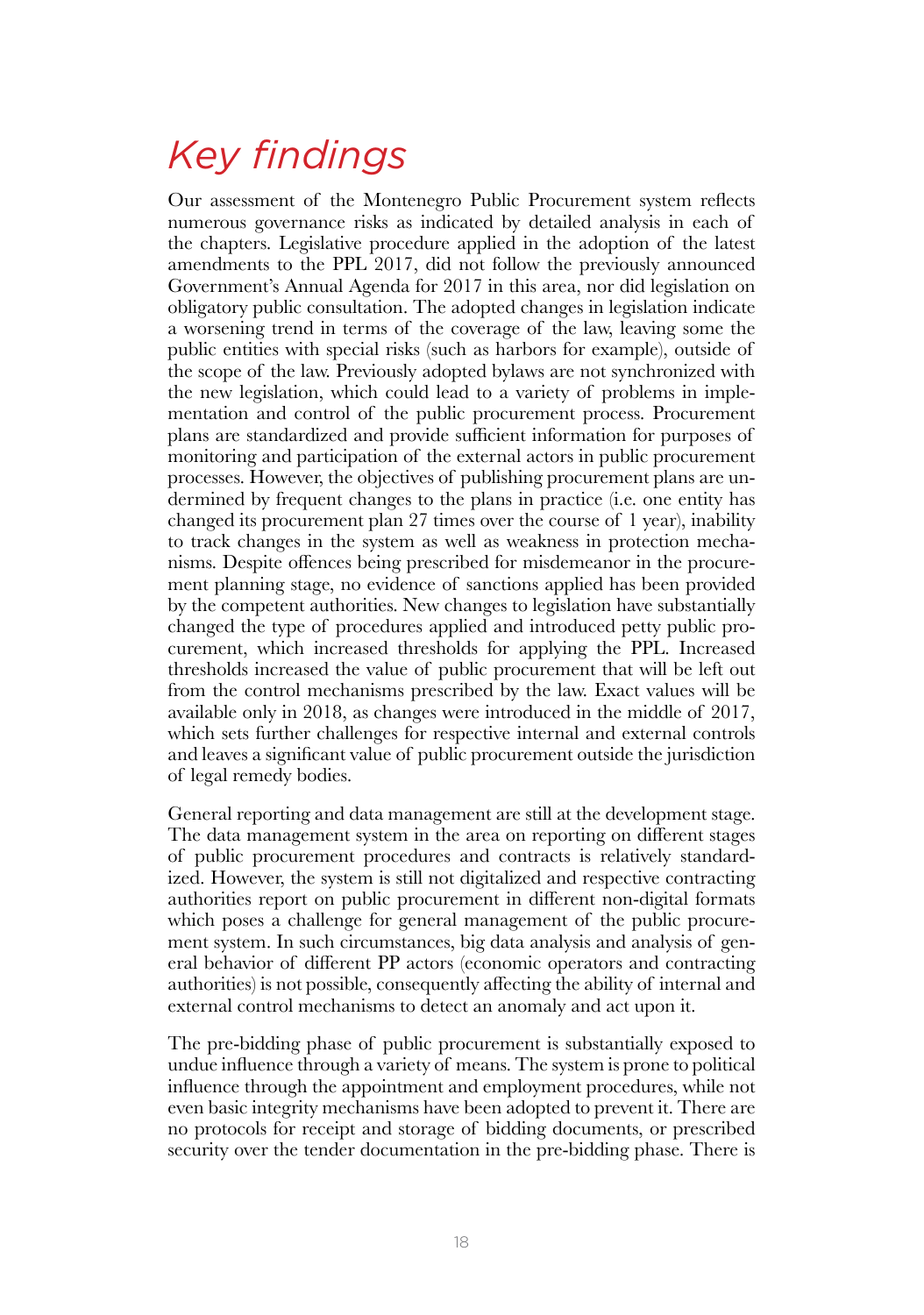no division of power between personnel in different stages of the process (reception, storage, opening, evaluation, signing contract) and each of the stages is in substantial risk of political influence and particularistic control due to the appointment procedures and political reality in Montenegro. In the contracting phase, absence of effective measures to assure alignment of the contract with the technical specification described in the tender, further opens space for deviation in the post contracting phase of the procurement (changes of the conditions during the execution of the contract). While prequalification of the bidders seems to be adequately addressed, the practice detected where non-qualified entities are among most successful bidders in terms of the value of signed contracts raises a variety of questions of effectiveness of the internal and external controls. All relevant control mechanisms except SAI are under direct control of the executive branch of government through appointment and employment procedures. The capacity of the key control mechanisms is questionable, if not inadequate, due to a lack of resources to execute the wide scope of authority conferred on them by relevant legislation. In addition, the capacity of procurement personnel remains unsuitable for the sophisticated procedures and based on assessed numbers of contracting authorities that are covered by recent legislation.

Some key issues, such as thorough checks that the contract aligns to the specification described in the tender, are inadequately addressed by the regulatory framework and consequently by the institutional framework in charge of enforcement of the law. The lack of any procedures initiated by the criminal justice system in the area of public procurement further contributes to the culture of impunity for the crimes committed. A lack of horizontal cooperation between different state actors and subordination of the reporting between the SAI and other control mechanisms creates a culture of non-functional and non-coordinated fragments of the accountability system. Conflict of interest in public procurement is not adequately addressed as statistics on actual performance are missing. The weaknesses of the horizontal accountability mechanisms (internal and external controls) as well as challenges observed in data management, significantly limit the power of economic operators, civil society and media to act as adequate external control and ultimately vertical accountability mechanism. Overall corruption or capture of the system (whether based on state capture theories or the social capture theoretical framework) occurs where resources are high and barriers to malpractice are low<sup>14</sup>. The public procurement system in Montenegro fits into this equation based on the assessed categories. In such circumstances, there is a high probability that capture and systemic corruption are occurring in the public procurement system, as the barriers to it are inadequate, inefficient and lack capacity to scrutinize the integrity and accountability of public procurement actors.

14 See Alina Mungiu Pippidy work in this area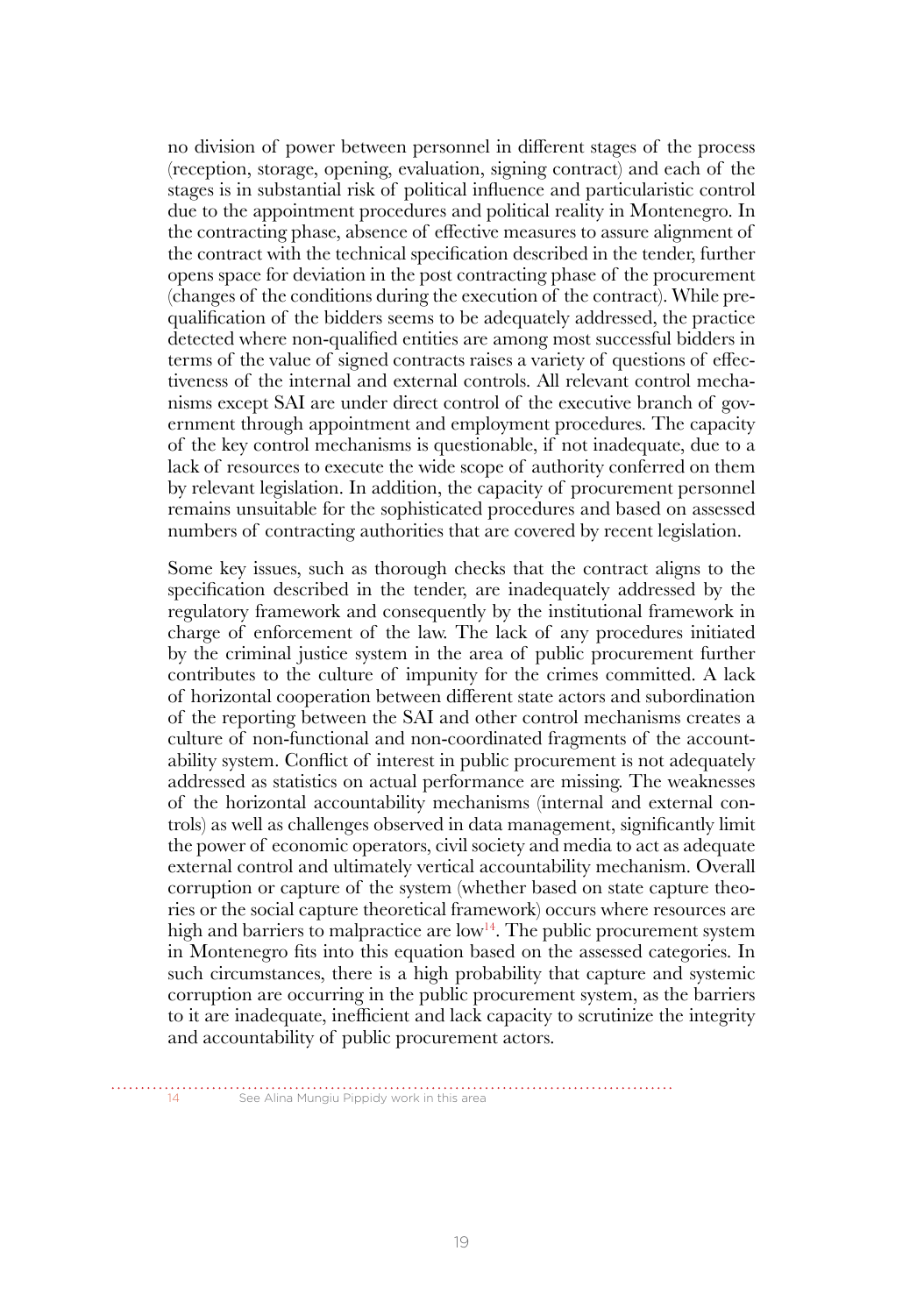## *Key recommendations*

The priority in the future development of the PP system in Montenegro should be on further standardization and digitalization of the system, so as to improve the performance of the established organizational infrastructure and institutional setting, especially through assistance to the existing control mechanisms. This shall be accompanied by depoliticization of the system (control mechanisms shall not be directly subordinated to the executive branch government) and increased capacity (number of PP officers, PP inspectors, and employees in the remedy body should increase). Proper training, certification and re-certification should also be addressed. Standardized operating procedures accompanied by proper application of division of powers principle, dual controls and sanctioning in the area of pre-bidding need to be developed in the respective by-laws. In the area of capacity building, practices observed in FYR of Macedonia may provide easy to apply solutions to PP system in Montenegro. A stronger focus on existing control mechanisms should consider better design of the PP evaluation commissions and existence of certified procurement officers as well, while PPD shall assure further capacity building, as well as introduction of obligatory recertification of the PP officers. Loopholes detected in the area of application of administrative barriers need to be examined by proper authorities (i.e. inspectorate, SAI, and criminal justice system) as these may represent significant corruption potential.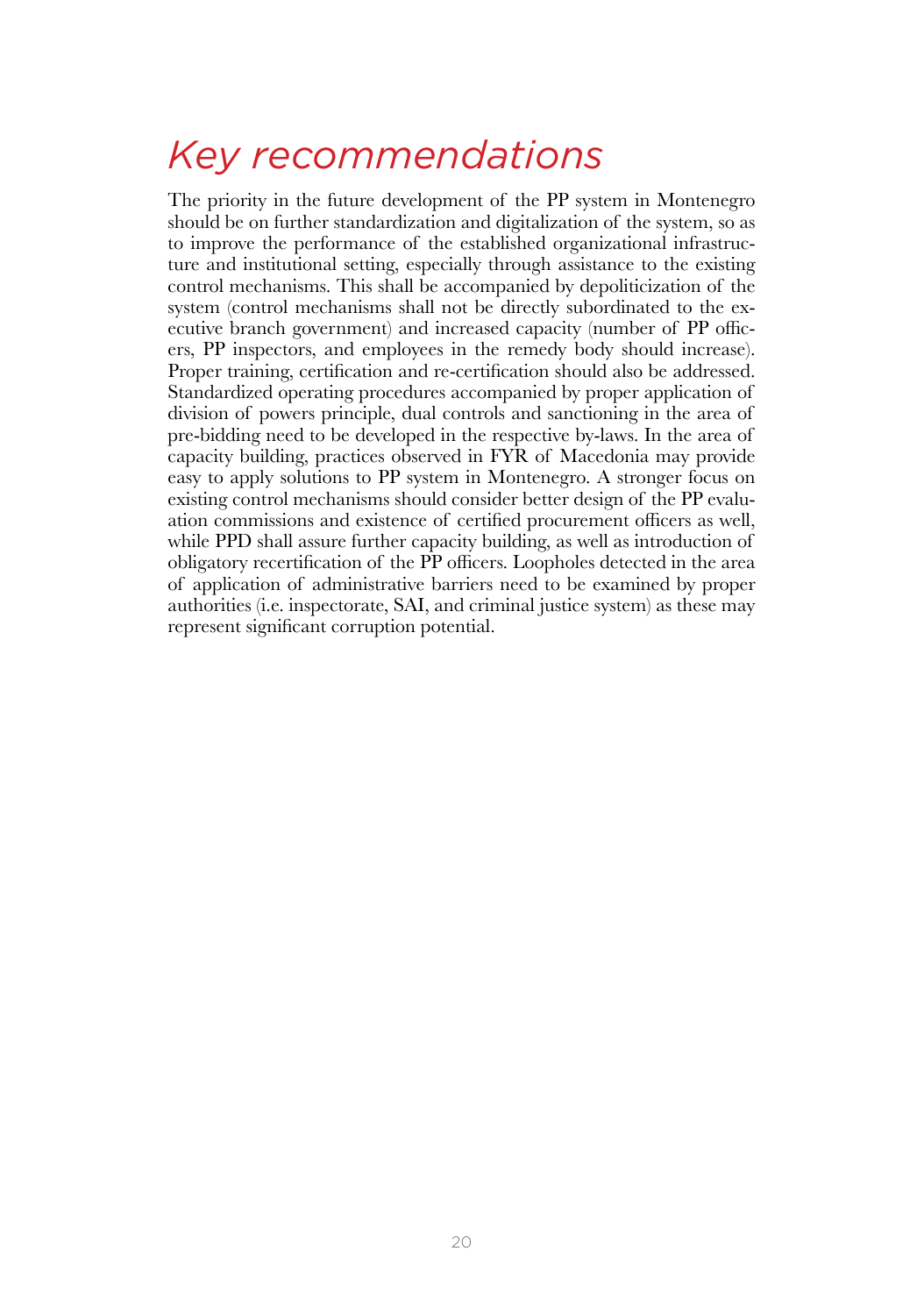## <span id="page-20-0"></span>*Public Procurement Regulatory Ecosystem*

#### **TABLE C.1.1: Corruption Resistance Index - Public Procurement Regulatory Ecosystem**

| Corruption resistance index<br>(-1 worst, 1 best) | Macedonia,-0.063  |
|---------------------------------------------------|-------------------|
|                                                   | Serbia,-0.139     |
|                                                   |                   |
|                                                   | Montenegro,-0.249 |
|                                                   | Albania,-0.255    |
| Bosnia and Herzegovina,-0.778                     |                   |
|                                                   |                   |
| Kosovo,-0.797                                     |                   |
|                                                   |                   |

-0.900 -0.800 -0.700 -0.600 -0.500 -0.400 -0.300 -0.200 -0.100 -0.000

#### **TABLE C.1.2: Capture Risk Index - Public Procurement Regulatory Ecosystem**

| Capture risk index<br>(-1 worst, 1 best) |                |                   | Serbia,-0.110 |
|------------------------------------------|----------------|-------------------|---------------|
|                                          |                | Macedonia,-0.287  |               |
|                                          |                |                   |               |
|                                          |                | Montenegro,-0.311 |               |
|                                          |                |                   |               |
|                                          | Albania,-0.411 |                   |               |
|                                          |                |                   |               |
| Bosnia and Herzegovina,-0.650            |                |                   |               |
|                                          |                |                   |               |
| Kosovo, - 0.750                          |                |                   |               |
|                                          |                |                   |               |

-0.900 -0.800 -0.700 -0.600 -0.500 -0.400 -0.300 -0.200 -0.100 -0.000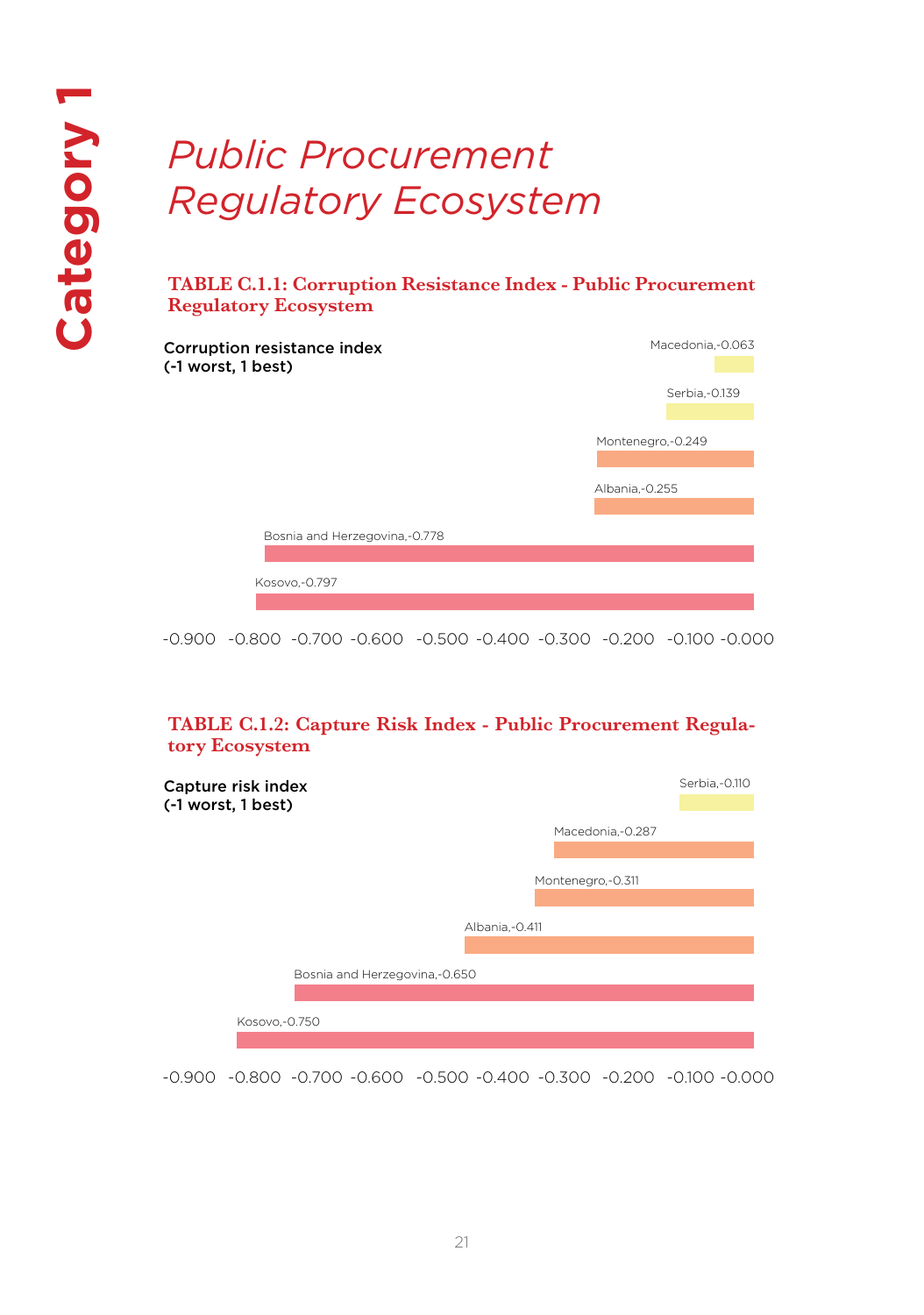### *Interpretation of indices Montenegro Category 1: Public Procurement Regulatory Ecosystem*

The procurement regulatory package, as shown in the tables C.1.1 and C.1.2 above, is assessed as being in the incidental response stage of corruption resistance with a high risk of system capture (high capture risk). The Montenegrin Public Procurement Law (hereinafter: PPL) and adopted bylaws comprehensively cover all of the relevant public procurement (PP) actors and their respective procedures. However, there are several issues of concern, including the unconvincing rationale behind the 2017 amendments to the PP Law, and inadequate public consultation in the design and adoption of the amendments which, among other things, increased the list of exceptions (see Findings in detail below). Some of the substantive changes in the PPL (i.e. changes of thresholds) weaken the PP control mechanisms (because of standardized statistics) especially considering that the Ministry of finance announced the new PP Law at the beginning of 2018, meaning that some parts of the bylaws are now in conflict with the PPL in force. Such practice has a negative impact on all PP actors, considerably limiting their ability to properly implement and control the PP legislation and affects the efficiency and effectiveness of established control mechanisms. While in the short run, in the area of comprehensiveness and synchronization of the PP regulation, the system in Montenegro may benefit from the solutions adopted in Serbia and FYR of Macedonia, in the long run, the changes to PP legislation should be more strategic and stable, avoiding the unnecessary legal uncertainty caused by frequent changes.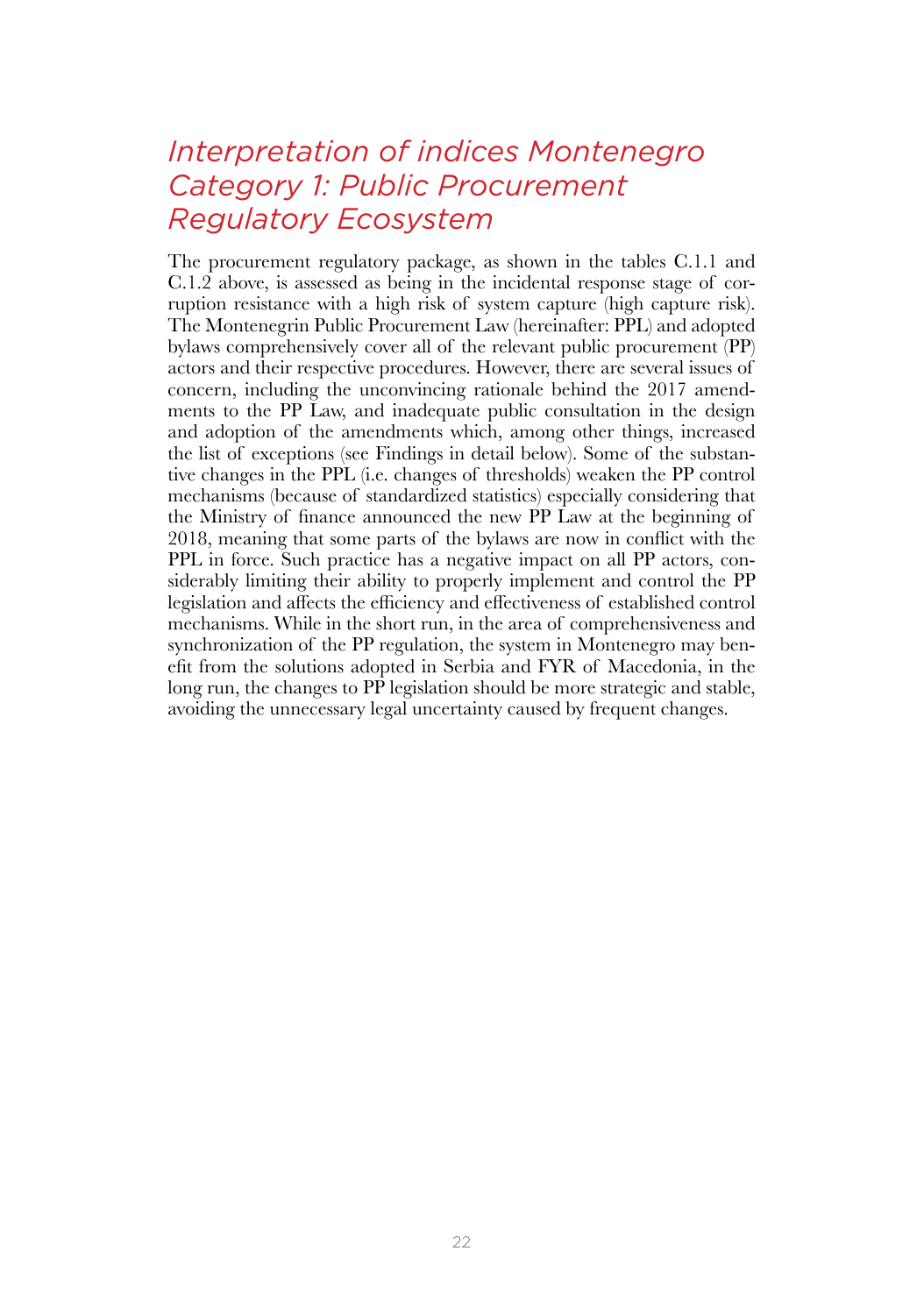### *Findings in detail*

The Montenegrin Public Procurement Law (hereinafter: PPL) aims to comprehensively cover all of the relevant public procurement (PP) actors and their respective procedures, introducing obligations for state bodies, institutions, companies, legal persons and entrepreneurs at state and local levels.

Although the elucidation of the obligatory parties appears to be exhaustive, some companies previously covered by the PPL are omitted from the scope of the law as a result of the latest (2017) amendments to the PPL, which changed the criteria established for legal entities covered by the PPL regulation (Article 2). For example, the amendments introduced a new list of entities that have obligations under the PP legislation (the list is established by the Public Procurement Directorate (PPD) by decree). Many public companies were left out from the list, including the state-owned Montenegro Airlines (MA) and, according to our research, Barska plovidba a.d.  $-\bar{B}$ ar, Crnogorska plovidba a.d. – Kotor, Luka Bar a.d. – Bar, Luka Kotor a.d. – Kotor and Montenegro Airlines a.d. – Podgorica.

The rationale for omitting such entities is not clear, especially given that these entities represent specific risks due to their nature and role in international trade and transport and receipt of state aid. In addition, the lack of transparency of data (i.e. lists on contracting authorities prior to the 2017 amendments were not available from public sources) sets challenges for adequate assessment of the progress/regress of the legislation in the areas of corruption and capture risks. This subject requires further research and explanation from the competent authorities.

A slight deviation was also observed in the process for adopting the 2017 amendments to the PPL. As established by the Government's Annual Agenda for 2017, the Ministry of Finance was in charge of drafting the above cited amendments to the PPL as well as conducting consultations with the relevant EU Commission representatives and initiating a public debate over the draft. However, no public debate was conducted over the draft proposal, despite the plan and the additional obligation set out in Article 4 of the Public Debate Decree. Moreover, the proposal was adopted through an accelerated procedure. The Government's rationale behind using the accelerated procedure to adopt the PPL 2017 amendments was that the previous PPL (2011) needed to be improved in the area of coverage of the contracting authorities, since many legal entities were in doubt as to whether they were under the remit of the PP legislation or not. The Minister of Finance during the parliamentary debate stated that "the new law is in the preparatory stage and the amendments should serve as an interim solution", adding that "the new law should be adopted by the end of 2017" (Report of the Committee on the Economy, Finance and Budget, 05/17-1/2, dated 28/06/2017). This has led to speculation as to the purpose of the latest amendments and efficiency of the legal drafting process. In addition, the frequent changes present challenges to the ability of the system to adjust, especially in the areas of the implementation of PP procedures, monitoring compliance of compe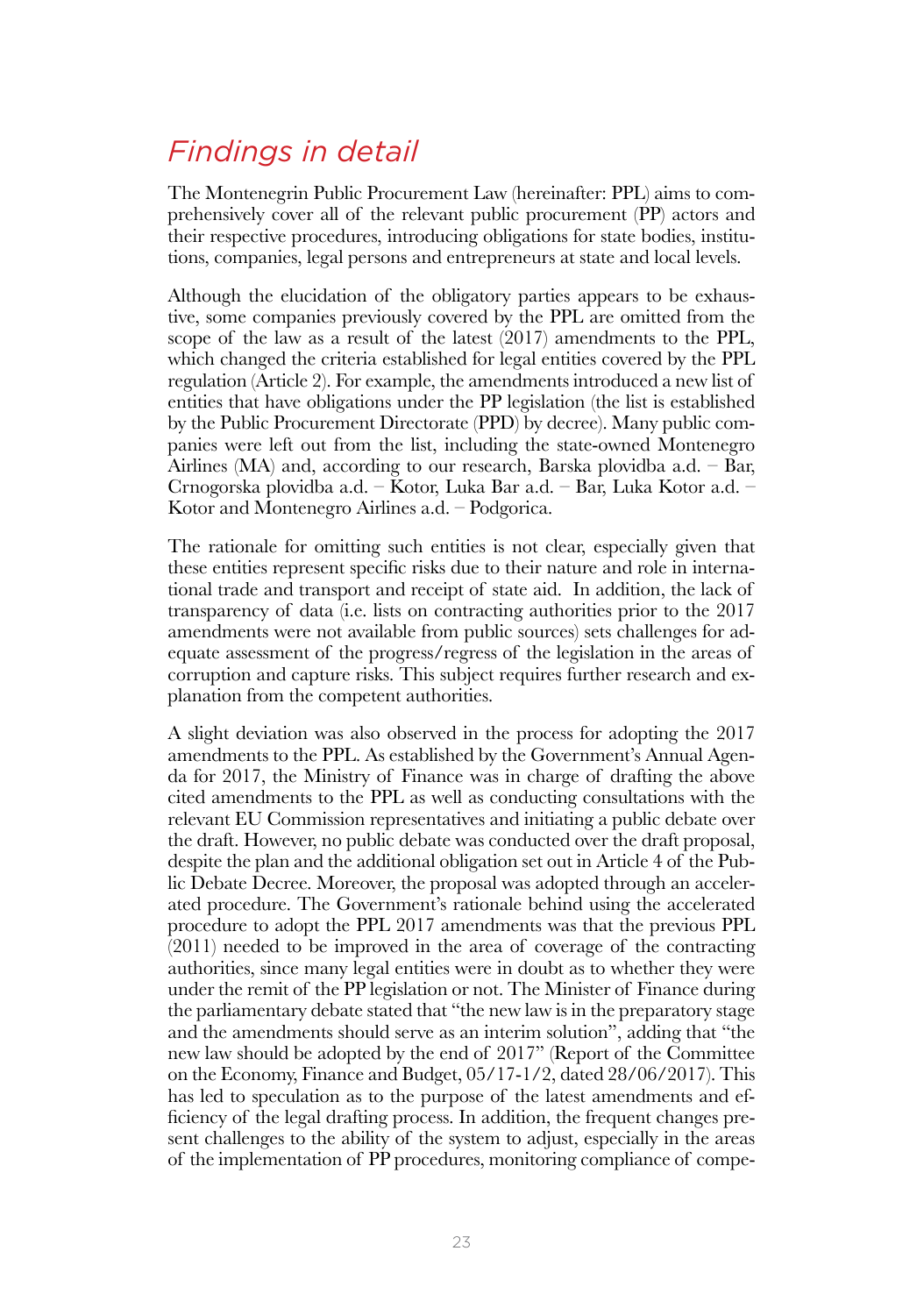tent authorities with the existing regulation, and observing the trends in PP.

Secondary legislation and bylaws arising from the PPL attempt to enforce the general principles described in the law. However, several challenges have been observed in synchronisation and functionality of the by-laws. Not all of the foreseen bylaws have been adopted or aligned with the latest amendments, where the legal text suggested that such regulation shall be adopted. For example, the rulebook adopted to implement the 2006 PPL is still in force (regulating electronic public procurement procedures) and has not been replaced by new sets of regulation, though the later 2011 PPL changed the competent authority for implementation of e-procurement.

On the other hand, although newly regulated to some extent, urgent procurements remain vulnerable to a variety of deviations, integrity breaches and potential corruption, since they lack proactive transparency and precision in interpretation of circumstances that allow usage of such procedures (e.g. all information about urgent procurement was to be published only after the procurement was concluded: Article 6 of the Rulebook on Urgent Procurement).

The introduction of new thresholds in the middle of the year, following the need to amend previously adopted annual plans of public procurement, has additionally complicated the implementation of the PPL, while setting challenges for monitoring compliance with the existing legislation. For example, bylaws are not aligned with the PPL amendments as they still regulate the purchase method and direct agreement, while the PPL 2017 excluded such procedures from the PPL regulation.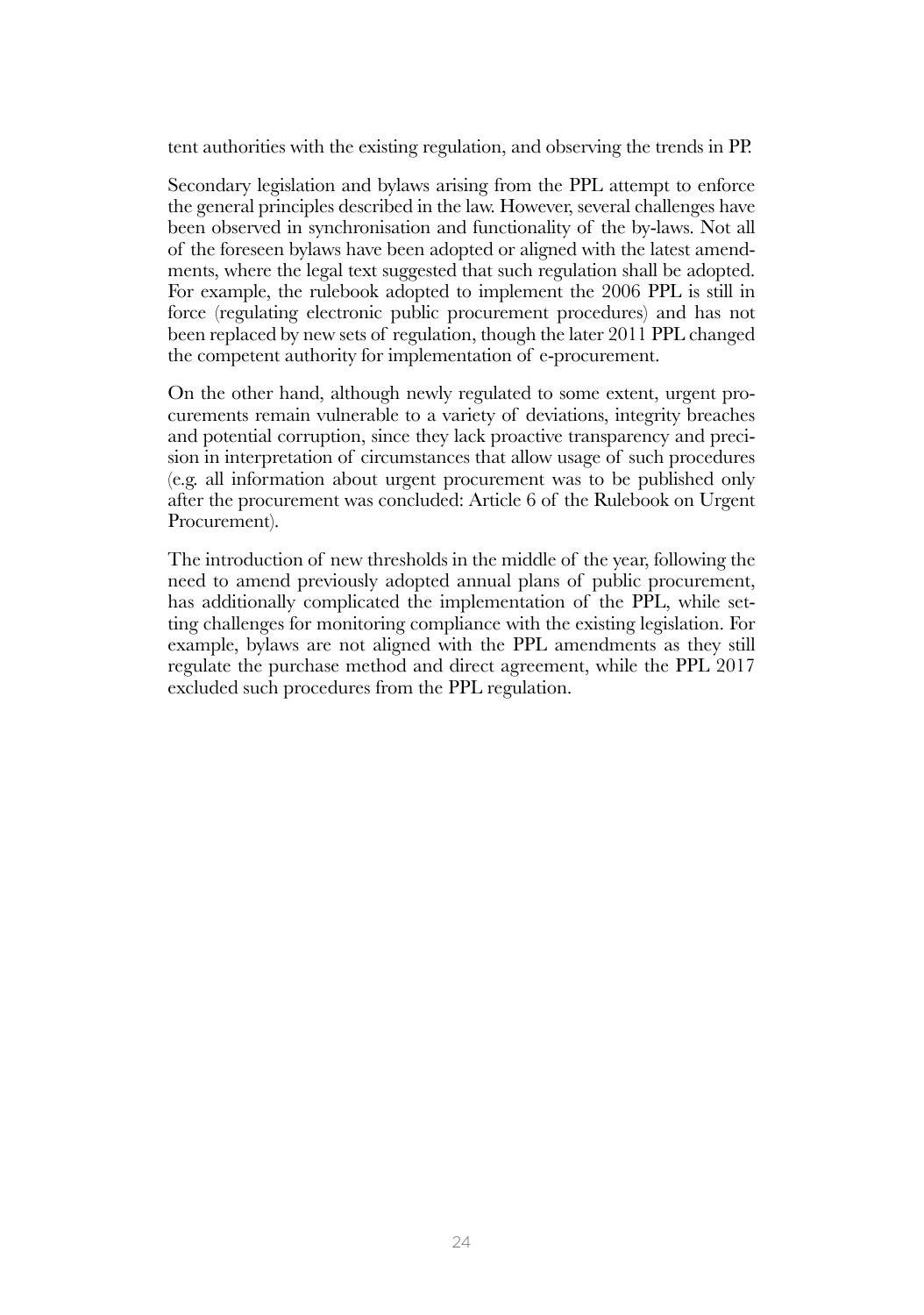## <span id="page-24-0"></span>*Public Procurement Planning*

**TABLE C.2.1: Corruption Resistance Index - Public Procurement Planning**



#### **TABLE BC2.2: Capture Risk Index - Public Procurement Planning**

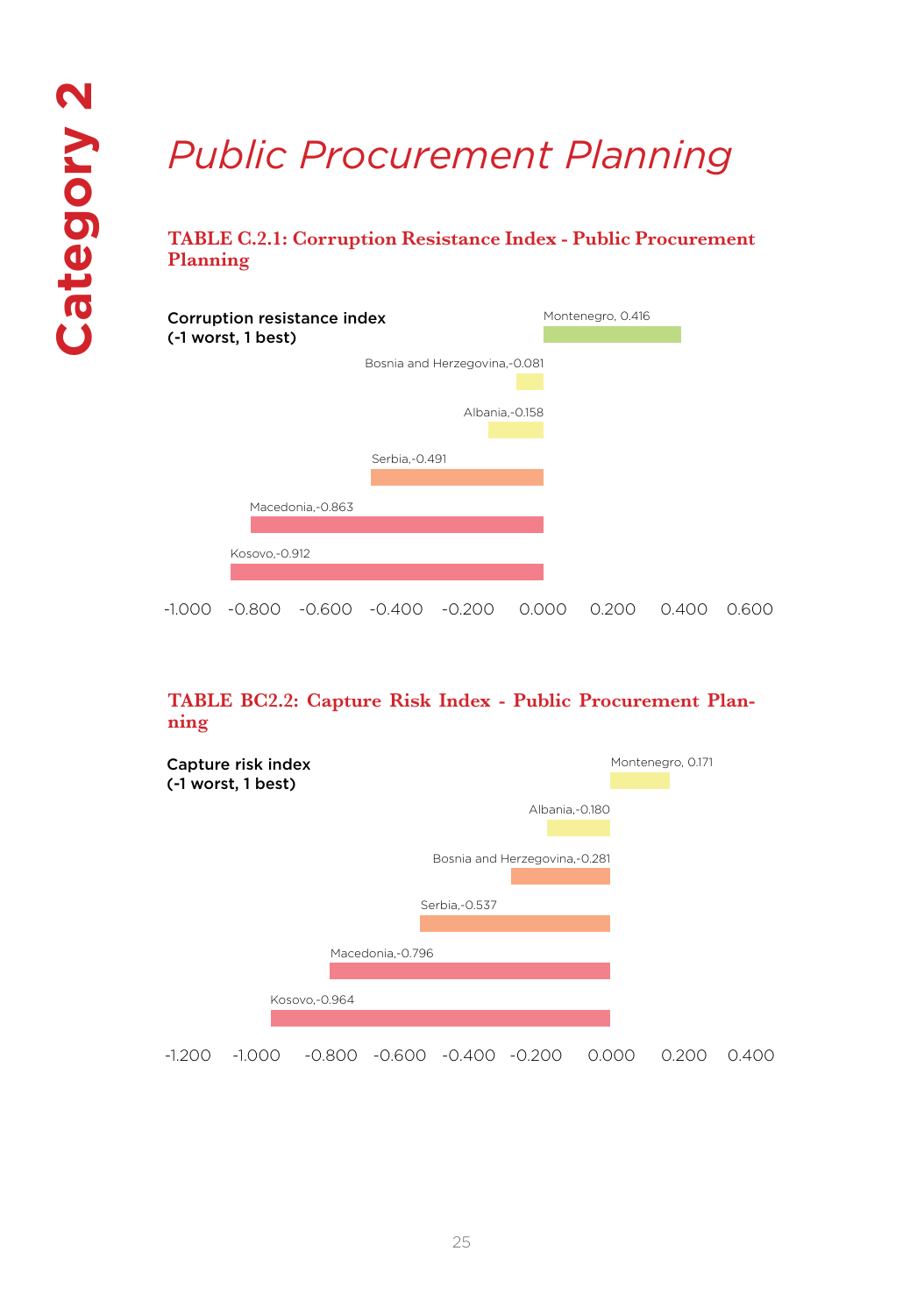### *Interpretation of indices Montenegro Category 2: Public Procurement Planning*

In the area of procurement planning, Montenegro has one of the most developed systems among the observed countries. The PP Corruption Resistance Index in Category 2 (table C.2.1) places Montenegro in the stage of having a developed anti-corruption response, while capture risk indicates moderate capture risk (table C.2.2). Adequate measures have been taken to standardize procurement plans, publish procurement plans, and link plans with other relevant documents (i.e. budgets and financial planning), and there are adequate control mechanisms and sanctions for deviations in this area. However, while the concepts, approaches and solutions applied in Montenegro in the area of PP planning may serve as a role model to many of the countries in the EU economic space, some deficiencies have been observed in terms of appropriate procedures for changing procurement plans, and the effectiveness and efficiency of control mechanisms (please see Findings in detail below). In future reforms, advanced standardization and further digitalization of the PP planning process should be considered (i.e. avoiding the intermediate points for publishing), as well as advanced standardization of PP plans (i.e. introduction of digital risk analysis in this area) and strengthening of control mechanisms and their respective reporting.

### *Findings in detail*

All public procurement regulated under the PPL must be planned in advance (PPL, Article 37), with public procurement plans (hereinafter: PPPs) as the prerequisite for initiating procedures (PPL, Article 38). Sanctions can be applied on those who fail to produce plans in due time and without all the mandatory information (PPL, Article 149, misdemeanours).

This approach indicates an attempt by the legislators to strengthen the accountability mechanisms within the PP system and to provide adequate information to support scrutiny by interested parties and the general public. However, since procurement planning depends on previously determined financing, a question arises as to whether the time limit for producing and publishing PPPs takes into account the need for consultations on the budgetary resources allocated for procurement. For example, state and local budgets should be adopted by 31 December for the next financial year, while the deadline for PPPs to be adopted and published is 31 January (PPL, Article 38).

While the state budget is adopted in line with the deadline, municipalities often fail to adopt local budgets on time. This forces them to engage in temporary financing, causing problems for proper, adequate public procurement planning that need to be mitigated.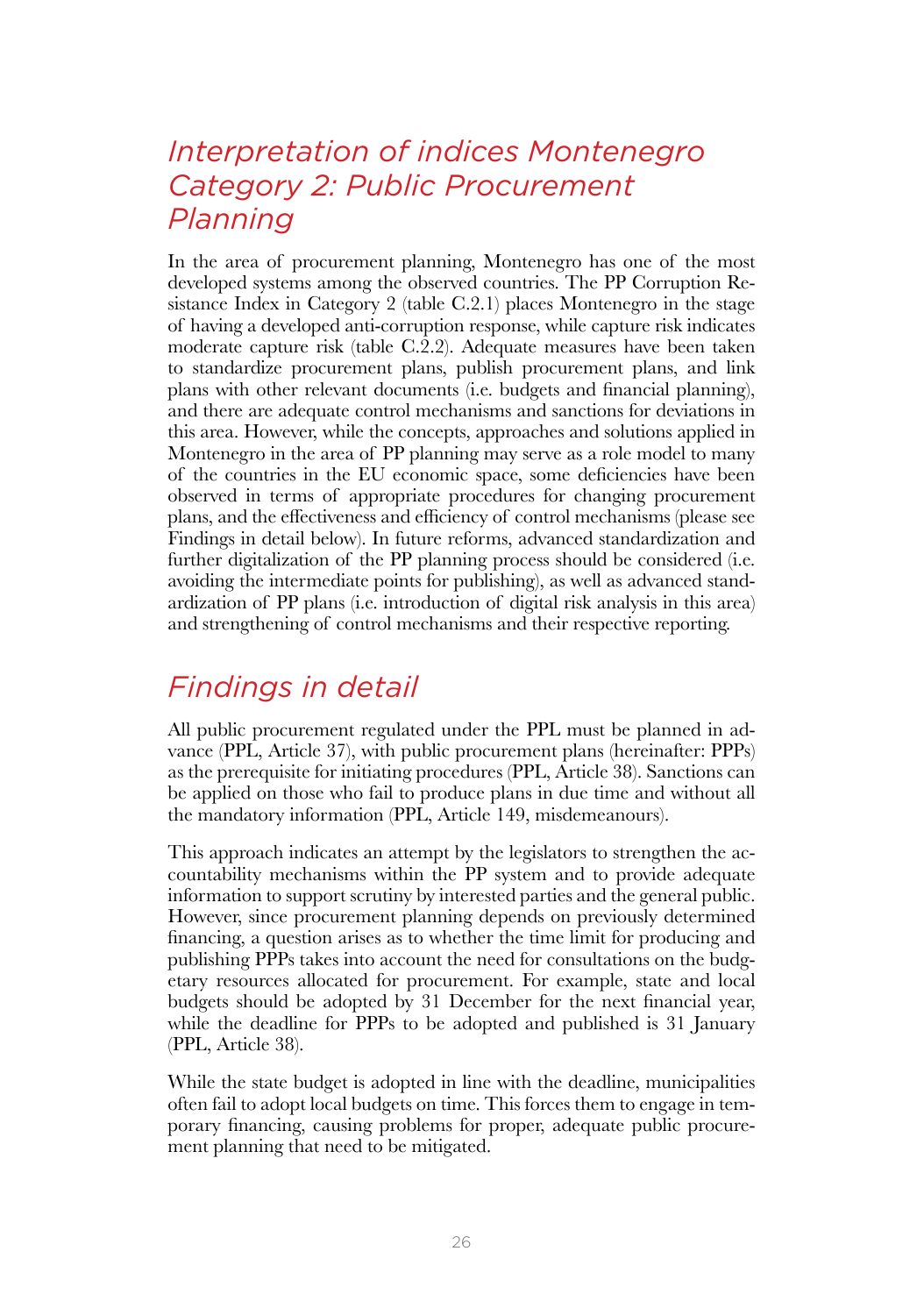The procurement plan is standardised and contains the following information: type of procurement, estimated procurement value, type of procedure, the planned commencement of the procedure, and position in the budget, or the financial plan where the funds allocated for the public procurement are.<sup>15</sup>

However, deviations have been observed in the procedure for modifications or amendments to the procurement plan: changes are not visibly indicated in relation to the basic procurement plan, and can be conducted as late as five days before the initiation of the public procurement procedure. On the other hand, the law does not stipulate the timeline for publishing such amendments, and there is no sanction for violating this norm.

These weaknesses could harm competition, conferring benefits on preferential economic operators and, moreover, providing no efficient remedy is found, undermining the principle of transparency as one of the prerequisites for clean procurement. In addition, the number of amendments per year as seen in practice (Annual Reports on Public Procurement) indicates that there are substantial issues in the area of public procurement planning and managing the PPPs.

While this problem has been evident since the first PPL, there have been no attempts by the relevant PP authorities to address this issue and establish the course of action to mitigate the risks that derive from such a loophole in the PP regulation.

The Public Procurement Directorate (PPD) is the competent authority for oversight of PPP preparation and publishing (PPL, Article 19). The PPD not only oversees the preparation of PPPs, but also manages centralised publishing via the Public Procurement Portal (hereafter, the Portal), which has been done in a unified manner, thus making it easier to access and analyse data (for additional interpretation please see chapter on data management).

In case a party to the PPL fails to act in accordance with the request in this regard, the PPD alerts the competent inspection department (PPL, Article 19), which initiates inspection control (PPL, Article 148). The data on implementation of the PPL suggests that the number of inspection controls in relation to PPPs has decreased over the years.<sup>16</sup> In 2014 there were in total 142 inspection controls conducted regarding the adoption, modifications or amendments, and publication of procurement plan. This number decreased in 2015 to 105 inspection controls. Data on established irregularities and undertaken measures related to procurement plan is not available for 2014 and 2015. For these years, the Sector for Public Procurement Inspection (SPPI) provided only information about the overall public procurement inspection control (Table 1).

| -15 - | Name or Description, Estimated value of the public procurement, Type of public pro-<br>curement procedure, Indicative time of initiating the procedure, Account or<br>budget position, Amount on the account or budget position, Source of financing |
|-------|------------------------------------------------------------------------------------------------------------------------------------------------------------------------------------------------------------------------------------------------------|
| 16.   | Public Procurement Directorate (2017) Freedom of Information Act, written response<br>retrieved on July 3, 2017.                                                                                                                                     |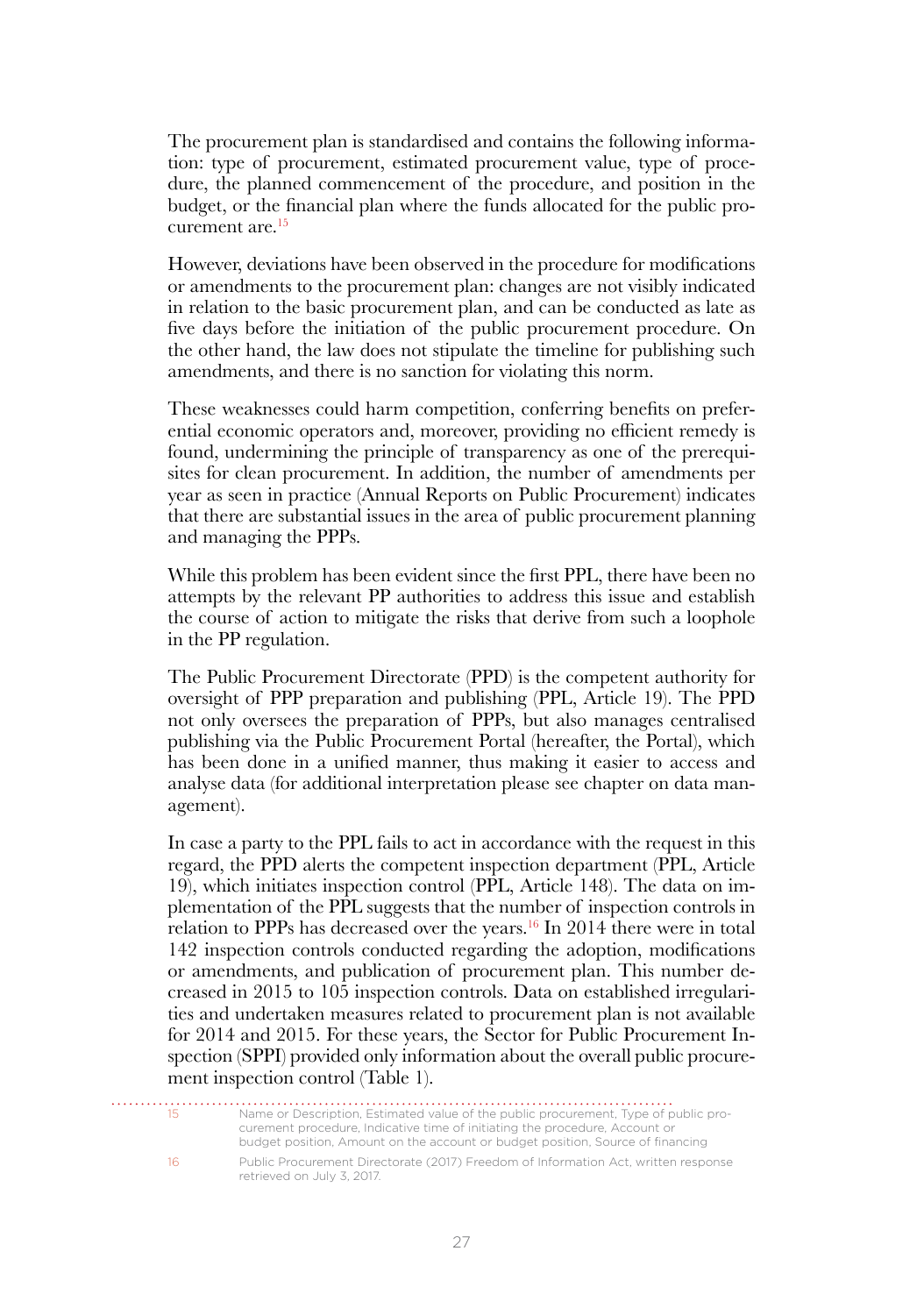In 2016, however, detailed data on inspections, established irregularities and undertaken measures according to the subjects of inspection control is available. SPPI has conducted in total 50 inspection controls of adoption, modifications or amendments, and publication of procurement plan procedures. In 2016, out of total 14 established irregularities, 11 were removed, while the requests for launching the offence proceedings were submitted to competent courts for 3 offences (Table 2).

**Table 1 Inspections, established irregularities and undertaken measures, displayed according to the subjects of inspection control, 2016**<sup>17</sup>

Adoption, modifications or amendments, and publication of procurement plan Number of inspections according to 50 the subject of control states and the subject of control states of control states and the subject of control states of  $\sim$ Number of established irregularities 14 Number of indications 9 Number of irregularities for which the  $\mathcal{P}$ removal was ordered by a decision Number of offence orders 0 Number of requests for launching 3 offence proceedings Number of removed irregularities 11 Total number of contracting 616 authorities

. . . . . . . . . . . . . . . . . 17 Sector for Public Procurement Inspection (2017) Freedom of Information Act, written response retrieved on July 3, 2017.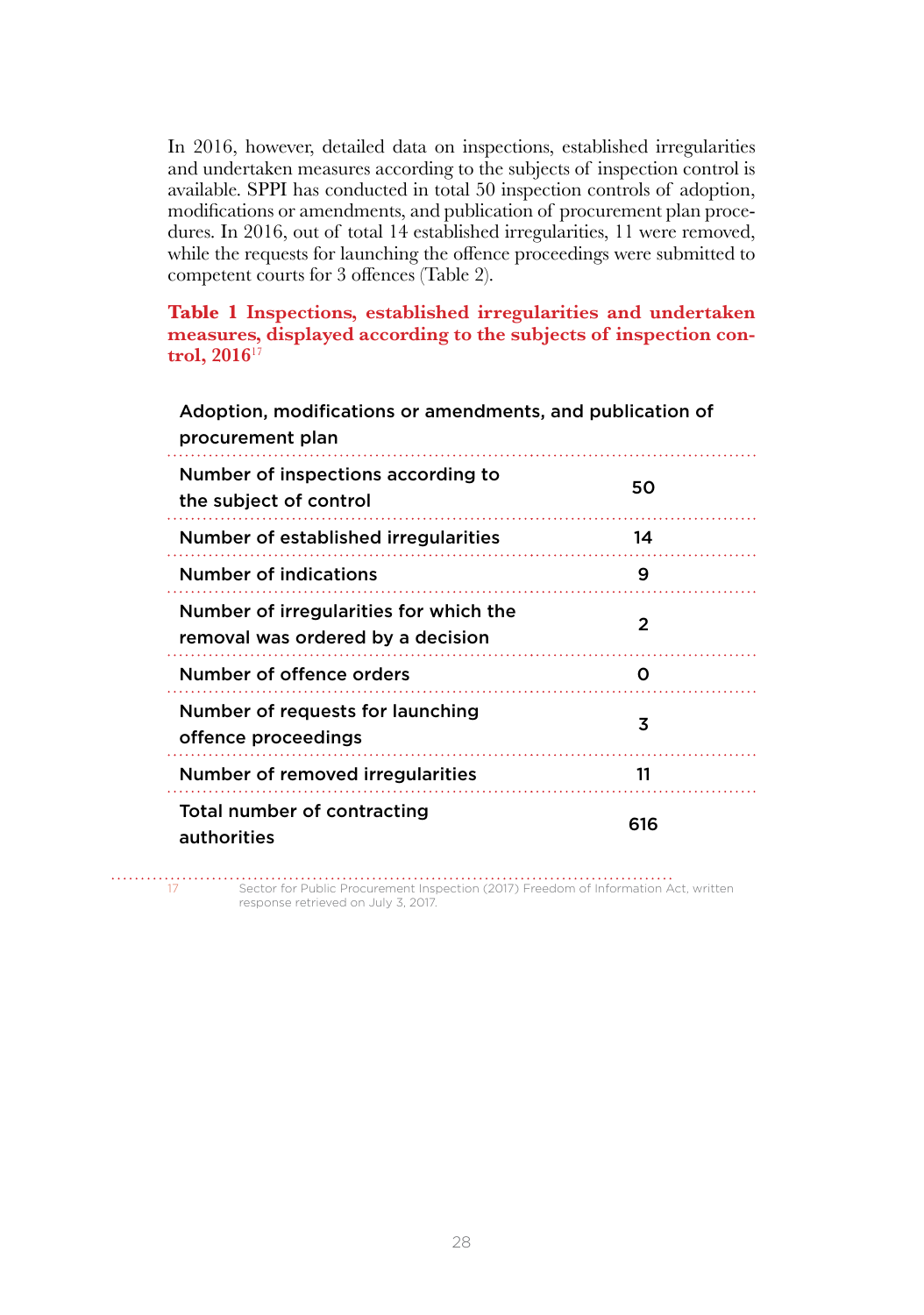The low number of punishable offences observed (3), as well as the absence of data on actual outcomes of the proceedings does not create confidence in the effectiveness and efficiency of the respective inspectorate.

The PPD lists in its annual report parties that are in breach of the PPP relevant obligations. But these breaches do not represent punishable misdemeanours, according to the reports of the competent inspectorate.

The lack of public and structured information on procedures initiated and sanctions applied undermines efforts to assess the effectiveness of the control mechanisms as well as their efficiency, which consequently undermines the overall accountability of the PP system. All such reports by competent contracting authorities (with stated anomalies) have been adopted by the Government of Montenegro as satisfactory conduct, which further undermines the efficiency and effectiveness of the Public Procurement system, as well as trust in the public procurement system from external actors (civil society and economic operators).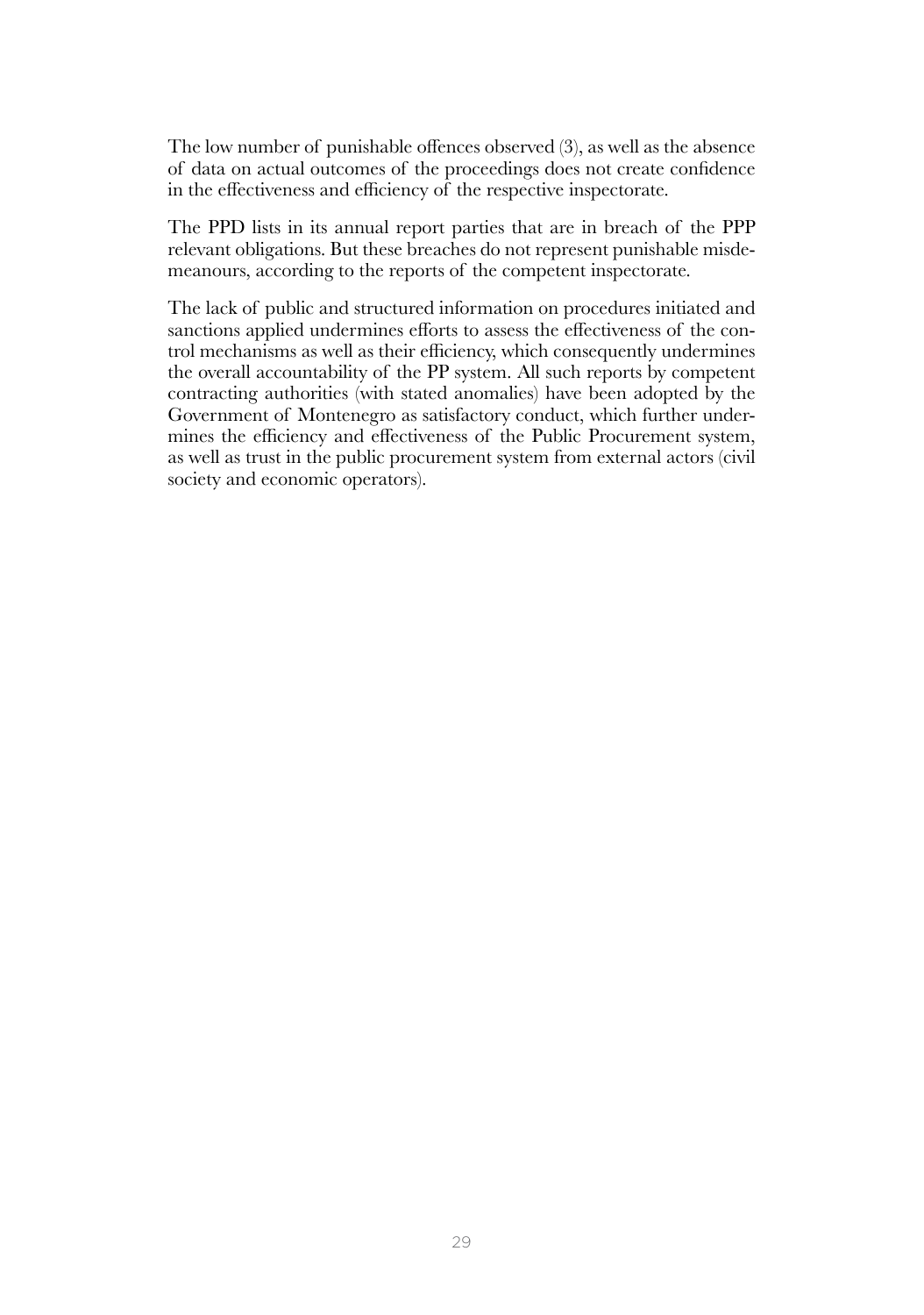### <span id="page-29-0"></span>*Exceptions from procurement legislation*

#### **TABLE C.3.1: Corruption Resistance Index - Exceptions from procurement legislation**



-1.000 -0.900 -0.800 -0.700 -0.600 -0.500 -0.400 -0.300 -0.200 -0.100 0.000

#### **TABLE C.3.2: Capture Risk Index - Exceptions from procurement legislation**

| Capture risk index<br>(-1 worst, 1 best) |                | Serbia,-0.281                 |
|------------------------------------------|----------------|-------------------------------|
|                                          |                | Macedonia,-0.317              |
|                                          |                | Bosnia and Herzegovina,-0.351 |
|                                          |                | Montenegro,-0.354             |
|                                          | Albania,-0.641 |                               |
| Kosovo,-0.900                            |                |                               |

-1.000 -0.900 -0.800 -0.700 -0.600 -0.500 -0.400 -0.300 -0.200 -0.100 0.000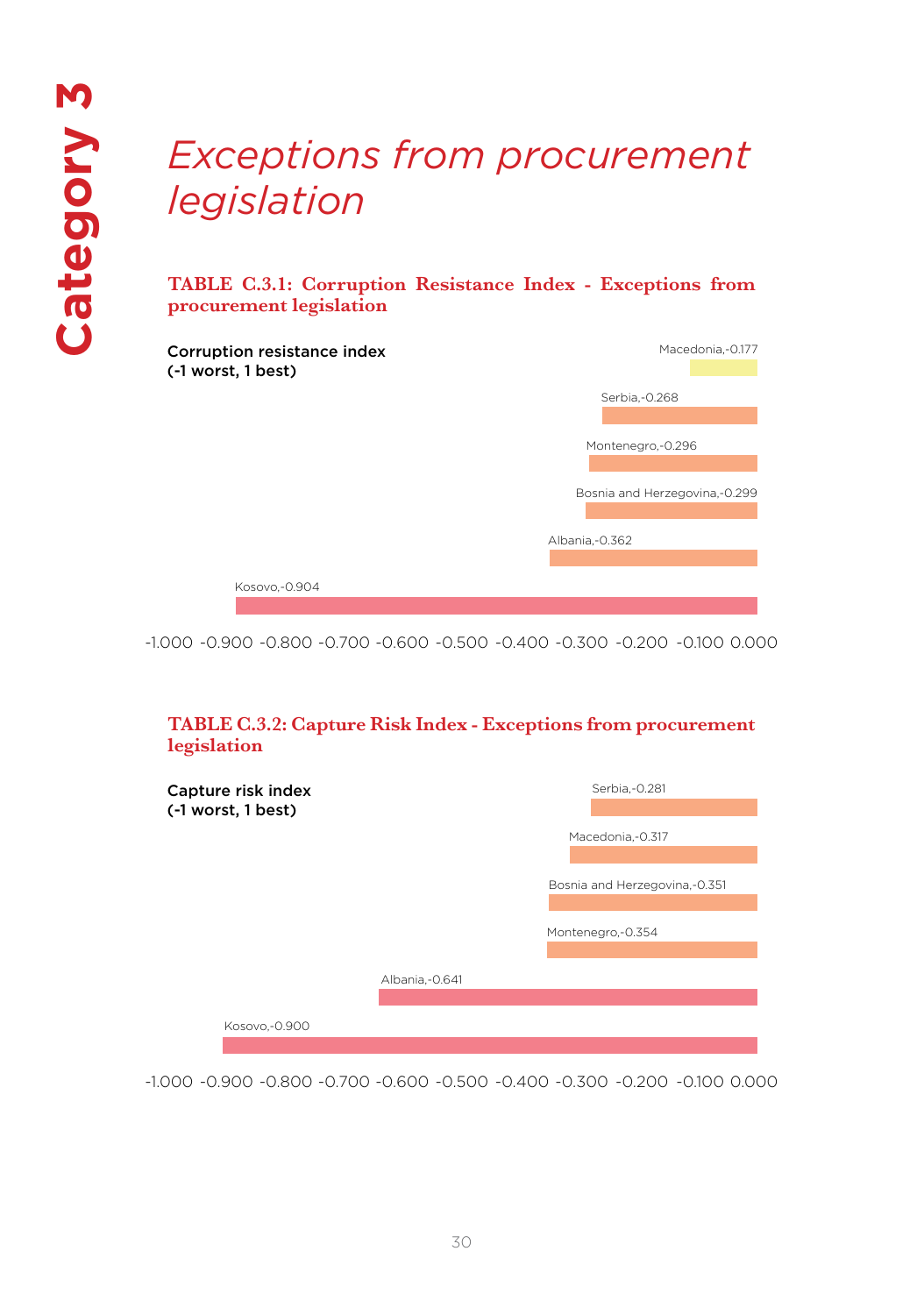### *Interpretation of indices Montenegro Category 3: Exceptions from procurement legislation*

The Corruption resistance index in the area of exemptions from the PP legislation is at the stage of incidental response to corruption (see table C.3.1 above) accompanied by high risk of capture of the procurement system (see table C.3.2. above). State Audit reports reveal extensive use of simplified procedures (shopping method and direct agreement), representing a disproportionate share of the overall value of the procurement. Given that such procurement outside the jurisdiction of key control mechanisms, this is indicative of higher risks of corruption and capture of the system (see Findings in detail below). In addition, worsening trends in this area (i.e. 2017 PPL amendments and increase of the thresholds for simplified procedures) suggest that there is little expectation of improvement in this area. While quick improvements in the system might be achieved through adopting of more comprehensive reporting mechanisms, in the long run, additional regulation of simplified procurement (below thresholds) as well as additional control mechanisms need to be established in order to mitigate risks.

### *Findings in detail*

Observation of key indicators suggests a worsening trend in exemptions from the law resulting from the latest amendments to the law. The Public Procurement Act 2011 had lower thresholds: up to EUR 5,000 had to be completed by direct agreement; tenders from EUR 5,000 EUR to EUR 25,000 (for goods and services), and from EUR 5,000 to EUR 50,000 (for works) had to be completed via the purchase method. Finally, those above EUR 25,000 (for goods and services) and above EUR 50,000 (for works) had to be completed according to other procedures prescribed by the law (Article 21).

Since the direct agreement procedure was seen as the easiest, there was a common practice among contracting authorities of splitting higher value procurements into several parts so as to avoid complicated procedures. All State Audit reports from 2012 onward emphasise the extensive usage of this practice by most of the audited contracting authorities, meaning that a significant portion of procurement was carried out in violation of the existing legal framework (particularly in terms of breaches of stipulated percentage in total budget spending).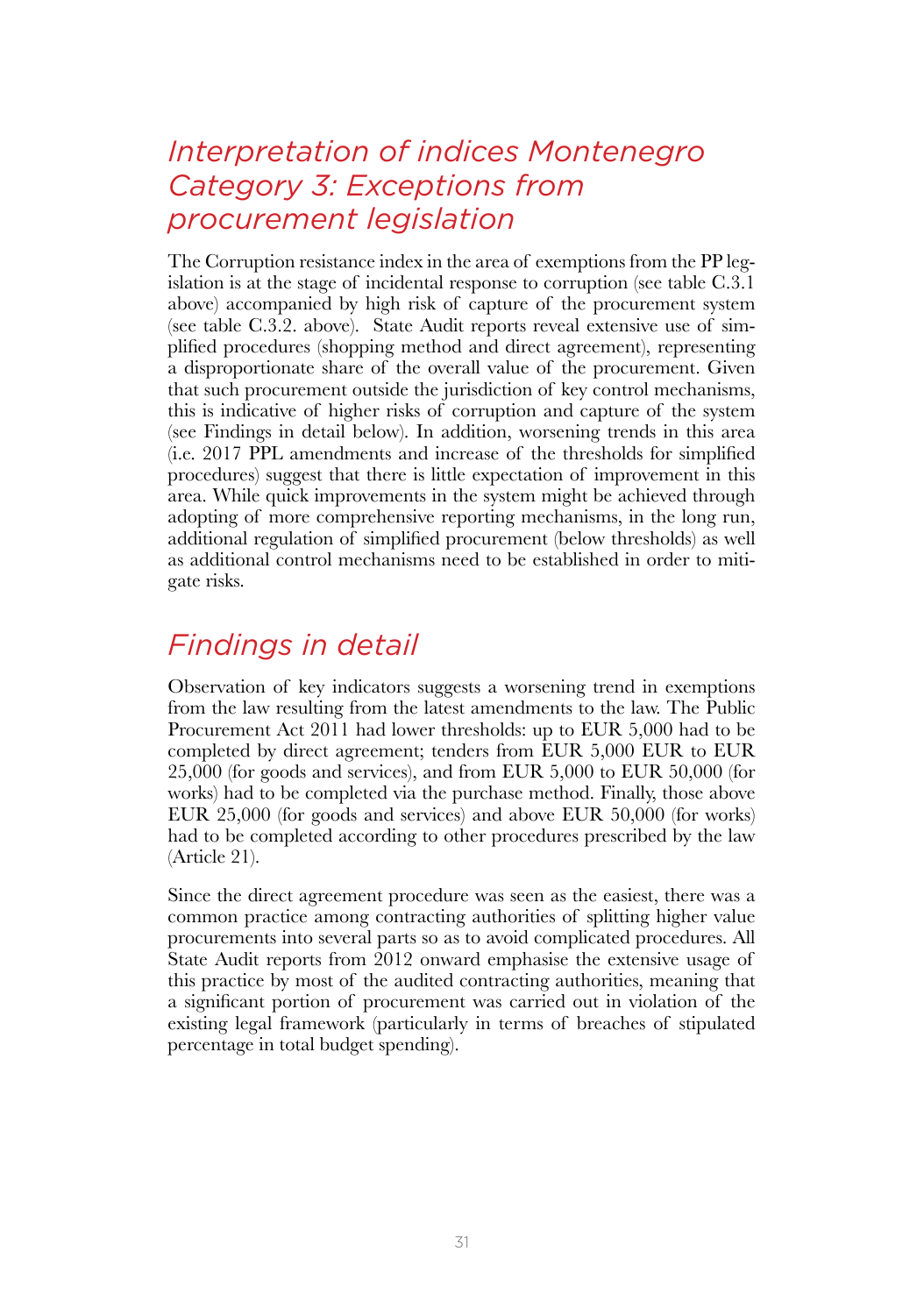| Table 2 Public procurement value by type of procedure, 2014- |  |  |  |
|--------------------------------------------------------------|--|--|--|
| <b>2016 (EUR)</b>                                            |  |  |  |

|                                                                                                      | 2014        | 2015        | 2016        |
|------------------------------------------------------------------------------------------------------|-------------|-------------|-------------|
| <b>Standard public</b><br>procurement<br>procedures <sup>18</sup>                                    | 289.550.682 | 386.535.629 | 400.807.043 |
| <b>Simplified public</b><br>procurement<br>procedures <sup>19</sup>                                  | 37.610.957  | 42.355.071  | 46.932.178  |
| <b>Overall value of</b><br>public procurement                                                        | 327.161.639 | 428.890.700 | 447.739.221 |
| The proportion of<br>simplified public<br>procurement<br>procedures in overall<br>public procurement | 11%         | 10%         | 10%         |

*Data source: Author's own computation based on data from Directorate for Public Procurement, Montenegro*

However, due to the timeline of financial reporting (date of publishing of the budget expenditure report), it is too early to assess the impact of implementation of the PPL 2017 within the framework of this report. Since thresholds for simplified procedures under the new legislation are significantly higher (from  $100\%$  to  $200\%$ ) – EUR 15,000 (for goods and services) and EUR 30,000 (for works), such interpretation leaves direct agreement and the purchase method outside of the scope of the PPL, as well as beyond the scope of the existing accountability mechanisms. The PPL general provisions forbid the practice of splitting higher value procurements for the purpose of avoiding the application of the Law. However, the available data suggests that sanctions are not applied to such practices and it is not even clear what the prescribed sanctions are.

Two newly-introduced procedures - petty procurement (Article 30) and urgent procurement (Article 29) - are not precisely defined and leave room for different interpretations. First, it is not clear whether such procurements should be covered by Public Procurement Plans (PPPs) or not. The PPL states that a public procurement procedure may be initiated only if covered by a PPP (Article 37) and neither urgent procurement nor petty procurement have been defined as exceptions to this rule. The Public Procurement

18 Including: open procedure; restricted procedure; negotiated procedure with prior publication of a contract notice; negotiated procedure without prior publication of a contract notice, consulting services; contest.

19 Including: shopping method and direct agreement.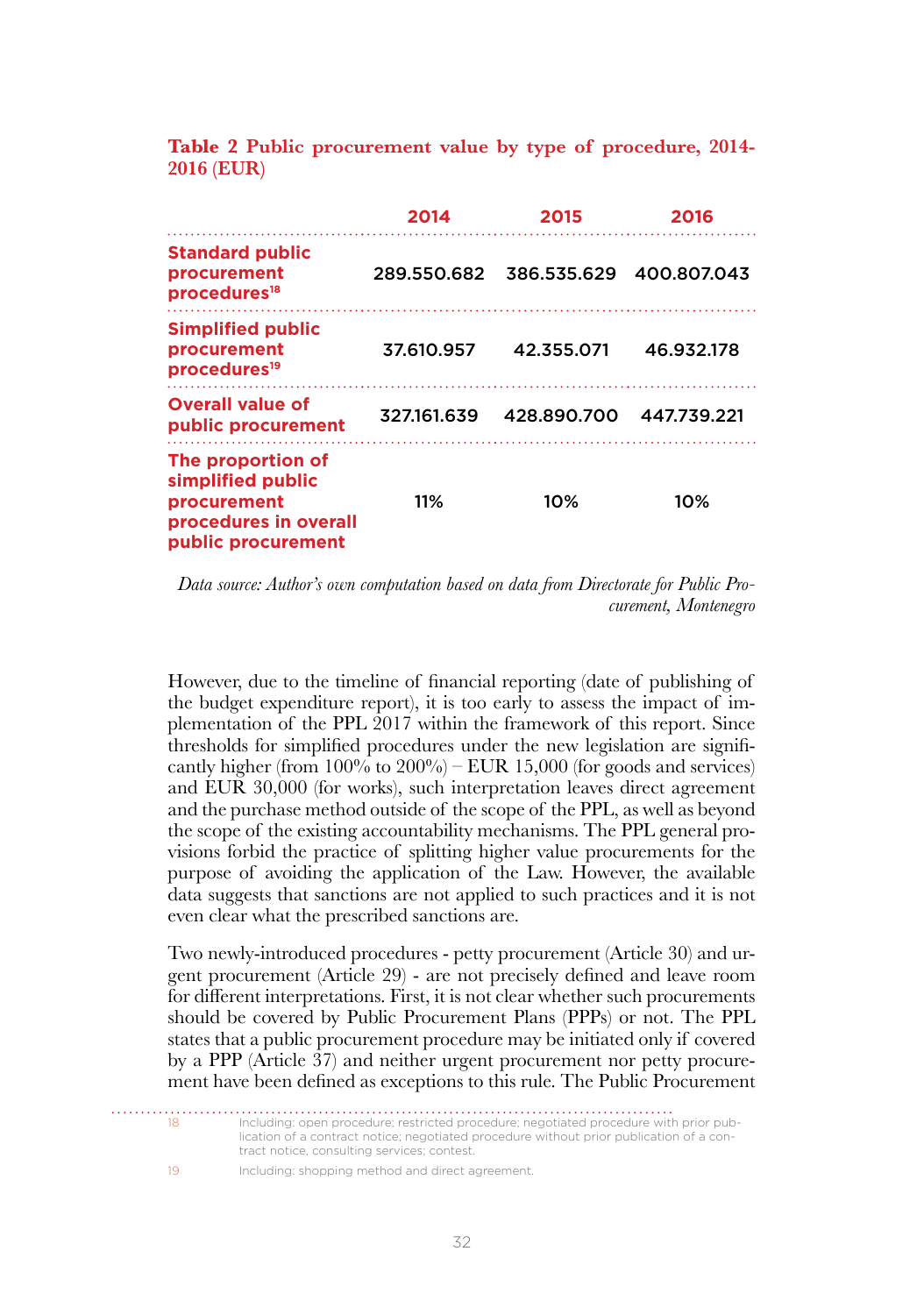Directorate in their interpretation noted that urgent procurements could be launched without previous notification in the PPP (response to Q20), while the text of the PPL does not envisage such exclusions precisely, suggesting that petty procurement should be planned and noted in PP as well. In addition, the PPL does not precisely define the availability or type of legal remedy in cases of petty and urgent procurement. Interpretation of the PPL (Article 134) suggests that neither of these types of procurement fall under legal remedy as prescribed by the PPL. While this can be accepted for petty procurement, there is no clear basis or rationale for such an exemption in cases of urgent procurement. Additional risks have been observed in the institutional setting for conducting petty and urgent procurement also in the area of monitoring and controls. Petty and urgent procurement as prescribed by the law can be conducted by procurement officers that have not been licensed to decide in appellate proceedings, leaving both outside the reach of regular controls (Article 58). As procurement that is outside of the scope of the law is not subject to ex-ante and ex-post controls either (i.e. inspection) this area may be one of the key risks in terms of capture and corruption as there is no effective legal or normative barrier to extensive abuse of procedures. Moreover, exceptions to the PPL were extended in 2017, exempting the procurement of election materials, as well as procurement of goods and services related to the use of airplanes by the Government (Article 3, and other exceptions in Article 111 and 116b). As there was no public debate over the changes, the rationale is not clear. All observed anomalies are based on interpretation of the 2017 amendments to the PPL, however actual implementation cannot be assessed as yet, as the relevant statistical reports are not yet available. Therefore, in 2018 special attention shall be given to analysis of the impact of such changes on the performance of the PP system in Montenegro, especially identified as potential risks by this report.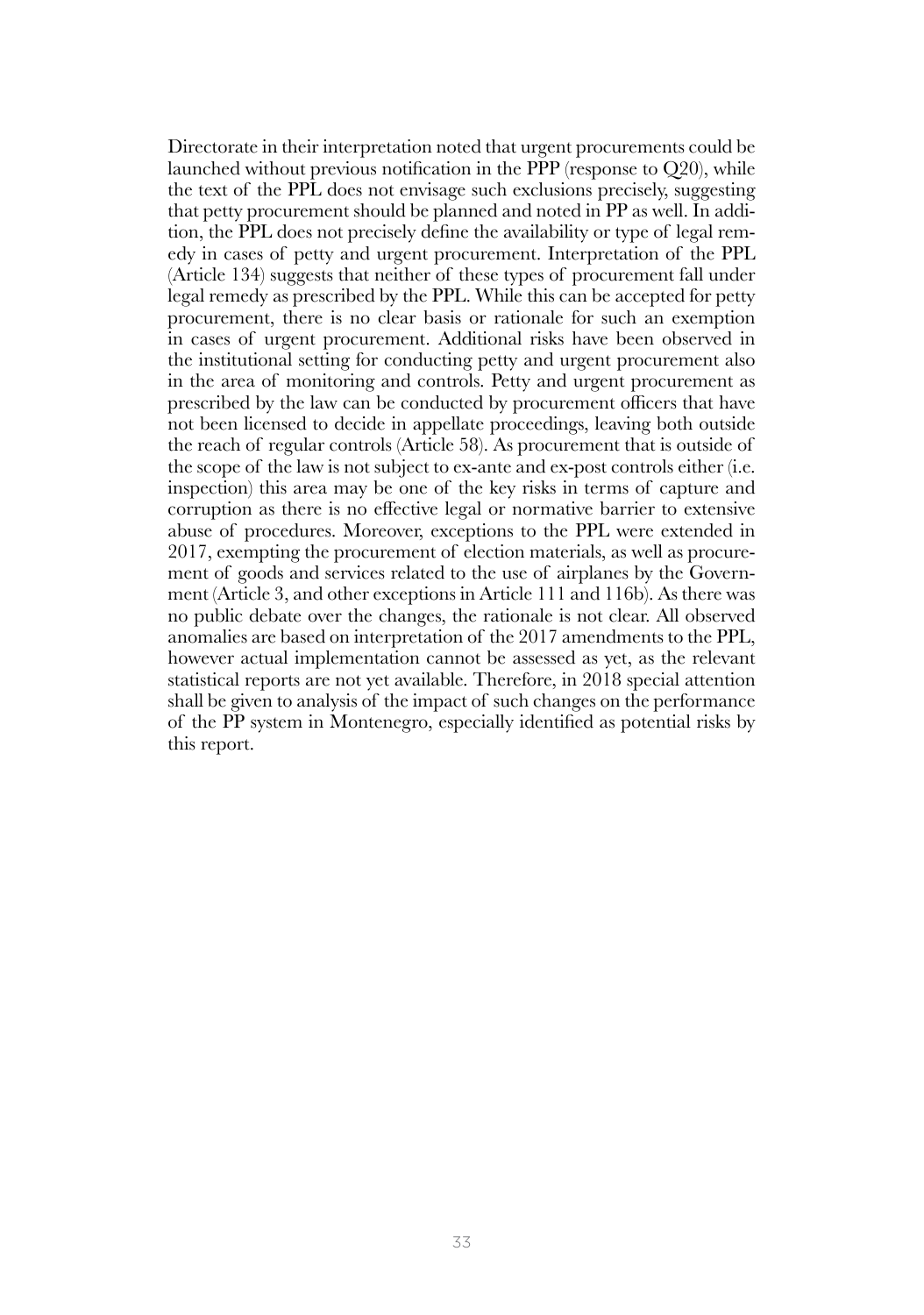## <span id="page-33-0"></span>*Information management in Public Procurement system*

**TABLE C.4.1: Corruption Resistance Index – Information management in PP system**



#### **TABLE C.4.2: Capture Risk Index – Information management in PP system**

| Capture risk index<br>(-1 worst, 1 best) |                  | Bosnia and Herzegovina,-0.028 |  |
|------------------------------------------|------------------|-------------------------------|--|
|                                          |                  | Montenegro,-0.070             |  |
|                                          |                  | Serbia,-0.207                 |  |
|                                          |                  |                               |  |
|                                          | Macedonia,-0.307 |                               |  |
|                                          |                  |                               |  |
| Kosovo,-0.455                            |                  |                               |  |
|                                          |                  |                               |  |
| Albania,-0.467                           |                  |                               |  |
|                                          |                  |                               |  |

-0.500 -0.450 -0.400 -0.350 -0.300 -0.250 -0.200 -0.150 -0.100 -0.050 0.000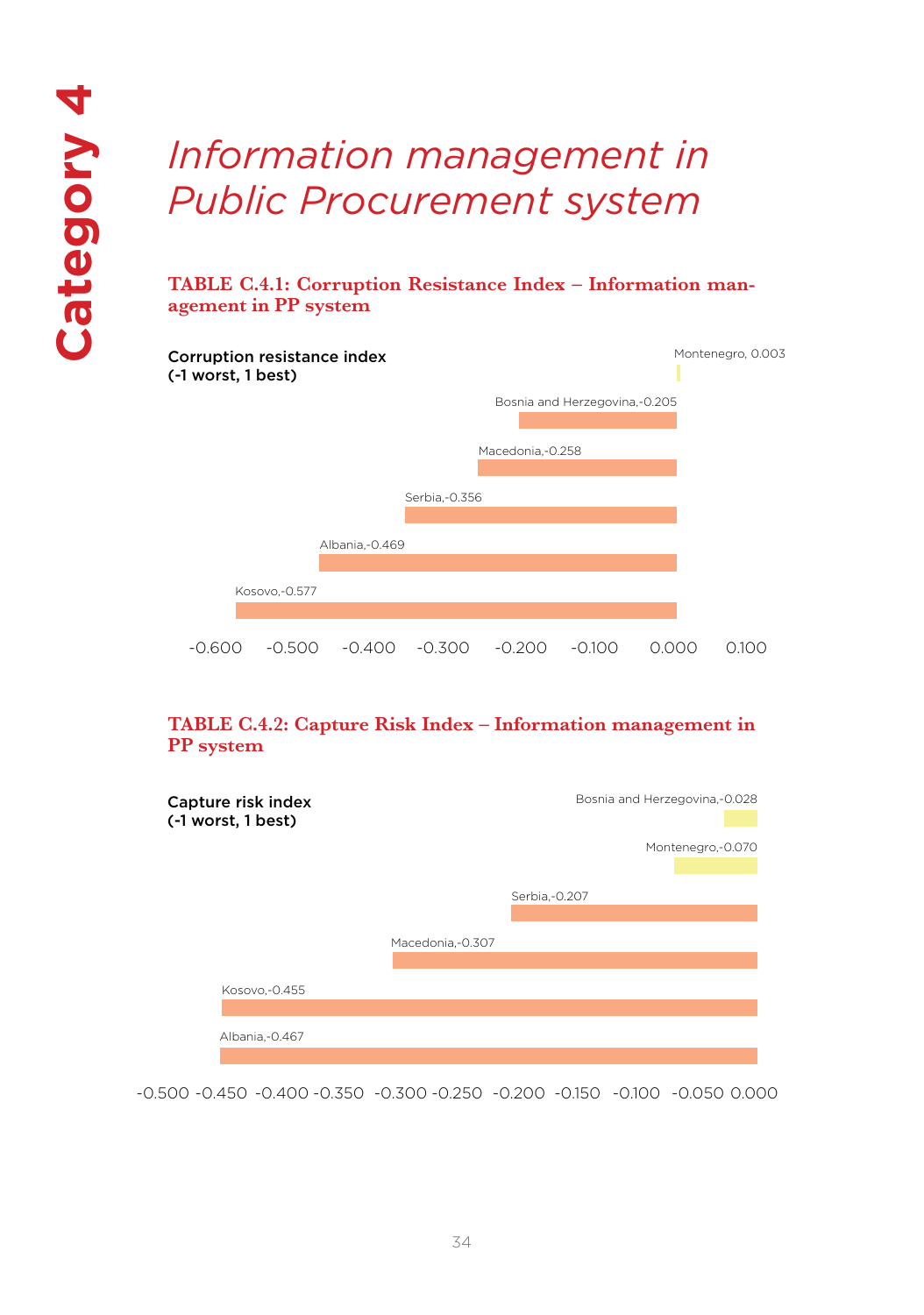### *Interpretation of indices Montenegro Category 4: Information management in PP system*

In the area of information management, the established system in Montenegro is among the most developed in comparison to the other countries covered by the GRAPP monitoring. Indices C.4.1 and C.4.2 (above) show moderate response to corruption in this category, followed by moderate capture risk. PP authorities in Montenegro have taken proper steps to standardize information, centralizing management of the relevant PP information and publishing adequately. As observed in other categories, breaches lead to sanctions. However, the set backs in the digitalization of the system, and role of the PPA as intermediary in publishing much of the relevant information undermines the overall effort made in other categories of the PP management and controls (see Findings in detail below). In future, the PP system in Montenegro should give proper attention to full digitalization of the PP processes and avoid intermediate institutions in centralized publishing of the information. These measures should be accompanied by facilitating access to such information by external control agencies (i.e. economic operators, civil society and media).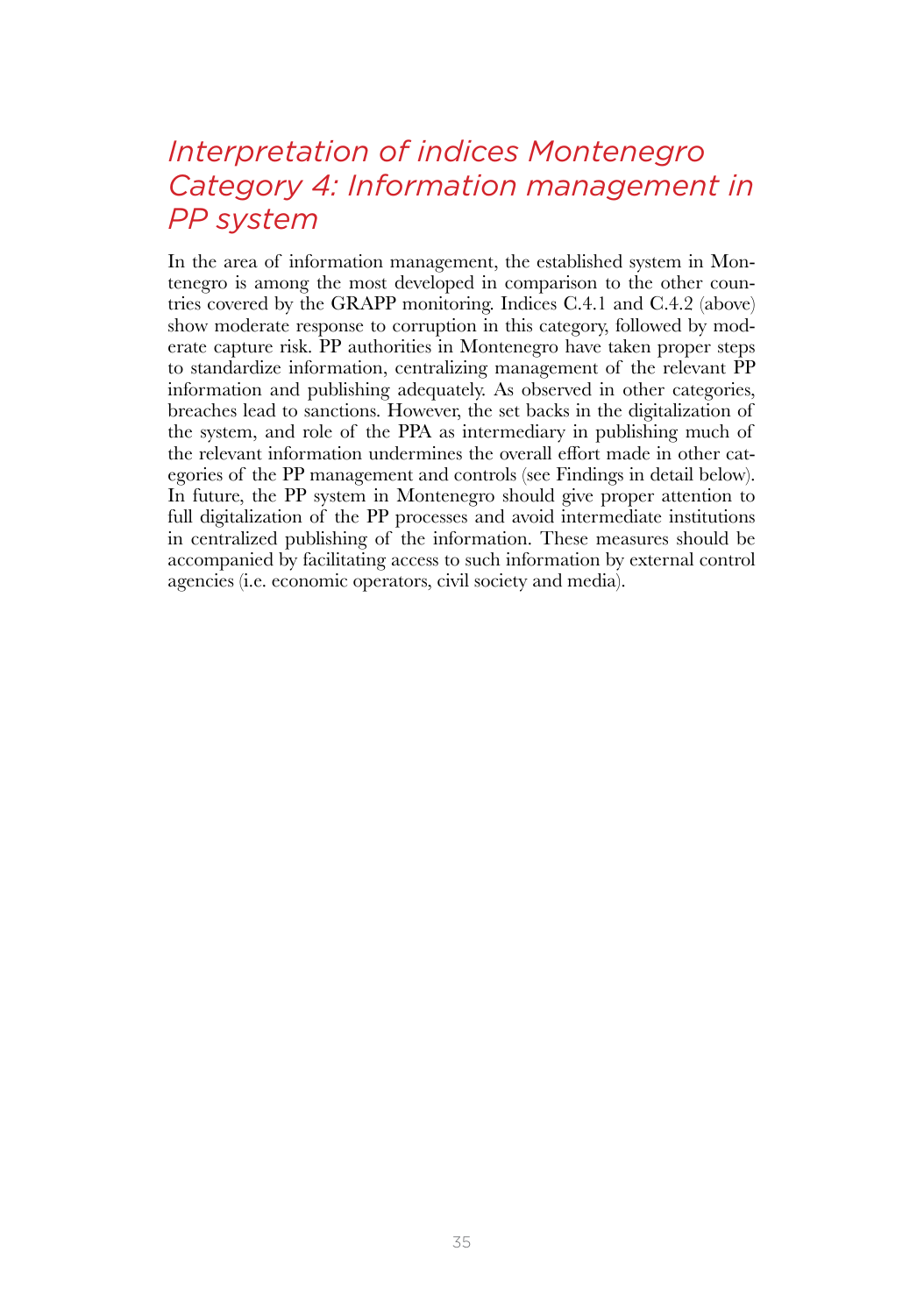### *Findings in detail*

The PPL regulates the obligation for a number of notices to be published and made available via the Public Procurement Portal. These notices relate to public procurement plans, contract notices, decisions on candidates' qualifications, decisions on selection of the most favourable bid, decisions on the suspension of the public procurement procedure, decisions on the annulment of public procurement procedure, and public procurement contracts (including their amendments). Forms for each of these notices have been developed under the PPL bylaws, ensuring uniformity, and this has been observed as a positive development. However, the format of the data in PP still represents a challenge. Reporting and the PP management system is still not digitalised which consequently results in a variety of formats delivered to the Directorate for further use (Word documents, PDFs etc.). This significantly diminishes the transparency of the data and availability of the data for further analysis and management use.

At the current stage, interested parties and the public have partial insight into public procurement at all levels through the possibility to download specific information from the Portal. However, the system allows control of single procedures and contracts but creates challenges in big data analysis and observing behaviour of different procurement actors in Montenegro (contracting authorities and successful bidders). Loopholes in digitalisation of the data management in PP in Montenegro pose additional challenges in assessing the integrity of the PP system, accountability of the PP actors and performance of the internal and external controls. Therefore, observation in this area suggests that the system is far from the desired level of transparency and there is no adequate rational explanation why improvements in the PP legislation did not cover this area as well.

#### **Table 3 Number of publications on the Public Procurement Portal**

|                                                                                          | 2014   | 2015   | 2016   |
|------------------------------------------------------------------------------------------|--------|--------|--------|
| <b>Total number of</b><br><b>publications on the Public</b><br><b>Procurement Portal</b> | 18.786 | 20.820 | 25.815 |

 *Data source: Author's own computation based on data from Directorate for Public Procurement, Montenegro*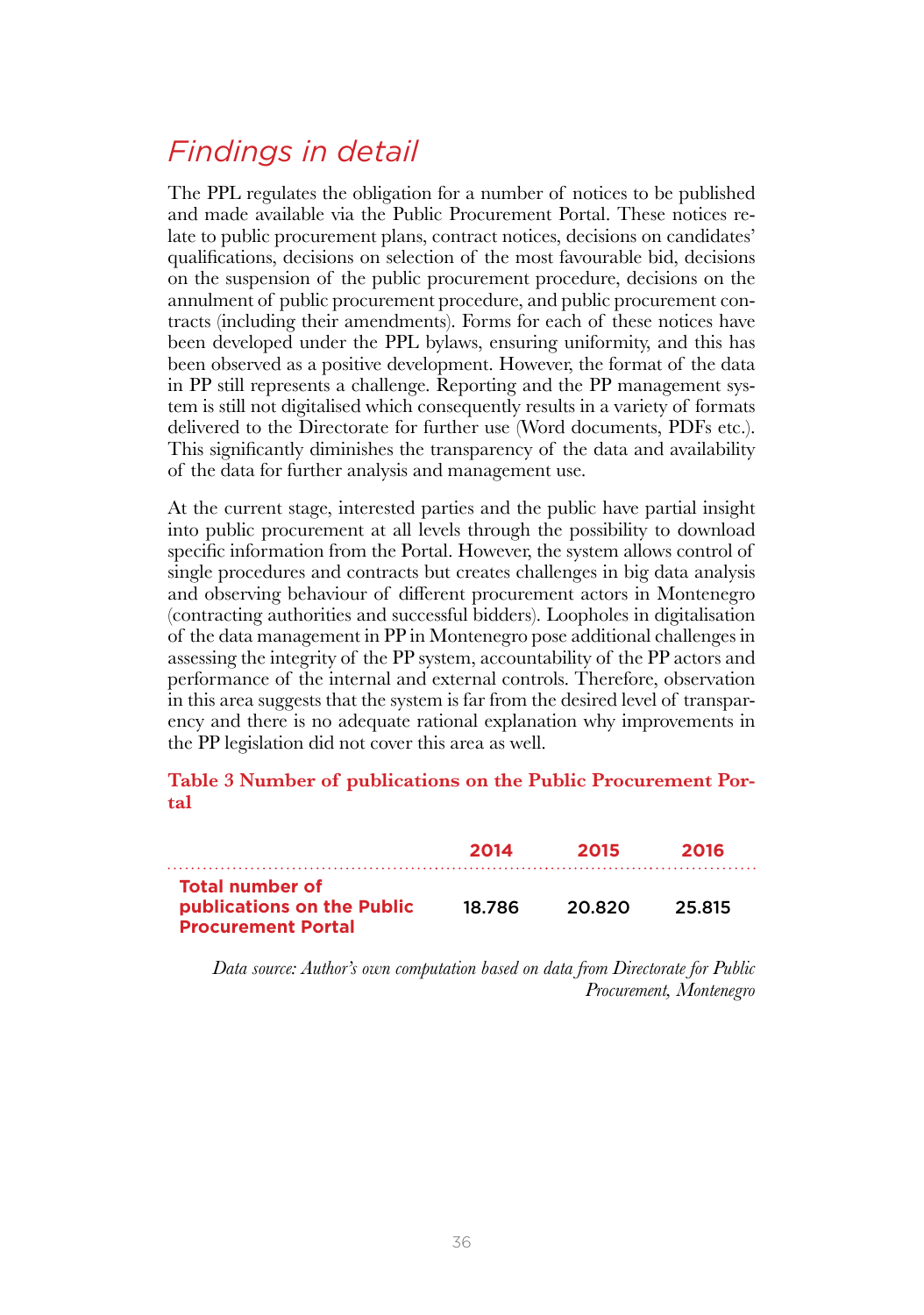# *Pre-bidding stage*

#### **TABLE C.5.1: Corruption Resistance Index – Pre-bidding stage**



#### **TABLE C.5.2: Capture Risk Index – Pre-bidding stage**



-0.900 -0.800 -0.700 -0.600 -0.500 -0.400 -0.300 -0.200 -0.100 0.000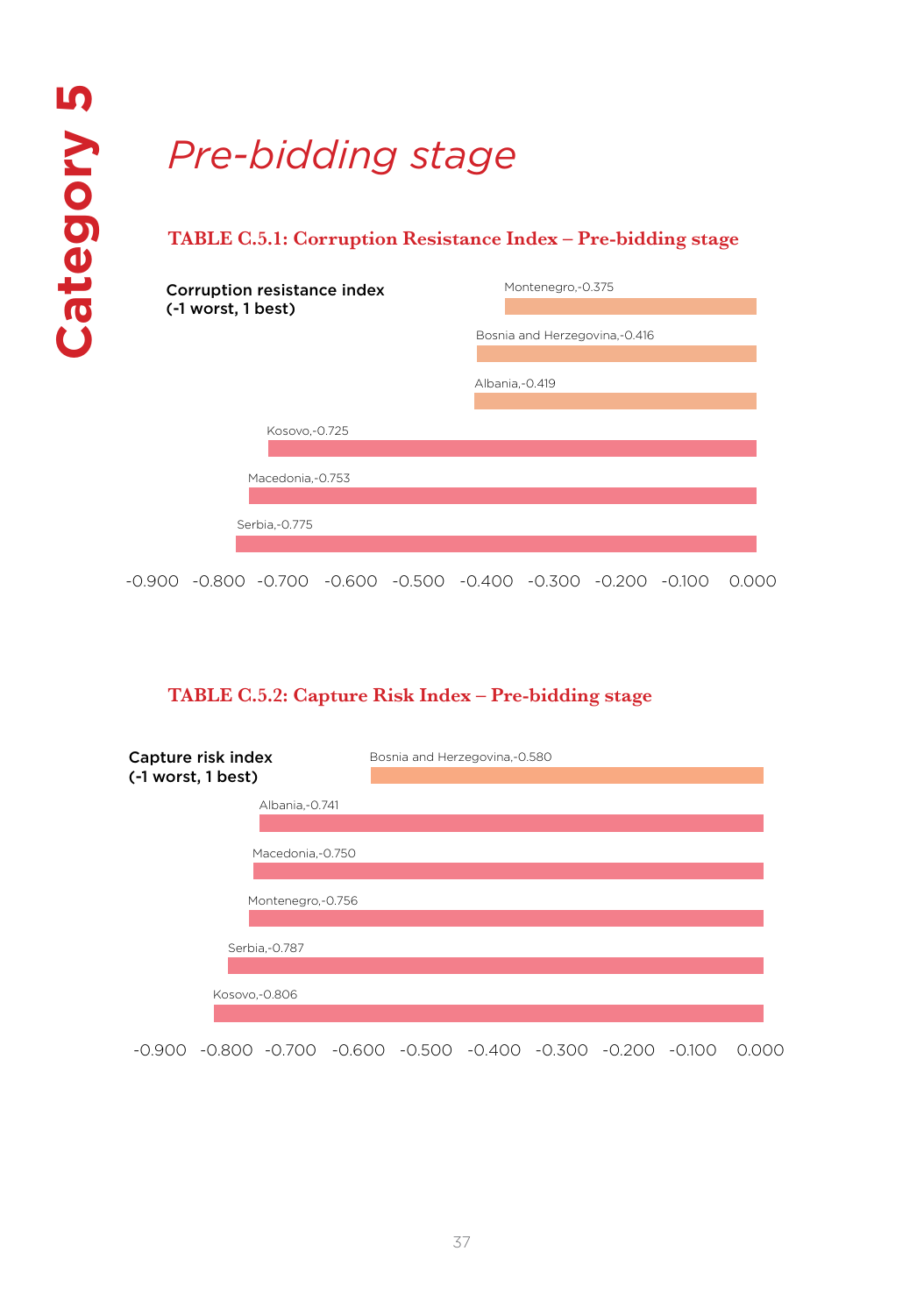## *Interpretation of indices Montenegro Category 5: Pre-bidding stage*

The pre-bidding stage of the PP in Montenegro conforms to the negative trend in all observed countries. While the academic literature confirms that pre-bidding is one of the highest risk areas in Public Procurement, the evaluators observed significant lack of attention to this issue by the legislators and practitioners in the countries covered by the report. In Montenegro, the indices show an incidental response to corruption (see table C.5.1 above) and a captured system (see C.5.2 above). The division of powers has not been addressed, nor have proper procedures and protocols been established for receipt and storage of tender documents prior to opening stage (see Findings in detail below). Dual controls in this stage are also missing from the regulatory documents. These deficiencies increase the risk of corruption and emphasize the role of discretionary decision making (capture risk) without proper accountability mechanisms in place. As all of the observed countries have weak responses in this area, the proper solutions may have to come through improvement of the EU regulation, and/or within the technical assistance framework in pre-accession. These interventions should focus on establishing adequate standardized operating procedures accompanied by proper application of division of powers principles, dual controls and sanctioning of the wide range of deviations that can appear at this stage of PP process.

## *Findings in detail*

A variety of risks to corruption/capture have been observed in the prebidding phase of the public procurement. There is no division of powers principle amongst the separate entities for conducting activities in the prebidding procedure, which exposes the entire procurement process to easy capture by political powers if there is intention to do so. There are no strict rules on methods of storing bids received prior to opening, and selection of "outside" experts in pre-bidding consultations in case of the lack of inhouse capacity is either inadequately regulated or not regulated at all.

According to the existing regulatory framework as observed in responses from relevant authorities, the Commission for Opening and Evaluating Bids opens and evaluates bids received, prepares the tender documentation and decides on the successful bidder (PPL, Article 59 paragraph 5). It is formed by the authorised official of each party to the PPL for each single procurement procedure separately, primarily employees of the contracting authority (Rulebook, Article 6). The PPL authorises the competent ministry to regulate the formation of the Commission in detail by a bylaw, but it appears that the bylaw mostly transfers competence to the authorised official, allowing the official to influence the creation of the Commission on a larger scale.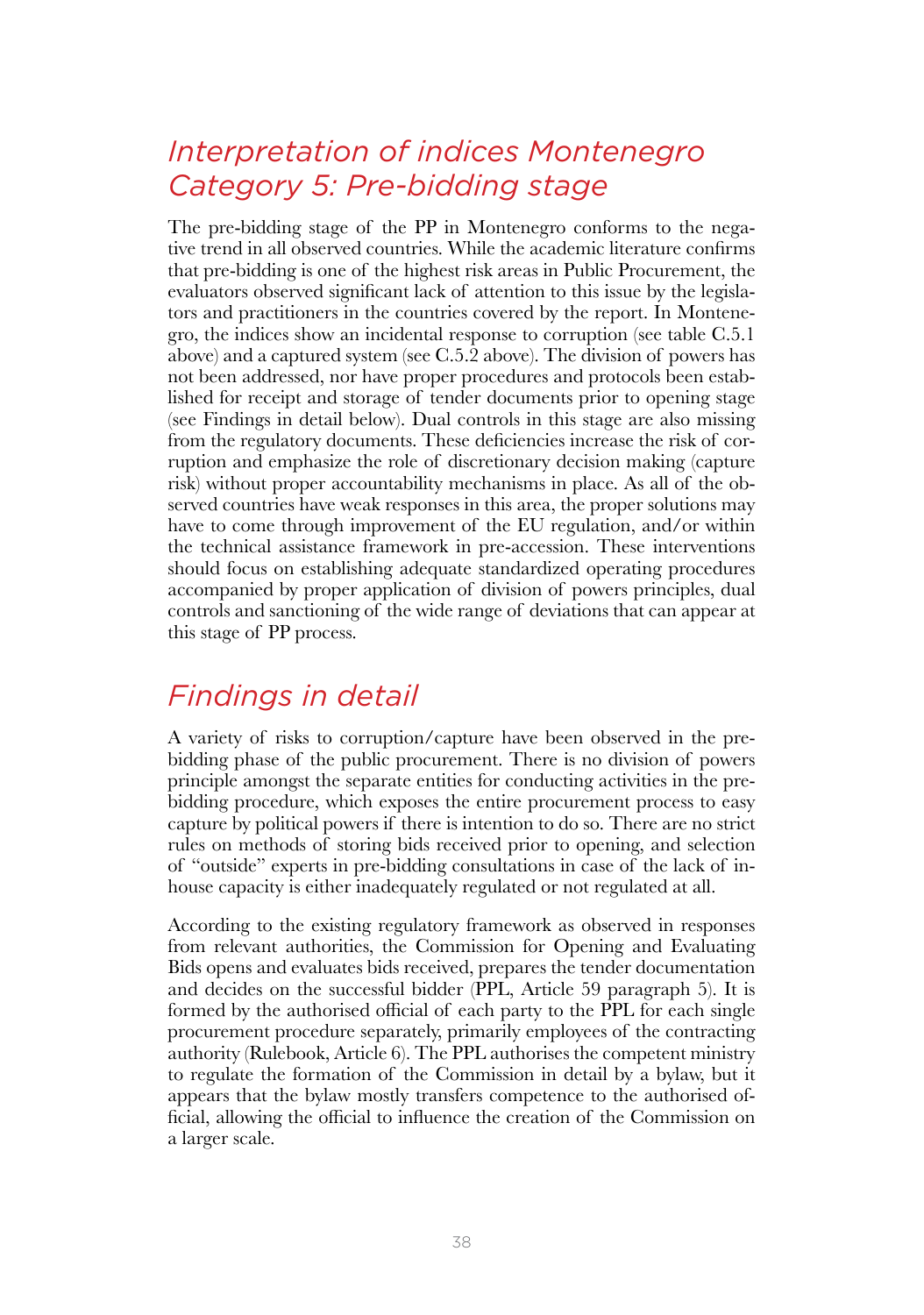In political reality, where authorised procurement officials both at state and local levels are predominantly politically appointed, potential political pressure and undue influence - on members of the Commission or the public procurement officer - cannot be excluded (in cases of urgent or petty procurement which are to be conducted by the officer alone, without the Commission, PPL, Article 58). If the same people who prepare the tender documentation later assess the bids, this exposes the entire system to a high risk of capture and abuse, opening potential for preferential treatment of particular economic operators.

There is no clear procedure related to accepting and storing bids prior to their official opening and assessment. The PPL states that for such procedures, the contracting authority is in charge, but there is no by-law precisely regulating the procedure, and it is not clear how the contracting authority should protect the bids to prevent them from being opened by non-authorised persons (Article 97). The Public Procurement Directorate specified in their response that the person entitled to receive and store bids is the public procurement officer, which the PPL also states (but not precisely) in connection with the pre-bidding phase (simply stating that the officer stores the bids – Article 58). As part of the Commission at the same time, the person is at higher risk of being forced to divulge secret information to a privileged economic operator.

Prevention of corruption in the pre-bidding phase, as in other phases, is regulated by the PPL (Articles 15 to 18), along with the Act on Prevention of Corruption, as the general regulation in this regard, with all its bylaws.

Bearing in mind all the above, the pre-bidding phase could be characterised as an area of high risk in terms of exposure to undue influence and therefore to capture and corruption-like practices due to the multiple tasks of personnel involved in this part of the procurement procedure, and their relationship to the politically appointed officials. Prevention mechanisms such as the four-eyes principles and division of powers are not part of the current regulation.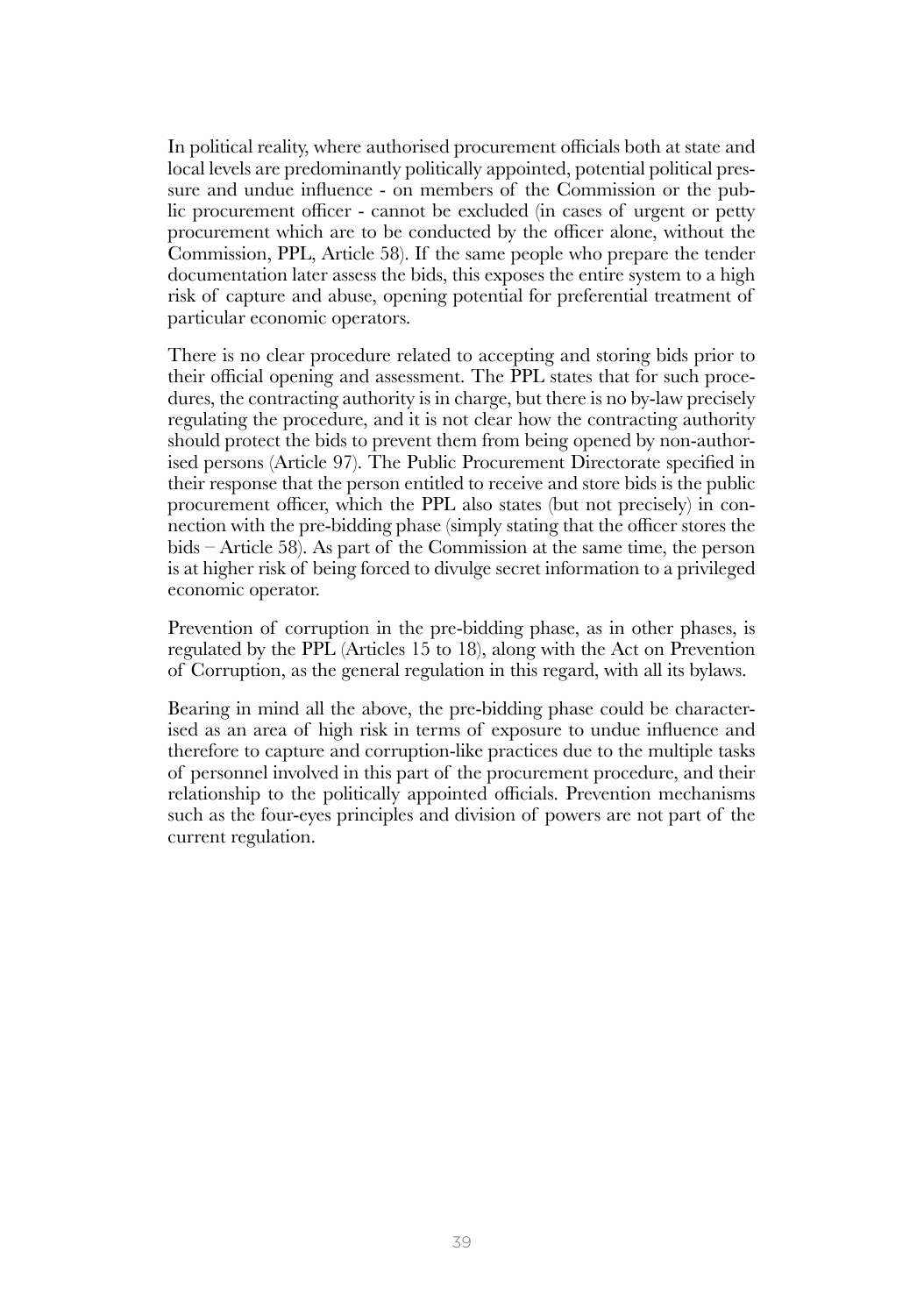$(-1)$ 

# *Public procurement Contracting*

#### **TABLE C.6.1: Corruption Resistance Index – Public Procurement Contracting**

| Corruption resistance index<br>(-1 worst, 1 best) | Montenegro,-0.125 |
|---------------------------------------------------|-------------------|
|                                                   | Albania,-0.271    |
|                                                   |                   |
|                                                   | Kosovo,-0.315     |
|                                                   |                   |
| Serbia,-0.450                                     |                   |
|                                                   |                   |
| Bosnia and Herzegovina,-0.646                     |                   |
|                                                   |                   |
| Macedonia,-0.671                                  |                   |
|                                                   |                   |
|                                                   |                   |

-0.800 -0.700 -0.600 -0.500 -0.400 -0.300 -0.200 -0.100 0.000

#### **TABLE C.6.2: Capture Risk Index – Public Procurement Contracting**

|          | Capture risk index<br>(-1 worst, 1 best) |                               |        |          |          | Montenegro,-0.116 |  |
|----------|------------------------------------------|-------------------------------|--------|----------|----------|-------------------|--|
|          |                                          |                               |        |          |          | Albania,-0.159    |  |
|          |                                          |                               |        |          |          | Kosovo,-0.192     |  |
|          |                                          |                               |        |          |          |                   |  |
|          |                                          | Serbia, - 0.522               |        |          |          |                   |  |
|          |                                          |                               |        |          |          |                   |  |
|          |                                          | Macedonia,-0.631              |        |          |          |                   |  |
|          |                                          |                               |        |          |          |                   |  |
|          |                                          | Bosnia and Herzegovina,-0.647 |        |          |          |                   |  |
|          |                                          |                               |        |          |          |                   |  |
| $-0.700$ | $-0.600$                                 | $-0.500$                      | -0.400 | $-0.300$ | $-0.200$ | $-0.100$          |  |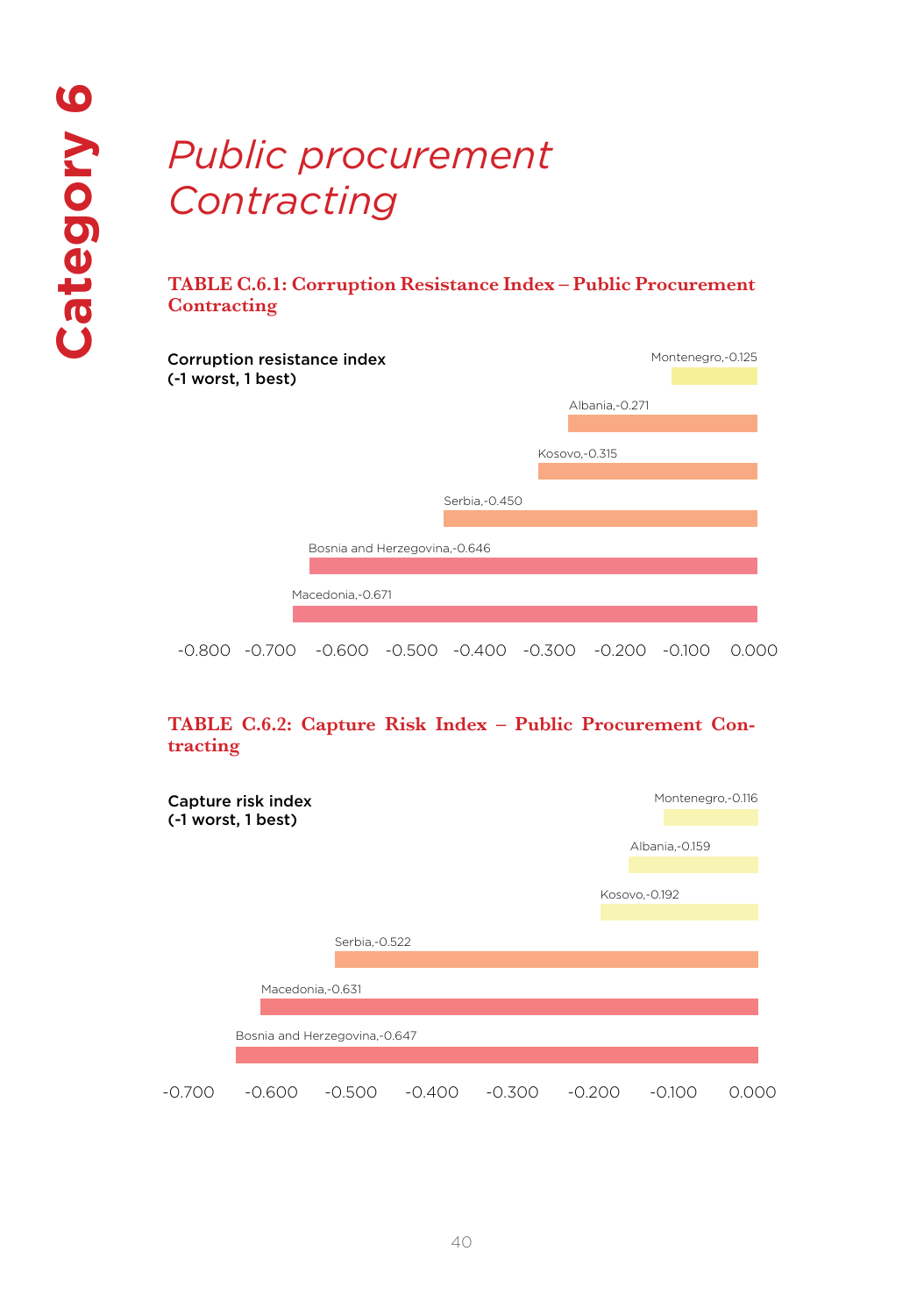## *Interpretation of indices Montenegro Category 6: Public procurement Contracting*

Montenegro is the strongest performer in the category of PP Contracting. Both the Corruption resistance index (see the table C.6.1 above) and Capture risk index (see table C.6.2 above) register as moderate response and capture risk. Regulation on conflict of interest and pre-qualification of bidders aims in the right direction in preventing corruption risks (see Findings in detail below). However, as there is no adequate information management in this area nor monitoring, assessing the effectiveness and efficiency of the anti-conflict of interest regulation and weak sanctioning mechanisms in this area remains a challenge. Lack of proper guidance on the selection of the independent (outside institution) experts contributes to an increase in corruption and capture risks in this area as these are left to the discretionary opinion of the head of the contracting authority. While many of the observed PP systems in GRAPP may benefit from the concepts, approaches and practice used in the contracting stage in Montenegro, legislators and practitioners need to pay further attention to developing integrity measures for PP evaluation commissions (i.e. guidelines for appointment of the independent experts) as well as to enhancing pro-active standardized controls in this area, accompanied by full digitalization of the information management and further development of the exclusion criteria.

## *Findings in detail*

The Commission on Opening and Evaluating Bids is appointed by an authorised official for every procurement procedure separately, in accordance with the PPL and respective bylaw (Rulebook). As stated in the previous section, these rules are not absolutely clear, particularly in terms of recruiting an outside expert when there is no employee capable of conducting the affairs of the Commission. From the analysis of the responses and regulatory acts it appears that there is no legally binding procedure for selection of the members of the commission nor selection of outside experts based on the competence of the persons and relevant expertise; this multiplies the risks observed in pre-bidding phase.

According to the regulation in force, the members of the Commission must avoid potential conflict of interest situations in relation to particular bidders (PPL, Articles 16 and 17). If acting members of the Commission do not sign a statement on conflict of interest, they may cause the procurement contract to be annulled (Article 5). Tender documentation must contain statements on conflict of interest for both the contracting authority and bidders (PPL, Article 49 paragraph 1 item 3). The PPL allows the adoption of bylaws regulating the methodology for risk assessment in public procurement control, so these two, in addition to the general application of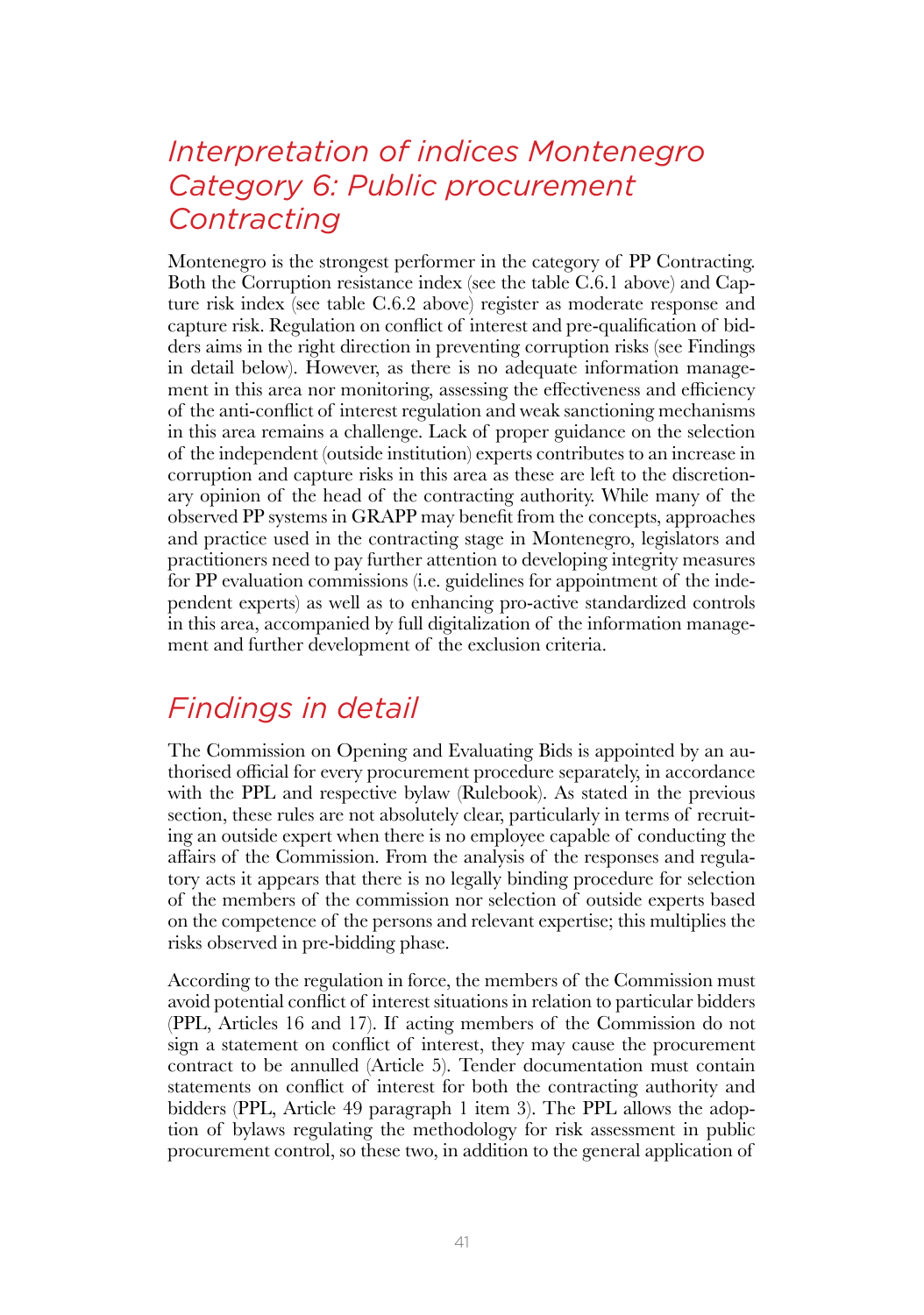the Prevention of Corruption Act and its bylaws, serve as a solid basis for preventing conflict of interest. However, evidence on implementation of the stated regulatory framework is scant.

Potential reasons for excluding bidders from procurement procedures include failure to prevent occurrence of conflict of interest in particular (Article 18.2.). Another reason for exclusion is conviction for a criminal offence (organised crime with elements of corruption, money laundering, and fraud  $-$  Article 65 paragraph 1). If the bidder fails to present valid documents regarding these issues, the bid will be rejected.

The assessment of bids received, based on which the Commission drafts a proposal for a decision on the most advantageous bid, is regulated in detail (PPL, Art. 101-104). Finally, the contract on procurement is signed by an authorised official (i.e. elected or appointed) who is responsible for ensuring it corresponds to the technical specifications described in competition documentation (Article 107 paragraph 2). However, neither the PPL nor the applicable bylaws prescribe any kind of sanctions if the law is breached in this area, which opens the door to a variety of malpractices in public procurement, especially in the post contracting (implementation) phase of the public procurement contract. Regulation on conflict of interest and pre-qualification of bidders aims in right direction in preventing corruption risks in contracting phase of the public procurement system. However, as there is no adequate information management in this area or monitoring, assessing the effectiveness and efficiency of the anti-conflict of interest regulation remains a challenge.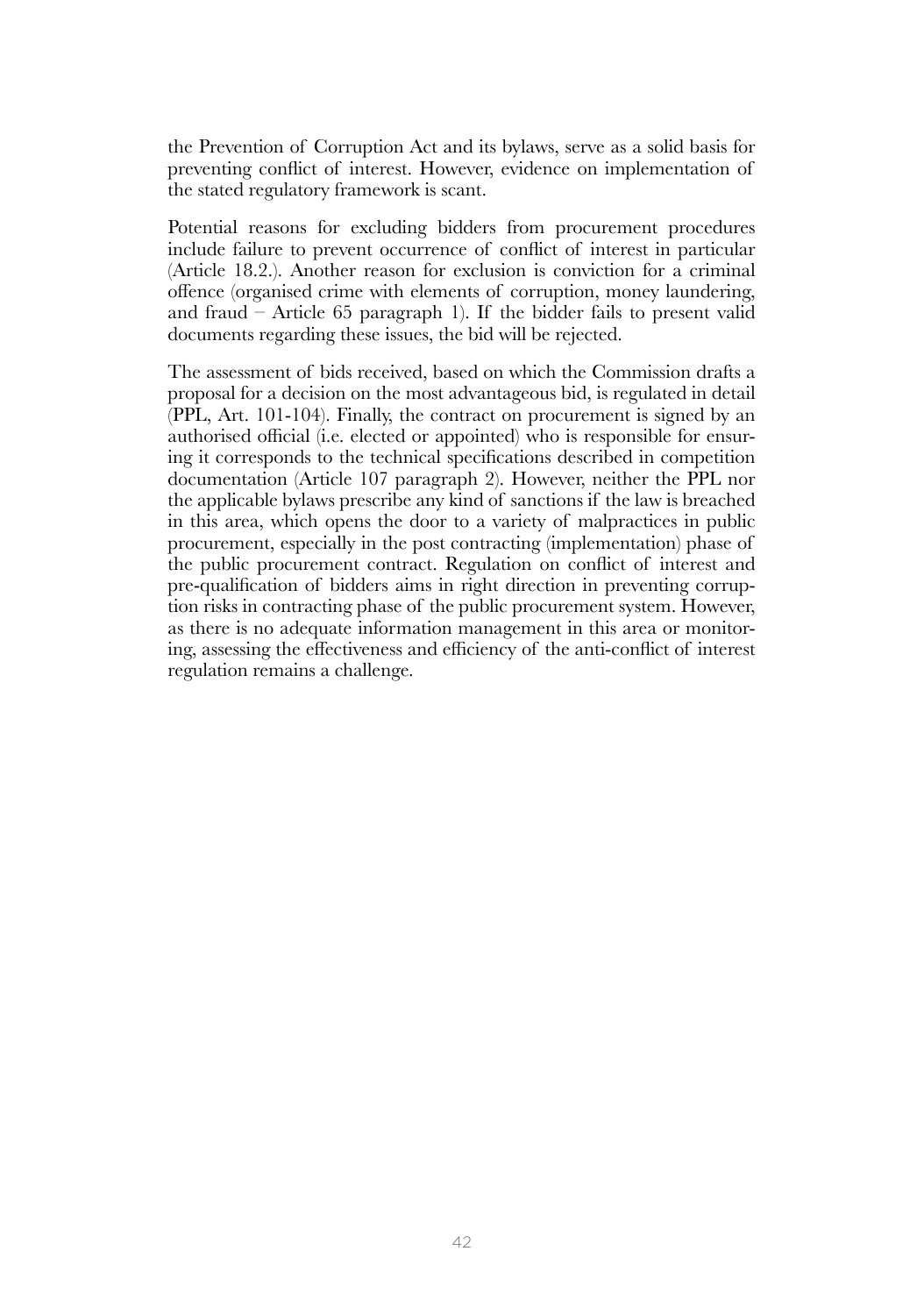# *Petty public procurement*

#### **TABLE C.7.1: Corruption Resistance Index – Petty public procurement**



#### **TABLE C.7.2: Capture Risk Index – Petty public procurement**

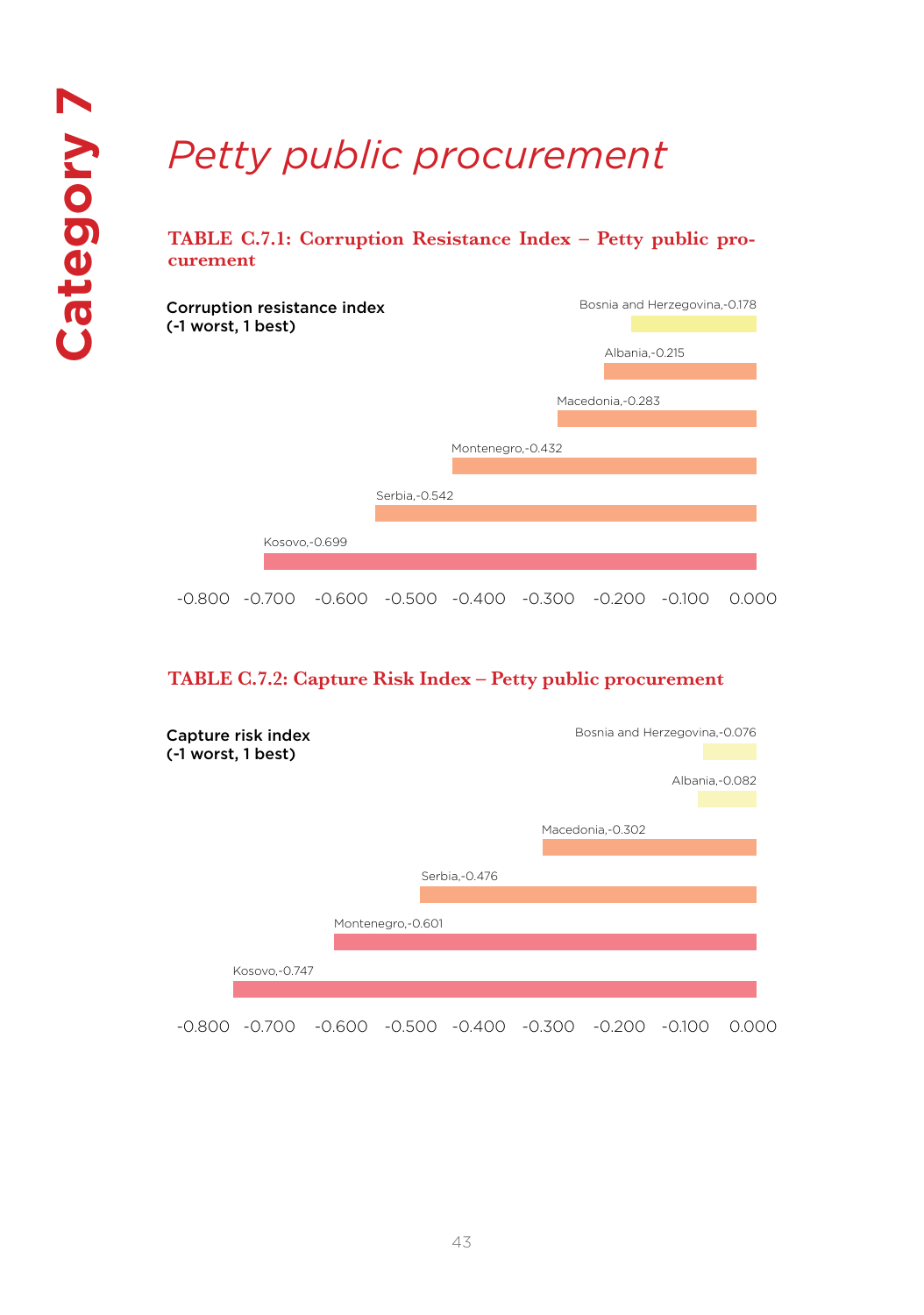### *Interpretation of indices Montenegro Category 7: Petty public procurement*

The regulation and practices relating to petty procurement, since it is exempted from Public Procurement legislation, is a significant loophole in the PP regulation in Montenegro. The Corruption resistance index is in the area of incidental response to corruption (table C.7.1 above), and captured system (table C.7.2 above). Simplified procedures in Montenegro's public sector (shopping method and direct award) are left to the discretionary power of the contracting authority (its head), who can decide how to organise and conduct such procedures with only two obligations: to publish the decision on commencing and conducting procurement on its website and to allow at least three days for bidders to submit their bids (see Findings in detail below). While the legislation forbids the practice of splitting higher value procurement with the intention of overriding procedures, sanctions for breaches of such conduct are absent (see Findings in detail below) which opens the door to a wide range of corruption or capture practices. Weak information management systems in this area (indirect and at the end of year publishing) further emphasizes the risks and limits the reach of external controls. Extensive use of simplified procedures, as reported by the State Audit report (see category 3 above) as well as lack of proper prevention, detection and sanctioning in this area, diminish positive efforts by the PP authorities in other categories. While digitalization and real time reporting on simplified procedures shall be the priority in the development of the Montenegro PP system, it could also benefit from observing the concepts, approaches and practices used in Bosnia and Herzegovina and Albania (i.e. in regulating the minimum number of bidders in simplified procedures).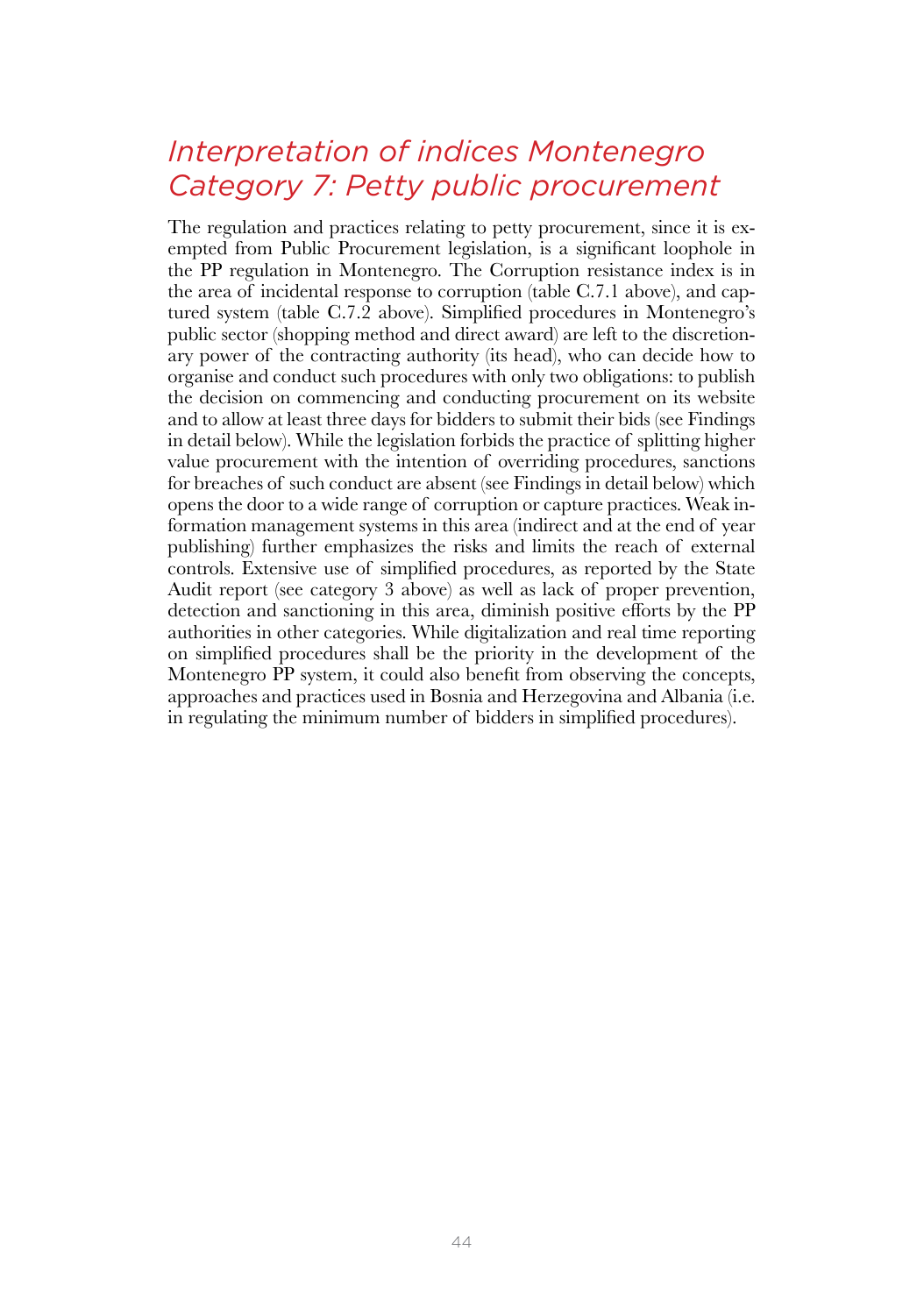# *Findings in detail*

Petty procurement, as stated earlier, may potentially serve as an area for capturing the procurement system to a certain degree. Introduced as a category within the 2017 PPL amendments, it allows public procurement procedures to be waived for procurements valued under set thresholds (EUR 15,000 for goods and services, and EUR 30,000 for works). The contracting authority may, of course, decide to procure goods/services/works under one of the procedures regulated by the PPL. As stated, the PPL generally forbids the practice of splitting higher value procurement with the intention of overriding procedures (Article 21), but this provision remains without any sanctions in cases of a detected breach.

According to the regulation in force, the petty procurement procedure is almost unregulated. It is left to the contracting authority to decide how to organise and conduct such procedures (consult the respective Rulebook), with only two fairly firm obligations: to publish the decision on commencing and conducting procurement on its website (but with no timeline specified and not involving the Public Procurement Portal to make such information available at a centralised level); and to allow at least three days for bidders to submit their bids (PPL, Article 30). No sanctions are envisaged for the variety of possible breaches of the regulation, which further suggests that petty procurement corruption does not represent a significant interest of competent control and supervision authorities. While the regulation prescribes that certified public procurement officers should conduct petty procurements, they have no competence in deciding on potential appeals over procedures and decisions, which consequently limits the legal remedy in such cases (PPL, Article 58). In the area of monitoring petty public procurement there are registering and reporting mechanisms defined by the PPL Article 117 which obliges public procurement officers to manage registers of petty procurement (consult the respective Rulebook on registers), while being obliged to prepare annual reports on petty procurement and submit them to the Public Procurement Administration no later than 28 February for the previous year (Article 118). The elements of these reports are defined by the Rulebook on reports, Article 4, as mandatory. However, the reporting is defined only in terms of content not extending to the format of the reports, while the lack of digitalisation (digital forms and data collection) represents a further risk in this area. In addition, there is no obligation on the part of the Public Procurement Directorate to present aggregated or specific information on petty procurement publicly. Along with the previously presented problem of monitoring notices being published only via the websites of the competent authorities, rather than in a centralised manner, these issues may significantly affect the overall integrity of the procurement system.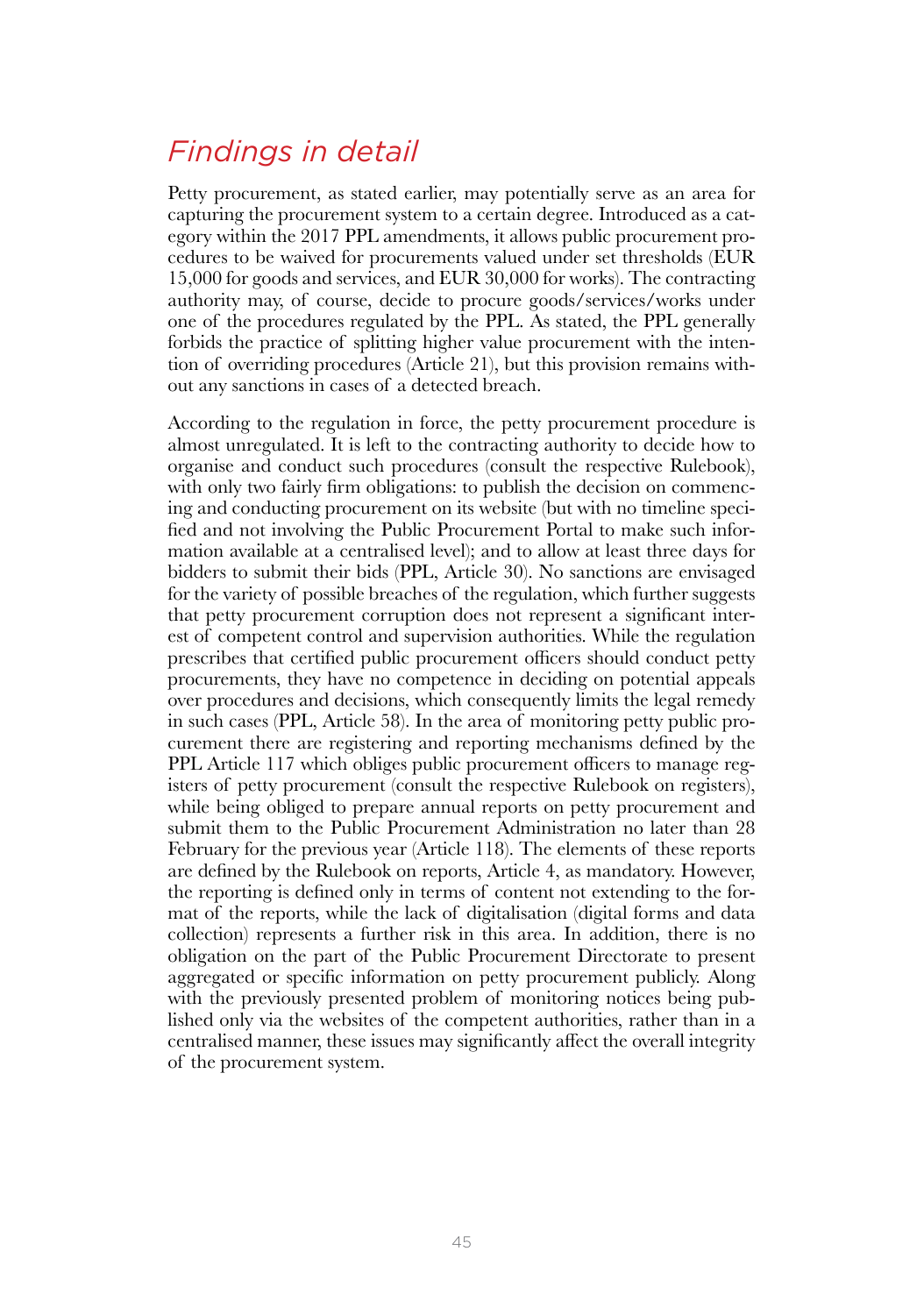# *Public Procurement Remedy mechanisms*

#### **TABLE C.8.1: Corruption Resistance Index – Public Procurement Remedy mechanisms**

| Corruption resistance index<br>(-1 worst, 1 best) | Bosnia and Herzegovina,-0.125 |
|---------------------------------------------------|-------------------------------|
|                                                   | Montenegro,-0.202             |
|                                                   |                               |
|                                                   | Albania,-0.236                |
|                                                   |                               |
| Macedonia,-0.296                                  |                               |
|                                                   |                               |
| Kosovo,-0.441                                     |                               |
|                                                   |                               |
| Serbia,-0.457                                     |                               |
|                                                   |                               |

-0.500 -0.450 -0.400 -0.350 -0.300 -0.250 -0.200 -0.150 -0.100 -0.050 0.000

#### **TABLE C.8.2: Capture Risk Index – Public Procurement Remedy mechanisms**

|        | Capture risk index<br>(-1 worst, 1 best) |                  |               | Bosnia and Herzegovina,-0.143 |                |  |
|--------|------------------------------------------|------------------|---------------|-------------------------------|----------------|--|
|        |                                          |                  |               |                               | Albania,-0.183 |  |
|        |                                          |                  |               |                               |                |  |
|        |                                          |                  |               | Montenegro,-0.262             |                |  |
|        |                                          |                  |               |                               |                |  |
|        |                                          |                  | Serbia,-0.296 |                               |                |  |
|        |                                          |                  |               |                               |                |  |
|        |                                          | Macedonia,-0.458 |               |                               |                |  |
|        |                                          |                  |               |                               |                |  |
|        | Kosovo,-0.501                            |                  |               |                               |                |  |
|        |                                          |                  |               |                               |                |  |
| -0.600 | $-0.500$                                 | -0.400           | $-0.300$      | -0.200                        | $-0.100$       |  |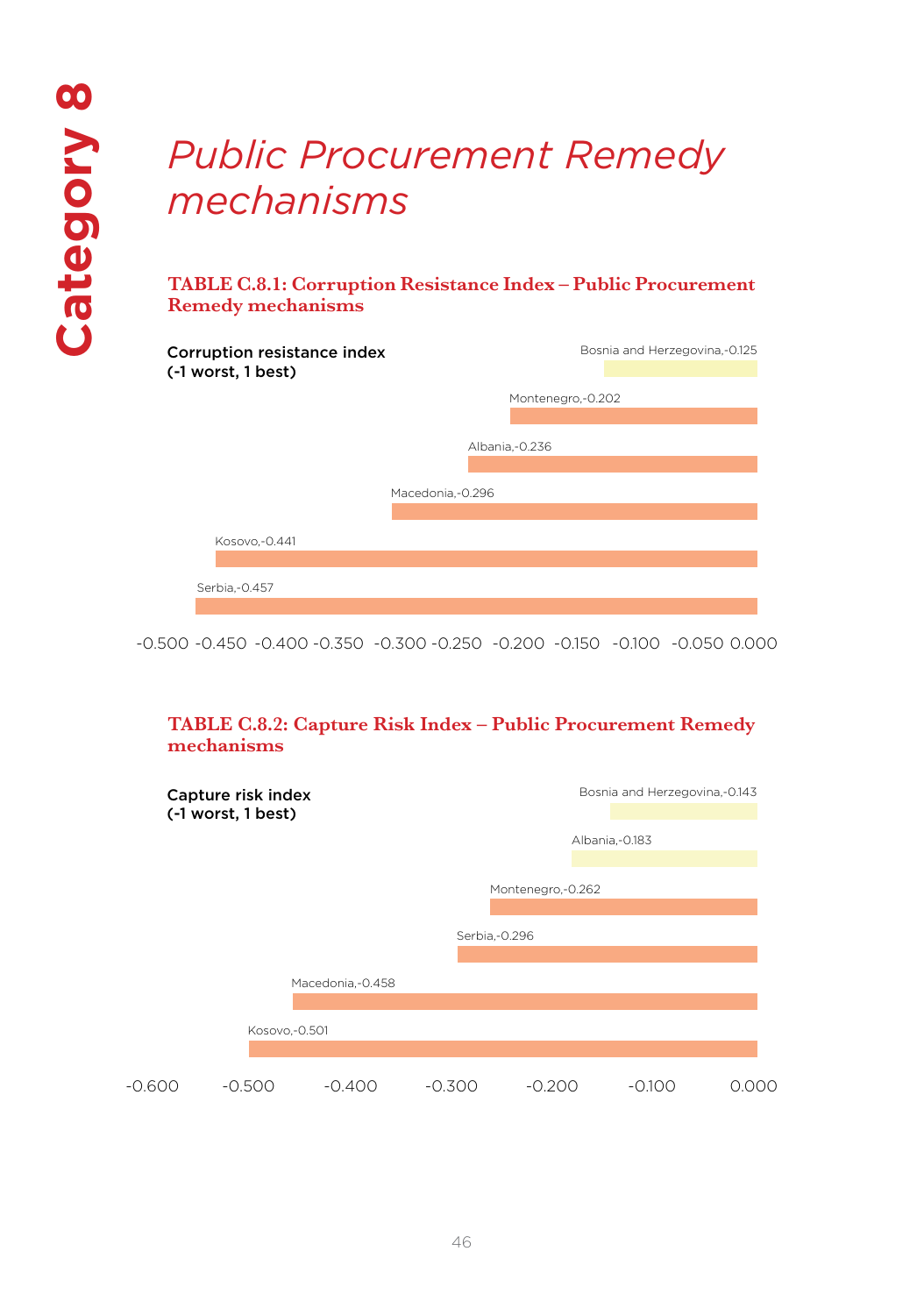## *Interpretation of indices Montenegro Category 8: Public Procurement Remedy mechanisms*

The remedy mechanisms in place in Montenegro score moderate in comparison to other covered countries. The Corruption resistance index (table C.8.1 above) indicates an incidental response to corruption, while the Capture risk index value (table C.8.2 above) ranks the Commission for the Control of Public Procurement Procedures in the zone of high risk of capture. While the regulatory framework of the Commission establishes proper jurisdiction and jurisprudence over the PP procedures and aims in the right direction, there are several deficiencies that may undermine its overall performance. The direct subordination of the Commission to the executive branch of government could be problematic in situations when the Commission must decide cases that involve the governing party, leading to a conflict of interest which itself creates a high risk of capture of the institution.

Administrative fees (1% of the estimated value of the contract with limit at EUR 20,000, see Findings in detail below) may represent a significant barrier for access to justice for small and mid-size enterprises. The increase in unresolved cases (i.e. from 8% in 2014 to 23% in 2016) indicates deficiencies in the capacity of the institution (i.e. inadequate number of staff to the referent number of complaints annually). This issue is further emphasized by the broad scope of investigations that the Commission conducts (any breach of legislation, not limited to the complaint) which can considerably limit the number of cases that the commission can manage. While some of the concepts in addressing the observed risks can be addressed through application of the solutions in Bosnia and Herzegovina (i.e. establishment of two level body based on value threshold) in further development of the system, the capacity of the Commission shall follow the reality of the PP system in Montenegro (number of complaints, scope of work). In addition, the risk of undue political influence over the work of the commission (i.e. relationship with the executive branch government through appointment procedures) should also be addressed.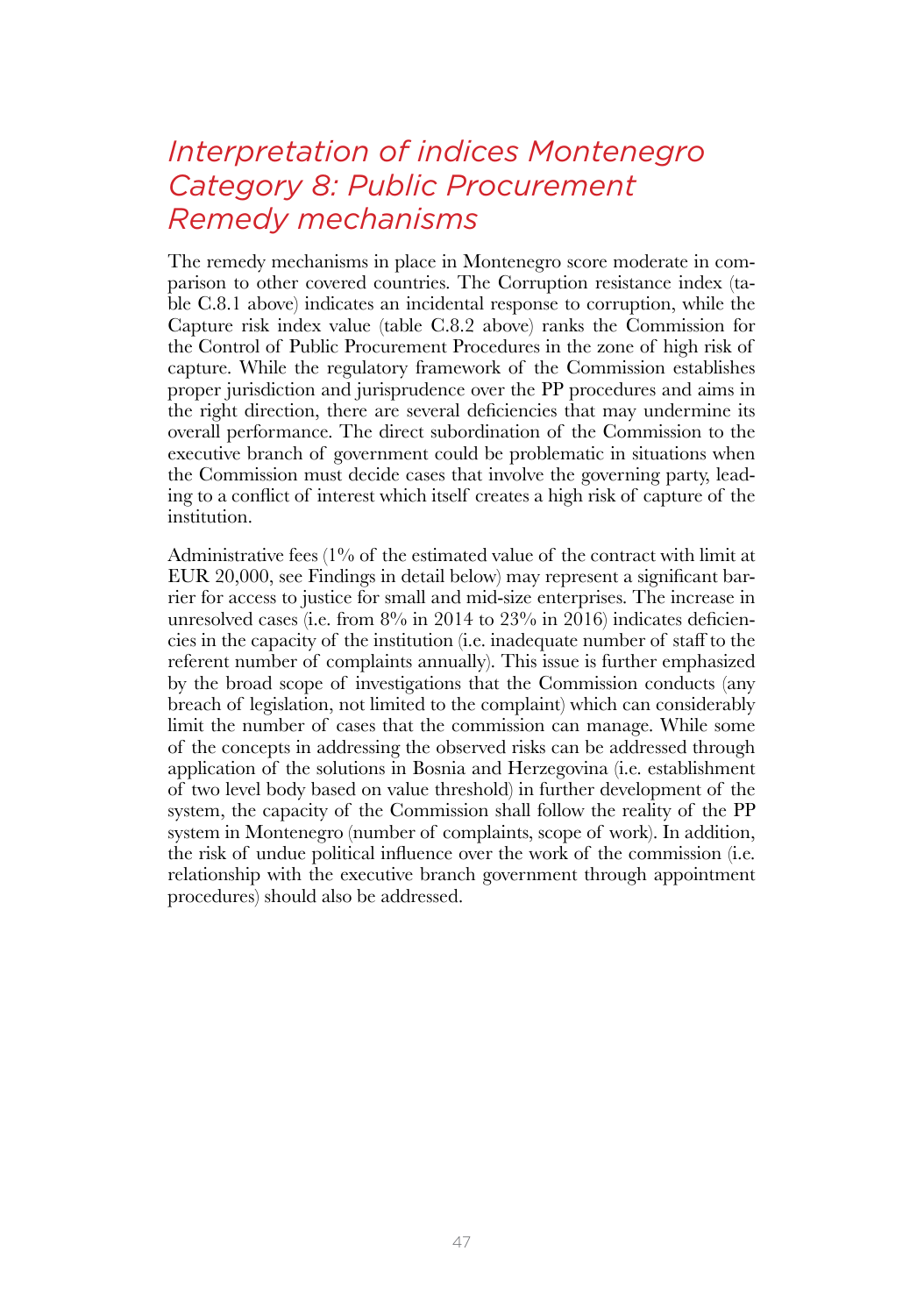# *Findings in detail*

The Commission for the Control of Public Procurement Procedures acts as a second-instance remedy body, with the competence to decide on complaints by bidders and interested parties (PPL, Article 123) against the decisions of contracting authorities (PPL, Article 122). It has been set as an independent body, and any influence on its operations is strictly prohibited (PPL, Article 137). The 2017 PPL amendments introduced administrative fees to be paid at the time of filing a complaint. The amount paid is defined as 1% of the estimated value of the public procurement, but not exceeding EUR 20,000. Although the fee will be returned to the bidder/interested party if their complaint is assessed as justified (PPL, Article 125), it is nonetheless a financial condition which may prevent some from exercising their right to protect their own interests, since it may represent a significant cost to the bidder. Nevertheless, the rationale behind it is to prevent bidders from abusing the complaint procedure.

The Commission has a period of 15 days (after receiving the complete procurement documentation) to decide on a complaint, with the option of prolonging the decision for 10 more days. Time limits have been set for complaints against tender documentation and those against decisions on the most advantageous bid (PPL, Article 131). Time limits as set by regulation may represent a challenge considering the capacity of the Commission based on assessment of the number of employees versus the number of complaints per year in 2014/2015/2016 (Response of State Commission, 09-128/2017, dated 11/07/2017). The fact that the number of complaints increased over the years (from 843 in 2014 to 1,213 in 2016), as did the number of decisions rendered (from 768 in 2014 to 938 in 2016), and that this was all accomplished by a team of 11 employees in 2014 rising to 13 in 2016 (with almost constant problems related to the appointment of a President or members of the Commission, as referred to in the Commission's response), may raise questions on the quality of the assessment conducted in each complaint. On average, the Commission dealt with 3 cases per day which, considering the scope of their work and need for multiple persons to work on one case, represents a significant burden for the organisational structure. In addition, there area discrepancies in the data on the Commission's performance. The performance statistics based on information requested under the GRAPP framework are somewhat lower than the official published reports available from public sources. According to published reports, the number of cases was somewhat higher, with a relatively high ratio unresolved (23% of the cases that are still pending before commission).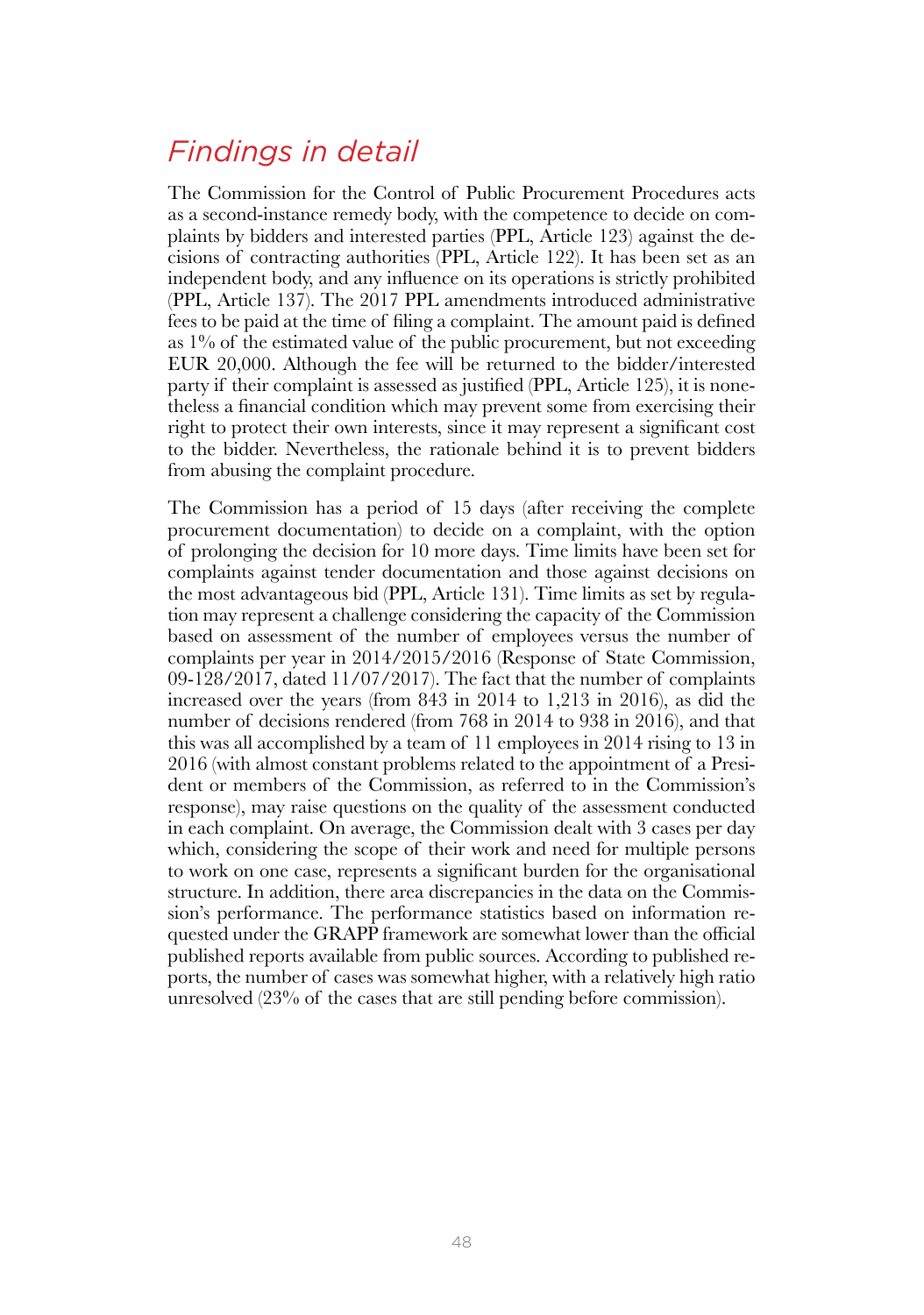#### **Table 4 Effectiveness of State Commission for Control of Public Procurement Procedures, 2014- 2016**

|                                                | 2014 | 2015 | 2016 |
|------------------------------------------------|------|------|------|
| <b>Number of cases</b>                         | 969  | 1083 | 1310 |
| <b>Resolved cases</b>                          | 892  | 895  | 1011 |
| Unresolved/pending<br>cases                    | 77   | 188  | 298  |
| % of pending cases in<br>total number of cases | 8%   | 17%  | 23%  |

*Data source: Author's own computation based on data from State Commission for Control of Public Procurement Procedures, Montenegro*

In addition, the broad scope of investigations (while assessing the case the Commission has to look into any significant breach of the PP regulation, not just those stipulated in the complaint) represents an additional burden on the limited capacity of the institution. Within the GRAPP framework, the issue of appointment of the Commission's President by the Government of Montenegro is assessed as problematic, not least because of the length of the procedure (the process took almost six months in 2015/2016 according to the Commission's response to Q80, 11/07/2017). The Commission by its jurisdiction and jurisprudence is to be considered a parajudicial body. As the executive branch of the government is in charge of appointing the president of the Commission, this represents a risk of direct influence of the executive branch (government) over the work and decisions of the Commission, although the regulation that forbids such influence. This risk is exacerbated by the fact that the Commission is responsible to the government, which to a certain extent also has political control over all other contracting authorities that derive from the executive branch. In such an environment, the Commission is often in the situation of deciding complaints filed against the interest of the executive branch, representing a conflict of interest per se.

Nevertheless, an adequate assessment of the Commission's operations, besides appointment aspects, would benefit from information on the number of lawsuits filed against the Commission's decisions before the Administrative Court which was not available for the purpose of this assessment. Finally, since they are obliged to act in accordance with the Prevention of Corruption Act, the Commission and its members must avoid conflicts of interest. Therefore, the implementation of the Act in relation to the Commission requires special monitoring.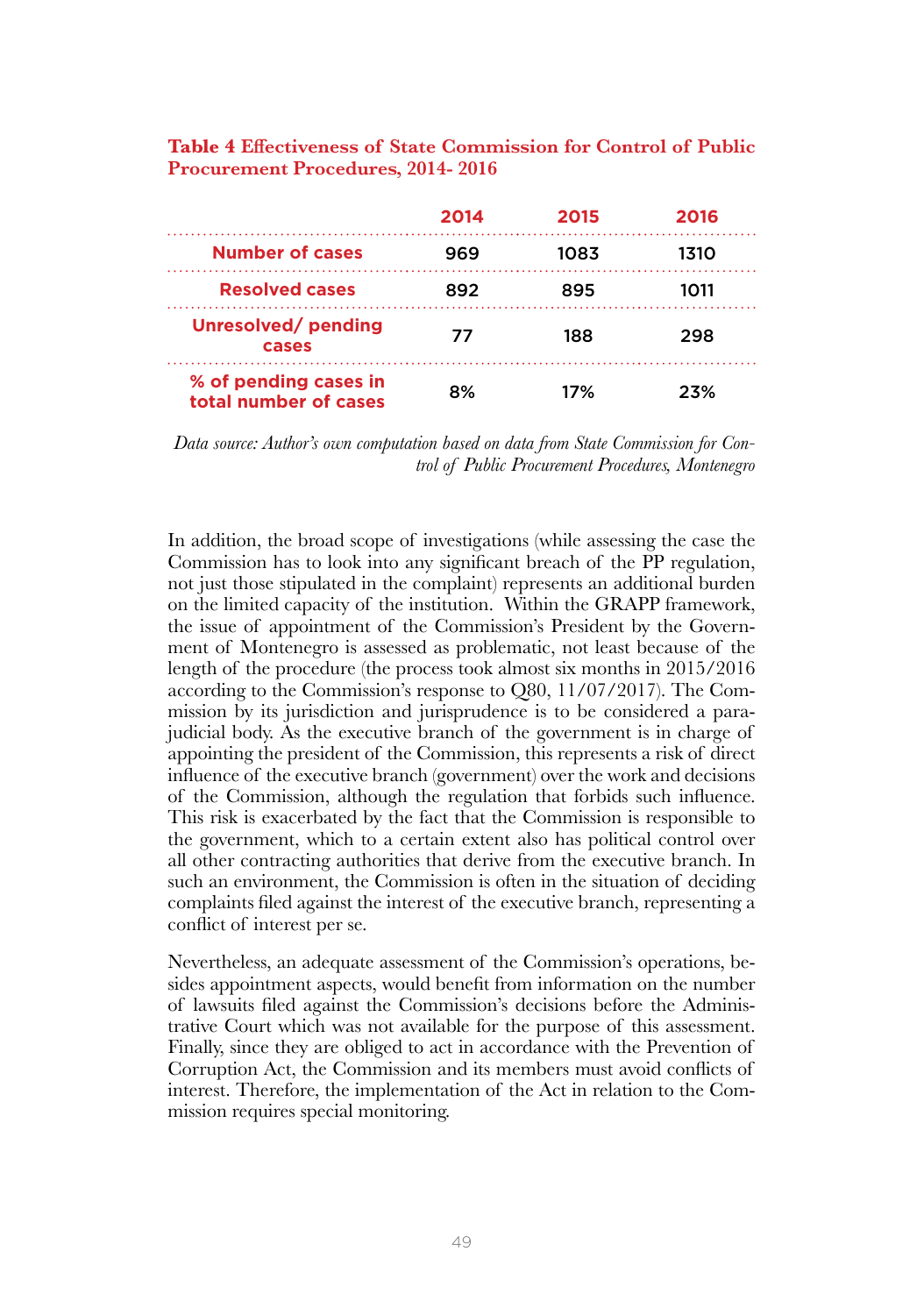# *Control over the implementation of PP legislation*

**TABLE C.9.1: Corruption Resistance Index – Control over the implementation of PP legislation**



#### **TABLE C.9.2: Capture Risk Index – Control over the implementation of PP legislation**

| Capture risk index<br>(-1 worst, 1 best) |                 |                               | Montenegro, 0.009 |
|------------------------------------------|-----------------|-------------------------------|-------------------|
|                                          |                 | Albania,-0.354                |                   |
|                                          |                 |                               |                   |
|                                          |                 | Bosnia and Herzegovina,-0.485 |                   |
|                                          |                 |                               |                   |
|                                          | Serbia, - 0.623 |                               |                   |
|                                          |                 |                               |                   |
| Kosovo,-0.775                            |                 |                               |                   |
|                                          |                 |                               |                   |
| Macedonia,-0.869                         |                 |                               |                   |

-1.000 -0.900 -0.800 -0.700 -0.600 -0.500 -0.400 -0.300 -0.200 -0.100 0.000 0.100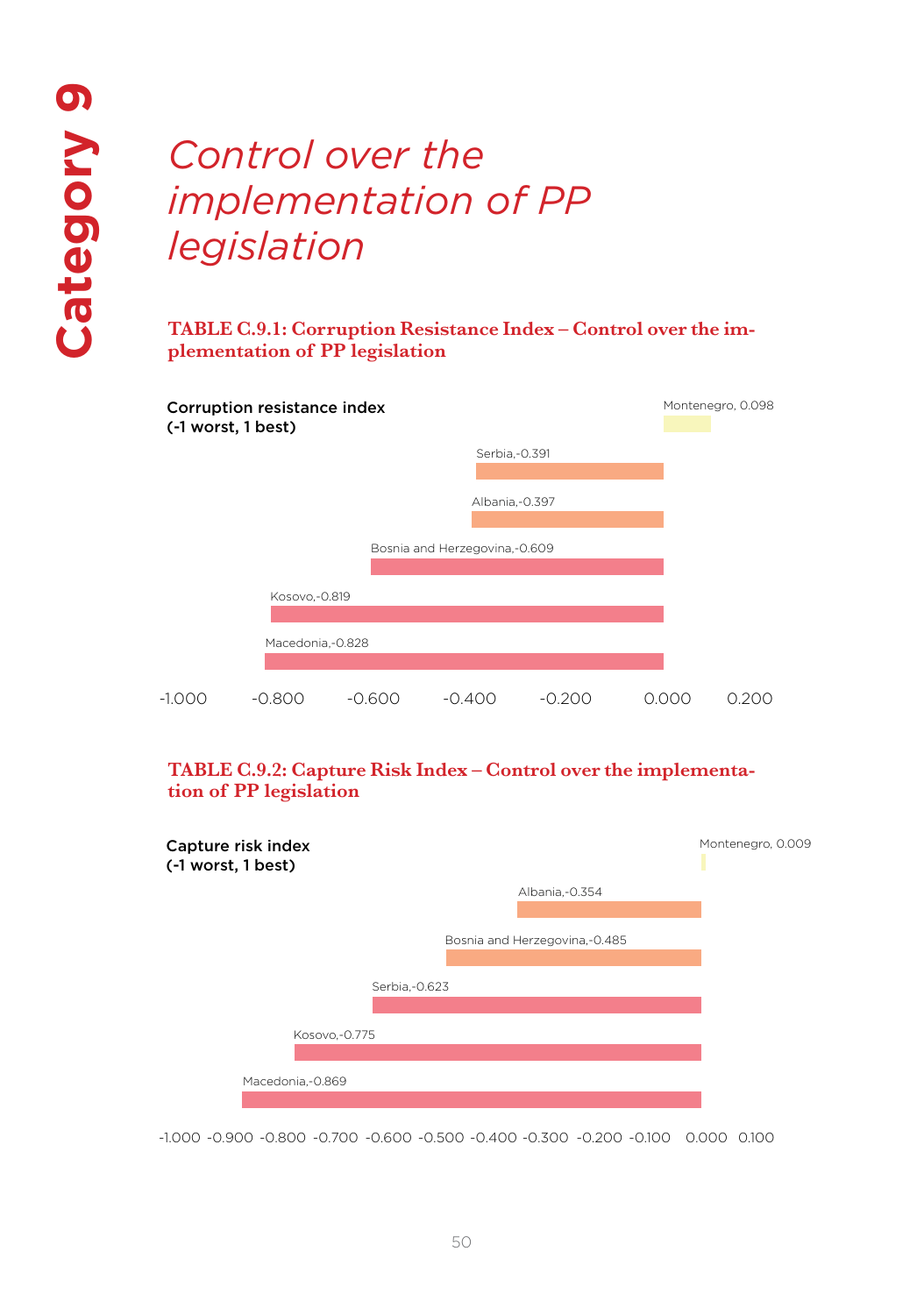## *Interpretation of indices Montenegro Category 9: Control over the implementation of PP legislation*

In terms of control over the implementation of the PP legislation, the PP system in Montenegro performs the best among the observed countries. The Corruption resistance index (table C.9.1 above) and Capture risk index (table C.9.2 above) values indicate moderate corruption response and moderate capture risk. The Inspectorate's jurisdiction over the implementation of the PPL is seen as good practice, with focus on proactive controls and relatively low potential conflict of interest in comparison to systems where this role resides with institutions that are at the same time in charge of other functions in the system (i.e. training, advisory, or managing the data).

However, there are several challenges in the approach to control over the implementation of PP legislation in Montenegro. The inspectorate has limited staff and conducts a limited number of inspections annually (see the Findings in detail below) which limits its overall ability to produce impact in detecting and sanctioning anomalies. The potential disproportionality of the fines prescribed and damage done through misconduct remains. The potential influence of the executive branch through appointment procedures and consequent conflicts of interest in cases when executive branch government is the subject of inspection requires attention from the standpoint of capture risk. Limited digitalization of the system also affects the ability of inspectors to focus on potential pre-determined risks instead of using other methods (i.e. sample method) in conducting inspections. While the Montenegrin system can serve as a role model for other systems in terms of the control of the implementation of the PPL, it is of significant importance that the deficiencies observed here are addressed in further development, especially in the area of increasing the capacity of the Inspectorate, digitalization of the data (i.e. development of digital risk detection tools), and building barriers to undue influence from the executive branch of government.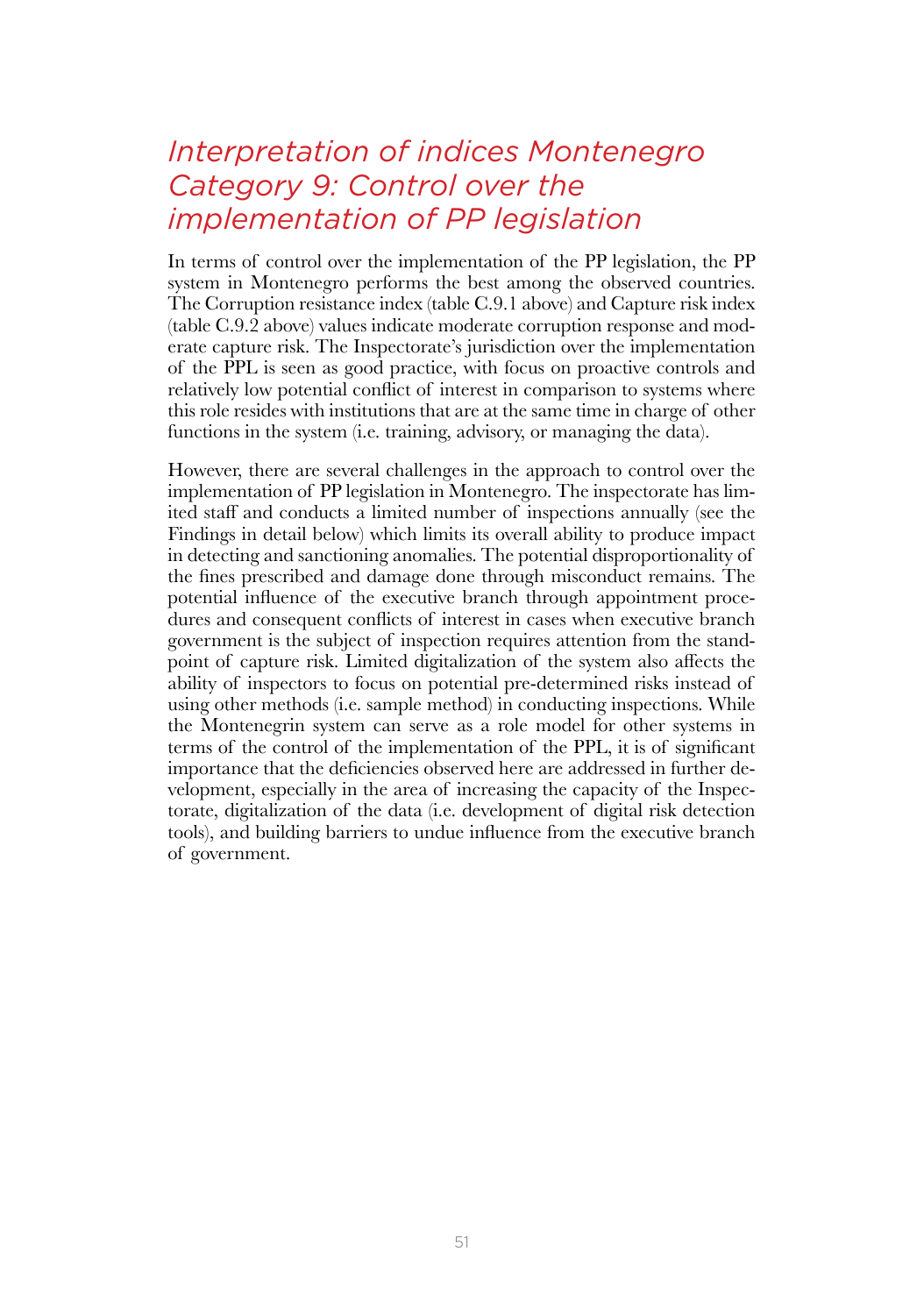#### *Findings in detail*

The competence for inspection control of implementation of regulations linked to public procurement has been given to the Public Procurement Inspectorate (PPL, Article 147), a section within the Directorate for Inspection Affairs. An authorised official of the Directorate has been appointed under the State Administration Act, with a five-year mandate, by the Government of Montenegro (Article 44), since the Directorate is an independent administrative body with no ministry to report to (Decree on State Administration, Article 28). To be more precise, actual inspection control is performed by public procurement inspectors, in accordance with the PPL and regulations governing the inspection control. They also all act in accordance with the Prevention of Corruption Act, since it relates to all civil servants and officials in terms of preventing and eliminating conflicts of interest. The observed performance data for 2014/2015/2016 show that inspection of 621 contracting authorities in 2014, 648 in 2015, 616 in 2016 and 614 in 2017 was entrusted to only two (2014/2015) or three inspectors (2016 and possibly the same for 2017, since it was not evident from the Public Procurement Directorate's response). Considering this limited capacity, the number of inspection controls conducted does not support the commitment to secure full implementation of the PPL (148 in 2014, 185 in 2015 and 219 in 2016), although there was an increase in the number of misdemeanour warrants and misdemeanour proceedings initiated (Directorate's response to Q48, 3/7/2017). However, even in this area a discrepancy was observed between the data submitted in response to the requests of the GRAPP project and publicly available data. According to publicly available reports in 2016, the sector conducted 339 inspection controls. Out of total 97 established irregularities, 69 were removed, while requests for launching the offence proceedings were submitted to competent courts in the case of 15 offences (Table 5).

#### **Table 5 Inspections, established irregularities and undertaken measures, 2016**

| <b>Number of inspections conducted</b>                                        | 339 |  |
|-------------------------------------------------------------------------------|-----|--|
| <b>Number of established irregularities</b>                                   | 97  |  |
| <b>Number of indications</b>                                                  | 61  |  |
| Number of irregularities for which the re-<br>moval was ordered by a decision | 17  |  |
| Number of offence orders                                                      | 6   |  |
| Number of requests for launching offence<br>proceedings                       | 15  |  |
| <b>Number of removed irregularities</b>                                       | 69  |  |
| Total number of contracting authorities                                       | 616 |  |

 *Data source: Author's own computation based on data from Sector for Public Procurement Inspection, Montenegro*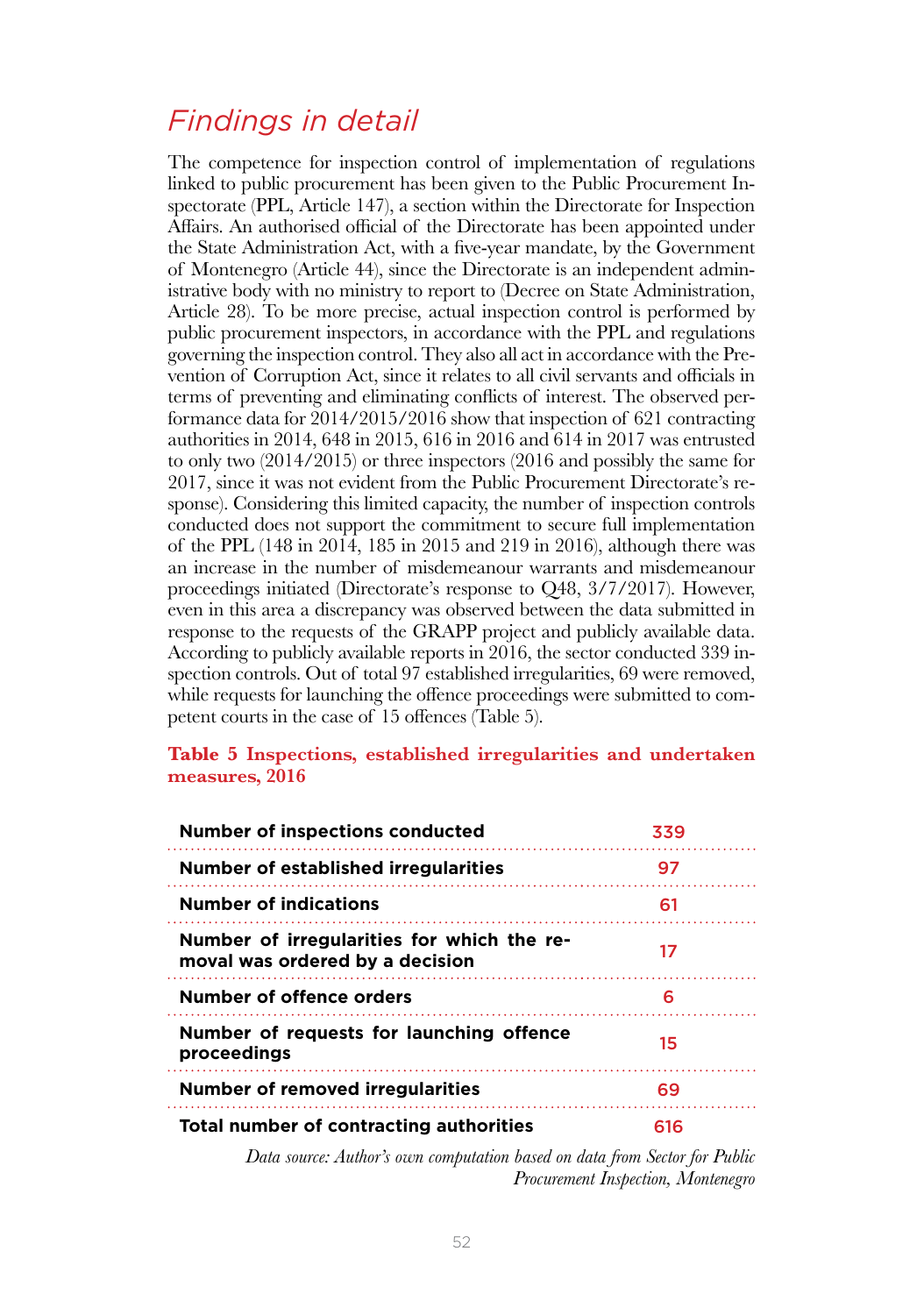The discrepancy further raises questions about data management in the inspectorate and general trust in the data published and provided by relevant PP authorities.

The PPL also lists the obligations of parties to the PPL which are subject to inspection control (Article 148), amongst which are the adoption, amendment and publication of public procurement plans, fulfilment of criteria for appointing members of the Commissions for Opening and Evaluating Bids and public procurement officers, fulfilment of criteria for initiating public procurement procedures, contents, amendments, publication and adequate delivery of tender documentation, signing and implementing contracts on public procurement, etc. No inspection is envisaged however, if the contract signed differs from the tender documentation, thus the inspectorate cannot sanction such violations. Public procurement inspectors are given time limits to conduct inspections (during which the bidder/interested parties have the right to submit complaints against the decisions of contracting authorities). The actual procedure for deciding on a detected violation of the PPL is defined by a separate law regulating inspection control. Fines for detected violations range from EUR 2,000 to EUR 20,000 for legal persons; EUR 250-2,000 for authorised officials; and EUR 500-6,000 for entrepreneurs. However, there is no evidence of whether the fine imposed represents reciprocity to the observed misconduct and damage derived from it.

Based on the analysed data, the Public Procurement Inspectorate has no capacity to respond to the needs based on the assessed number of contracting authorities and the number of contracts and framework agreements signed per year (on average depending on the sources, one inspector has to conduct between 70 and 100 inspections per year and administer each one of them). In addition to the lack of capacity, exposure of the inspectorate to the executive branch of government through appointments procedure multiplies the risks of undue political influence over the decisions and actions of the inspectorate, especially in cases where the inspected contracting authority is under direct management structure of the executive branch, or where the economic operator (successful bidder) is directly or indirectly connected to the government or leading political party.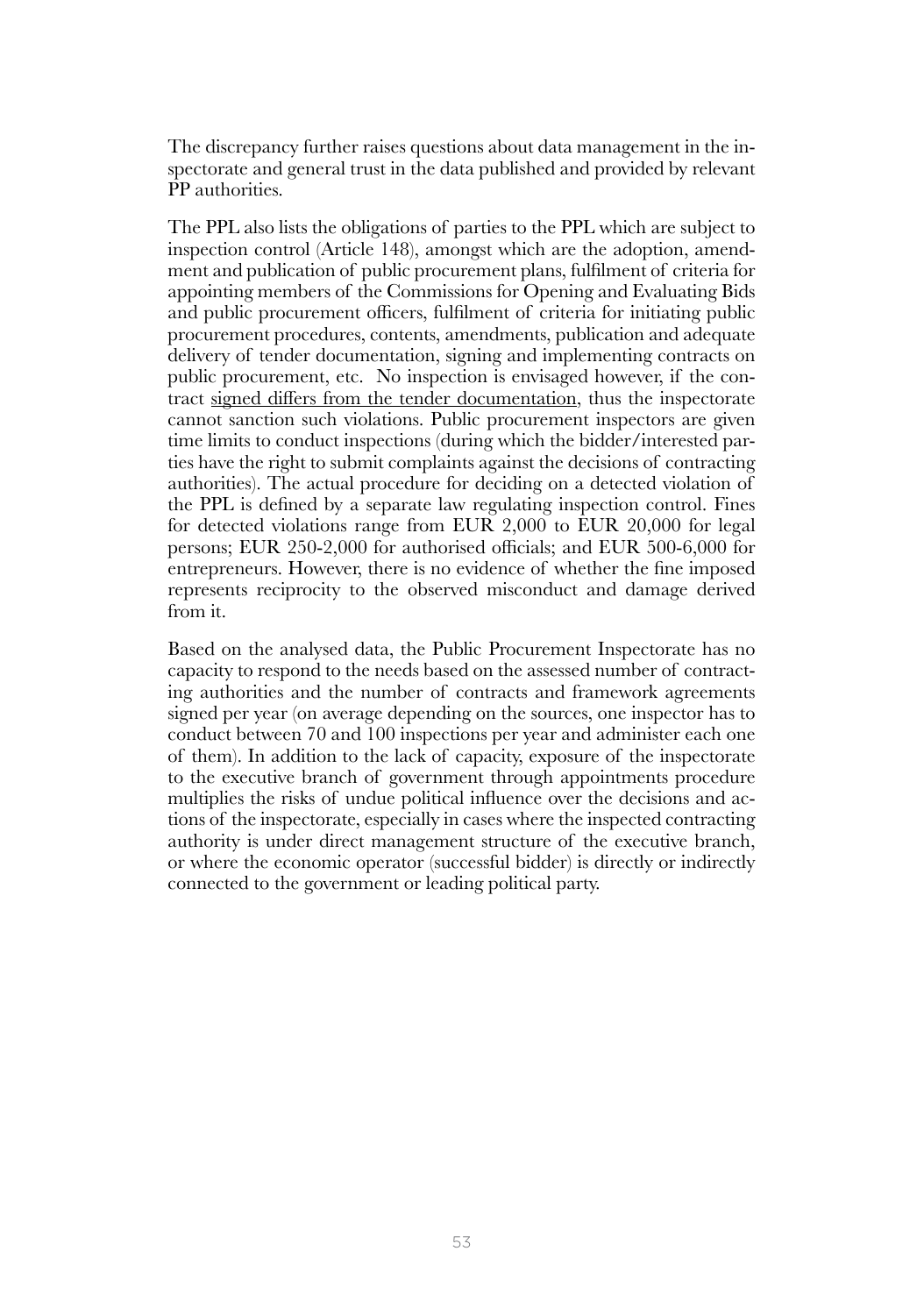# *Control over Execution of public procurement contracts*

**TABLE C.10.1: Corruption Resistance Index – Control over Execution of public procurement contracts**

| Corruption resistance index<br>(-1 worst, 1 best) |                 | Montenegro,-0.050 |
|---------------------------------------------------|-----------------|-------------------|
|                                                   | Serbia,-0.607   |                   |
|                                                   |                 |                   |
|                                                   | Kosovo, - 0.680 |                   |
|                                                   |                 |                   |
| Albania,-0.929                                    |                 |                   |
| Bosnia and Herzegovina,-0.932                     |                 |                   |
|                                                   |                 |                   |
| Macedonia,-0.939                                  |                 |                   |
|                                                   |                 |                   |

-1.000 -0.900 -0.800 -0.700 -0.600 -0.500 -0.400 -0.300 -0.200 -0.100 0.000

#### **TABLE C.10.2: Capture Risk Index – Control over Execution of public procurement contracts**

| Capture risk index<br>(-1 worst, 1 best) |                 | Montenegro,-0.336 |
|------------------------------------------|-----------------|-------------------|
|                                          | Serbia, - 0.659 |                   |
|                                          |                 |                   |
|                                          | Kosovo,-0.665   |                   |
| Macedonia,-0.927                         |                 |                   |
| Bosnia and Herzegovina,-0.936            |                 |                   |
| Albania,-0.936                           |                 |                   |
|                                          |                 |                   |

-1.000 -0.900 -0.800 -0.700 -0.600 -0.500 -0.400 -0.300 -0.200 -0.100 0.000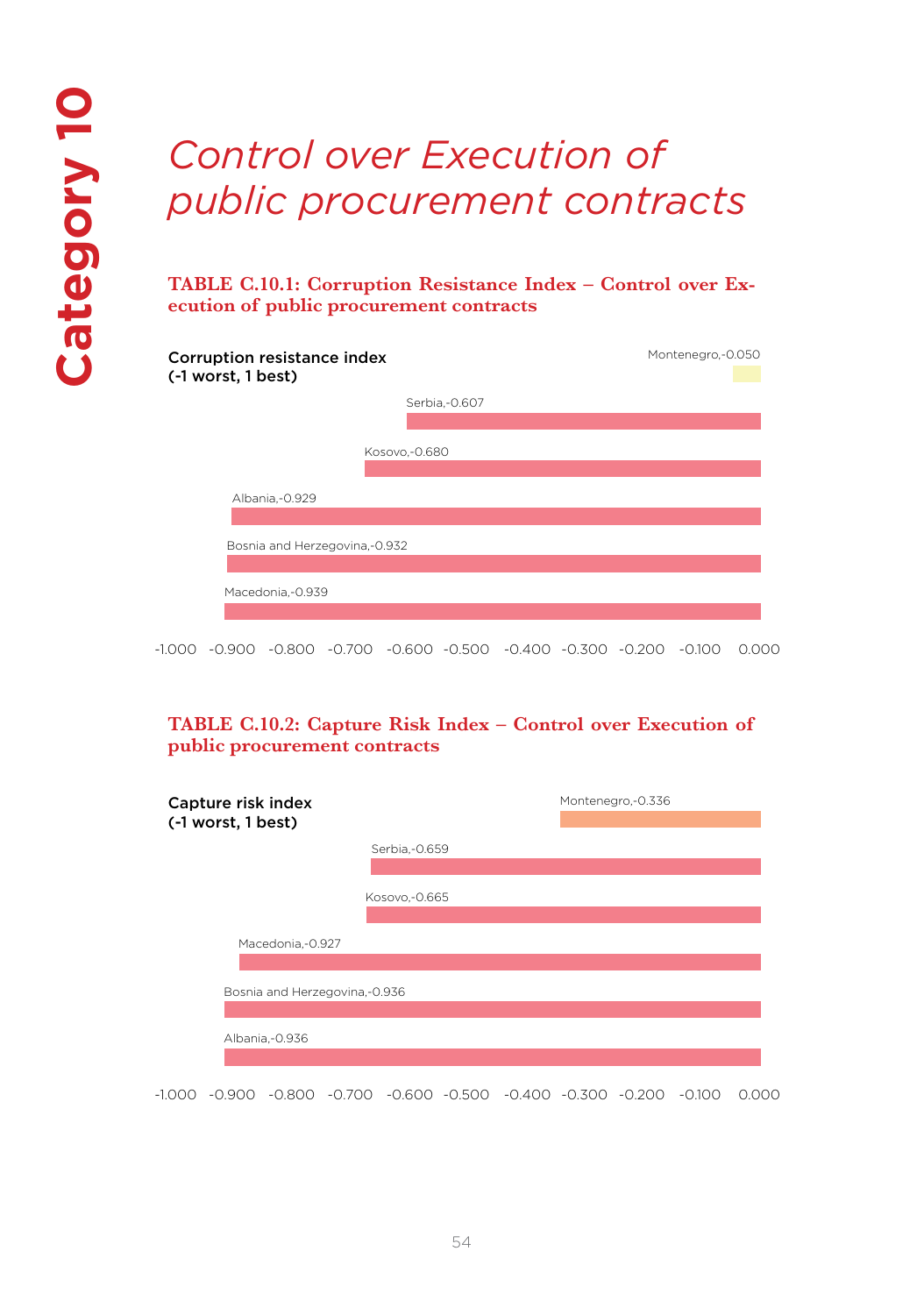## *Interpretation of indices Montenegro Category 10: Control over Execution of PP contracts*

Montenegro is among the few countries in the EU economic space that has started to structurally address its control over the execution of PP contracts (as foreseen in the EU PP Directive 2014). In this category, Montenegro outperforms the other observed countries, with the Corruption resistance index in the area of moderate resistance (see table C.10.1 above) and Capture risk index remaining high (see table C.10.2 above). While the system is progressing in the right direction (independent controls with the authority to conduct inspections and impose fines) there are still some issues to be addressed. As this role rests in the same institution (the Inspectorate) that is in charge of control of PP legislation (which is considered to be effective and efficient use of human resources), the lack of capacity (only three inspectors are employed in this department) and potential undue political influence (see category 9 above) affect the overall impact of this solution in this category as well. Therefore, the same recommendations of increasing the capacity of the institution, developing proper sanctioning responses and building barriers to undue political influence are applicable in this category as well.

## *Findings in detail*

One of the competences given to the Public Procurement Inspectorate is to monitor the implementation of contracts signed in public procurement procedures (PPL, Article 148). Since the same inspector who monitors the implementation of public procurement legislation conducts controls related to the implementation of contracts, the illustration of data showing the relation between the numbers of public procurement inspectors and contracting authorities would be the same as in the previous unit. Data for 2014/2015/2016 shows that the inspection of 621 contracting authorities in 2014, 648 in 2015, 616 in 2016 and 614 in 2017 was entrusted to two (2014/2015) or at best three inspectors (2016 and possibly the same for 2017, since it was not evident from the Public Procurement Administration's response). Considering this limited capacity, the number of inspection controls of implementation of procurement contracts conducted remains a significant challenge for established organisational structure (issue not applicable for 2014, since competences were defined differently, 25 inspections in 2015 and 49 in 2016 (Administration's response to Q57 from 3/7/2017).

As previously stated, an authorised official of the Directorate for Inspection Affairs (of which the Public Procurement Inspectorate is a part) has been appointed under the State Administration Act, with a five-year mandate, by the Government of Montenegro (Article 44), since the Directorate is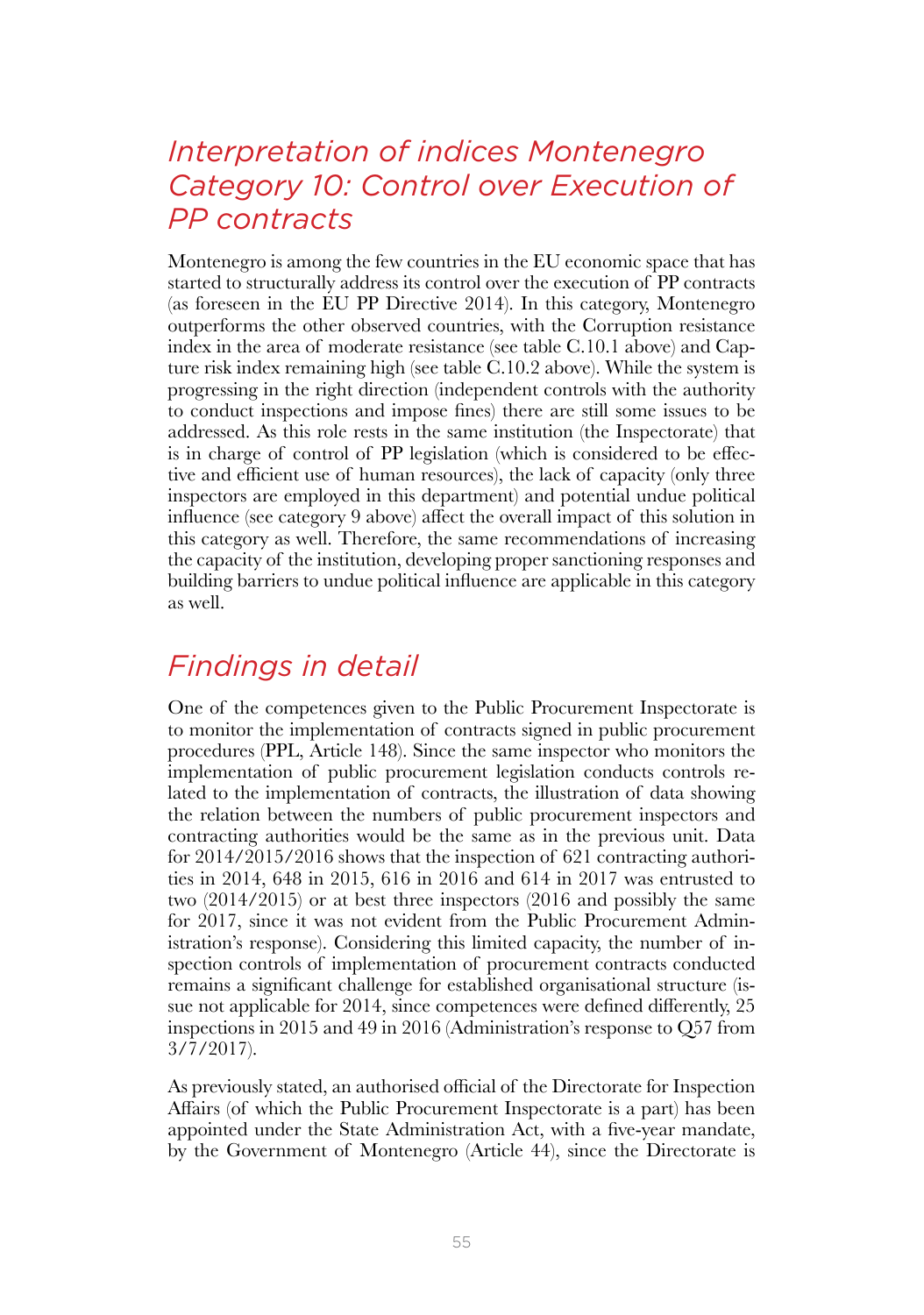an independent administrative body with no ministry to report to (Decree on State Administration, Article 28). The authorised official and inspectors also act in accordance with the Prevention of Corruption Act, since it relates to all civil servants and officials in terms of preventing and eliminating conflict of interest. There is, however, the open issue of appointing a Head of the Directorate for Inspection Affairs (since 1 July 2017 it has had an acting director). When appointed officials reach the end of their mandates and are replaced by acting officials, as is increasingly the case, problems arise, since acting officials cannot introduce changes or make plans due to the temporary nature of their position.

Although introducing control of the implementation of procurement contracts, the PPL does not regulate the outcome of such control, especially whether the information obtained should be made available to the public via the Public Procurement Portal. This seems a good solution that could increase transparency and help reduce corrupt behaviour. Again, a norm without stipulated sanctions introduces obligations for some entities covered by the PPL but makes no particular changes in terms of improving the overall situation. A lack of political will to improve the capacity, efficiency and effectiveness of PP Inspectorate has been observed within the scope of this assessment.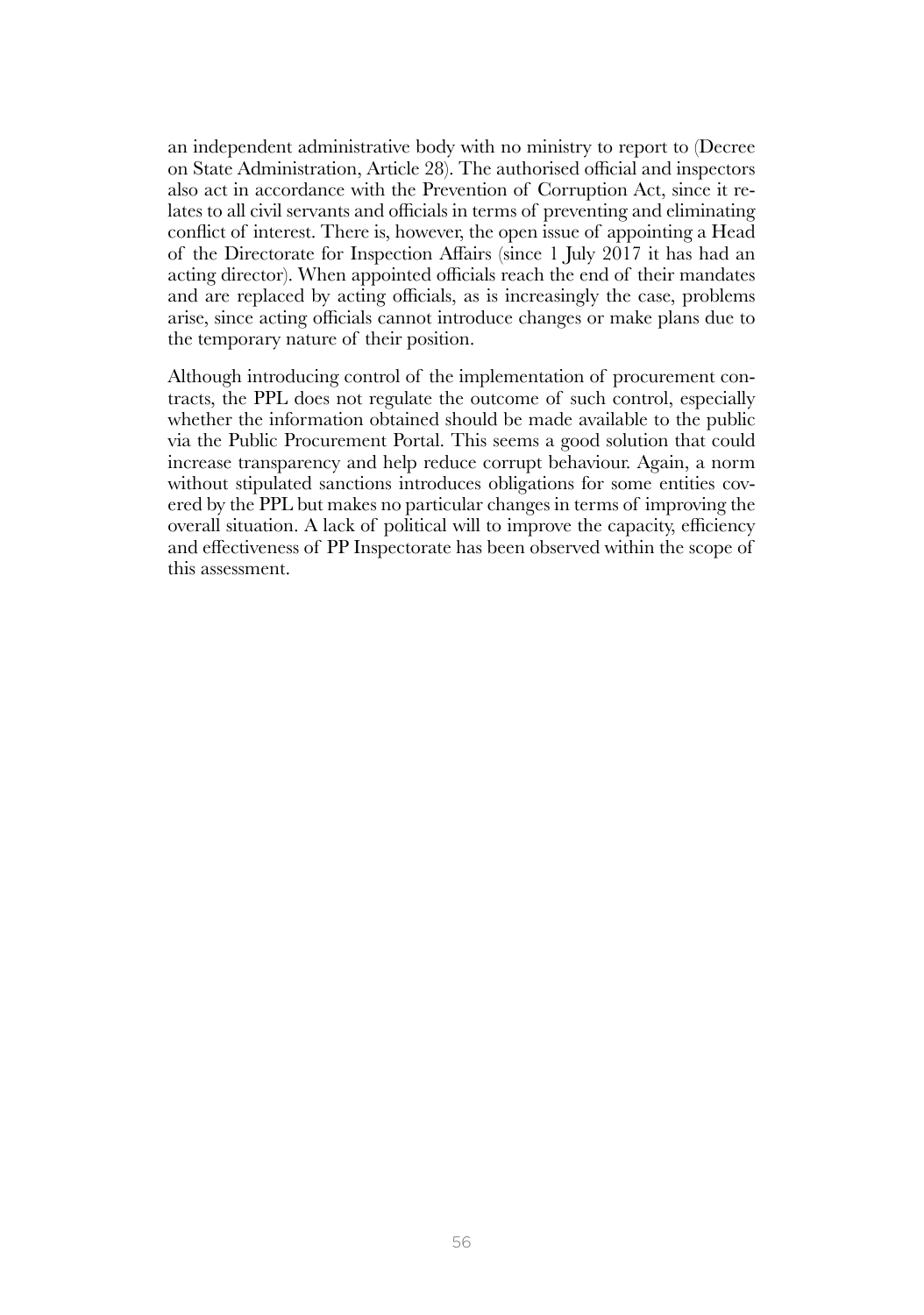# *Regulation of Conflict of Interest in PP System and procedures*

**TABLE C.11.1: Corruption Resistance Index – Regulation of Conflict of Interest in PP System and procedures**

| <b>Corruption resistance index</b><br>(-1 worst, 1 best) |                |               | Montenegro,-0.189 |
|----------------------------------------------------------|----------------|---------------|-------------------|
|                                                          |                | Serbia,-0.444 |                   |
|                                                          |                |               |                   |
|                                                          | Albania,-0.643 |               |                   |
|                                                          |                |               |                   |
| Kosovo,-0.816                                            |                |               |                   |
|                                                          |                |               |                   |
| Bosnia and Herzegovina,-0.907                            |                |               |                   |
|                                                          |                |               |                   |
| Macedonia,-0.929                                         |                |               |                   |
|                                                          |                |               |                   |

#### **TABLE C.11.2: Capture Risk Index – Regulation of Conflict of Interest in PP System and procedures**

| Serbia, - 0.476               |                |
|-------------------------------|----------------|
|                               |                |
|                               |                |
|                               |                |
|                               |                |
|                               |                |
|                               |                |
|                               |                |
| Bosnia and Herzegovina,-0.860 | Albania,-0.634 |

-1.000 -0.900 -0.800 -0.700 -0.600 -0.500 -0.400 -0.300 -0.200 -0.100 0.000

<sup>-1.000</sup> -0.900 -0.800 -0.700 -0.600 -0.500 -0.400 -0.300 -0.200 -0.100 0.000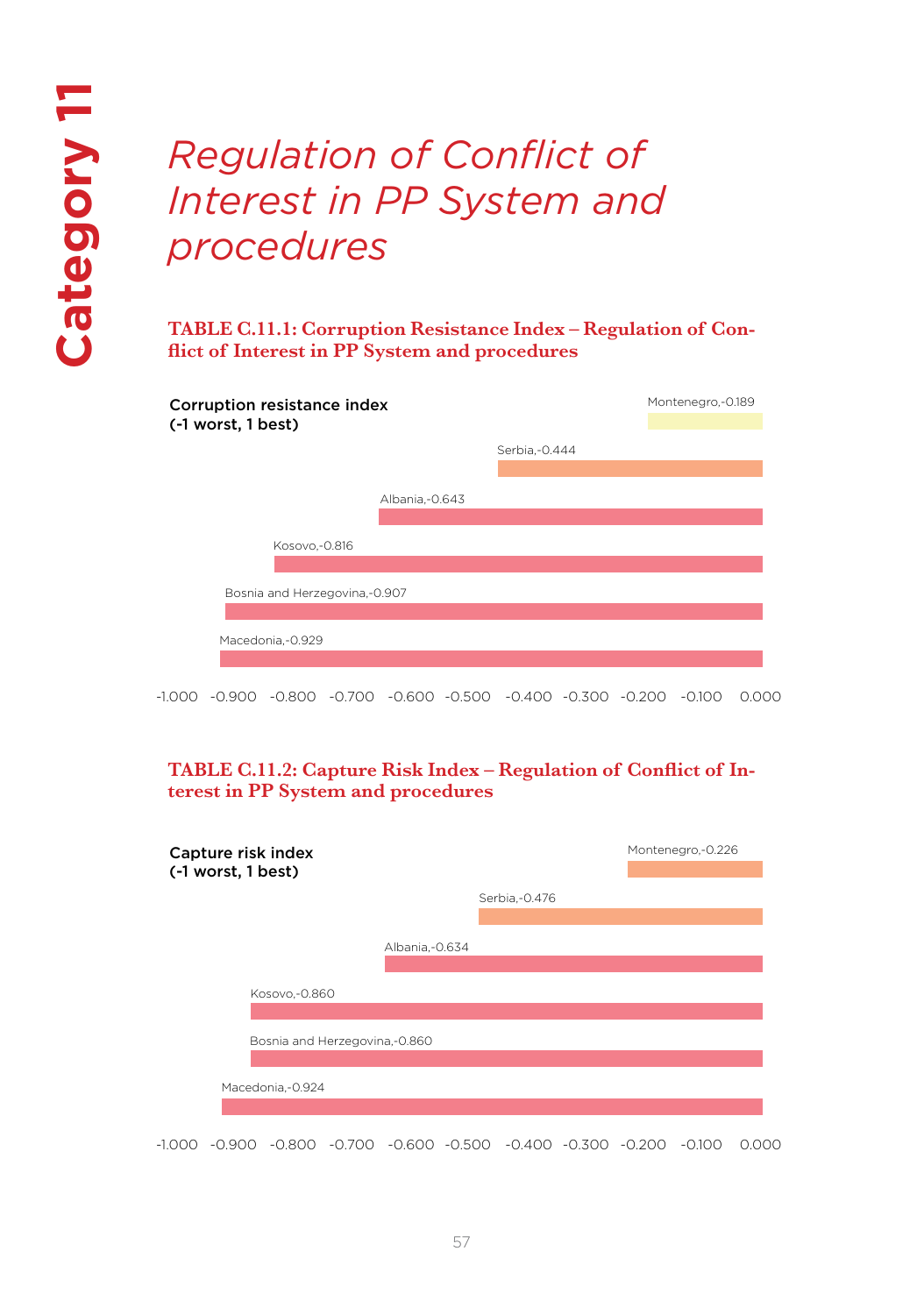## *Interpretation of indices Montenegro Category 11: Regulation of Conflict of Interest in PP System and procedures*

In comparison to the other observed countries, in the area of managing conflicts of interest in the Public Procurement system, Montenegro has made stronger progress. Indices on conflict of interest in PP system in Montenegro suggest moderate development of deterrence to corruption (Corruption resistance index, table C.11.1 above) and high capture risk (table B.11.2 above). The evidence obtained through the GRAPP exercise suggests that the Agency for Prevention of Corruption has a clear mandate over conflicts of interest in PP procedures and system, putting Montenegro ahead of other countries where this mandate is not clear, not stipulated in legislation or evident from practice. However, the lack of further evidence (i.e. statistics on conflict of interest related to PP procurement) suggests that there is still significant attention needed in this area (in terms of developing proper by-laws and evidence of work) in order for the system to become efficient in preventing, detecting and sanctioning these anomalies.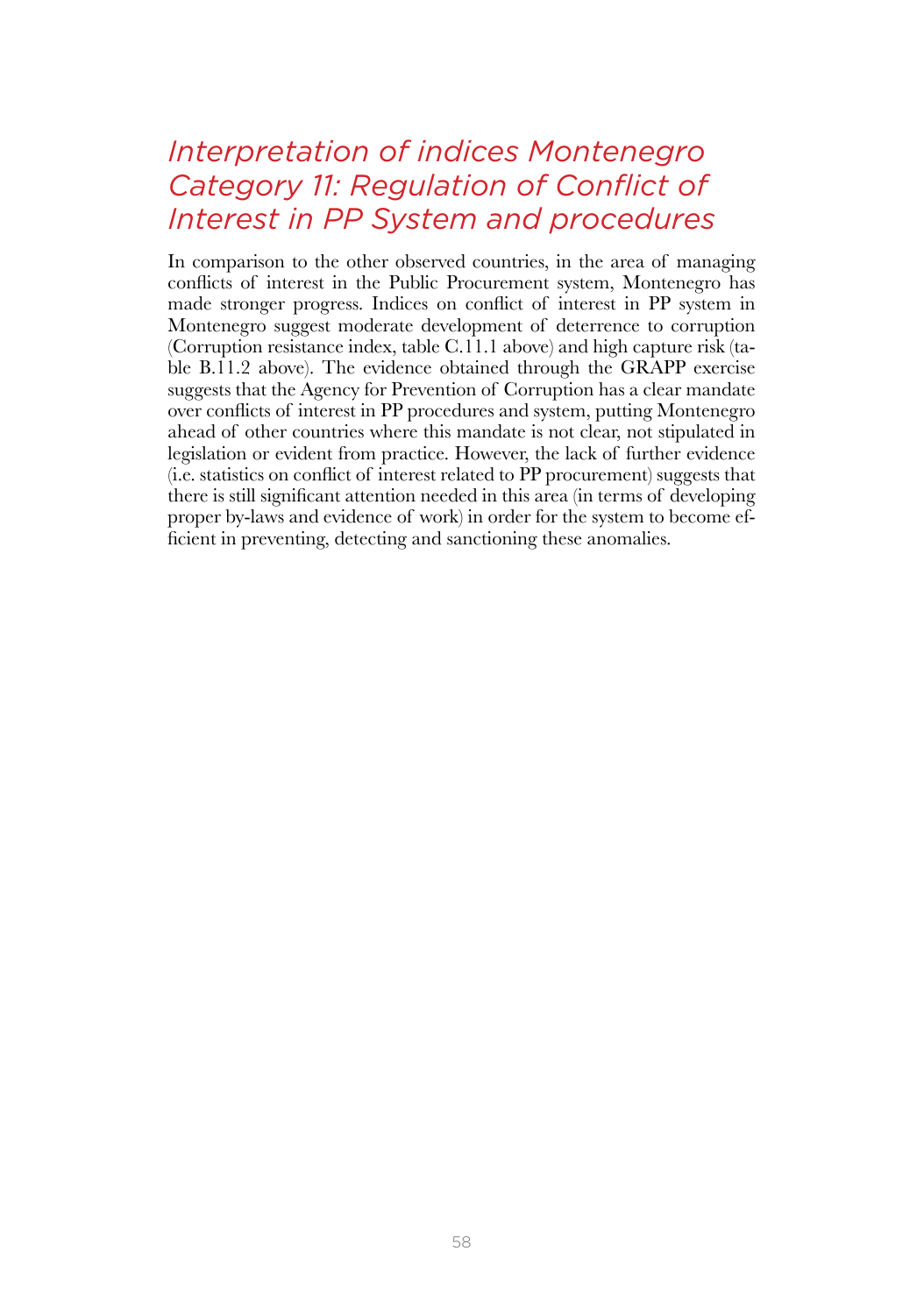# *Findings in detail*

Although the PPL introduces obligations for contracting authorities and bidders in relation to the prevention of conflicts of interest within public procurement procedures, followed by the appropriate inspection controls, it does not envisage any additional procedures in this regard. Such procedures, if any, should be commenced before the competent authorities, as prescribed in the respective legislation (primarily the Prevention of Corruption Act). In this sense, relevant information on procedures on conflicts of interest in relation to public procurement procedures was supposed to be obtained from the Agency for Prevention of Corruption.

The Agency, however, stated in its response No. 03-04-2393/3 dated 5/7/2017 that it had no such data (number of decisions on conflicts of interest in public procurement procedures, procedure for appointment of the head of the body (Agency), its mandate, and not even on the number of its employees). The Agency, established to fight corruption by increasing transparency, among other competencies, did not respond adequately to the FOIA. Responses were not provided in a number of areas, pertaining to number of people employed in the Agency, the number of procedures stipulated under respective legislation conducted before the Agency, whether any of those procedures related to public procurement procedures (e.g. if public officials/members of the Commission for Opening and Evaluating Bids were in conflict of interest situations while deciding on the most advantageous bid, etc.). It is possible, however, that the Agency has no such detailed register that files documents by field or subject. Although this inadequate response inhibits assessment, some interesting data are available in the Annual Report of the Agency for 2016. For example, the Agency, in cooperation with the Public Procurement Directorate, produced a leaflet on the prevention of corruption in public procurement (Report, p. 49). The leaflet was made available to the public via the website of the Public Procurement Directorate, directly referring to the Agency as the body to be approached in cases of corruption in public procurement. More importantly, those institutions agreed to work on developing a system of data exchange (Report, p. 69). Lack of data, and obvious lack of the systematic approach in preventing and managing conflict of interest in Public Procurement as observed by the assessment may diminish all other aspects of accountability of the Public Procurement system and create opportunities for corrupt and capture practices to flourish.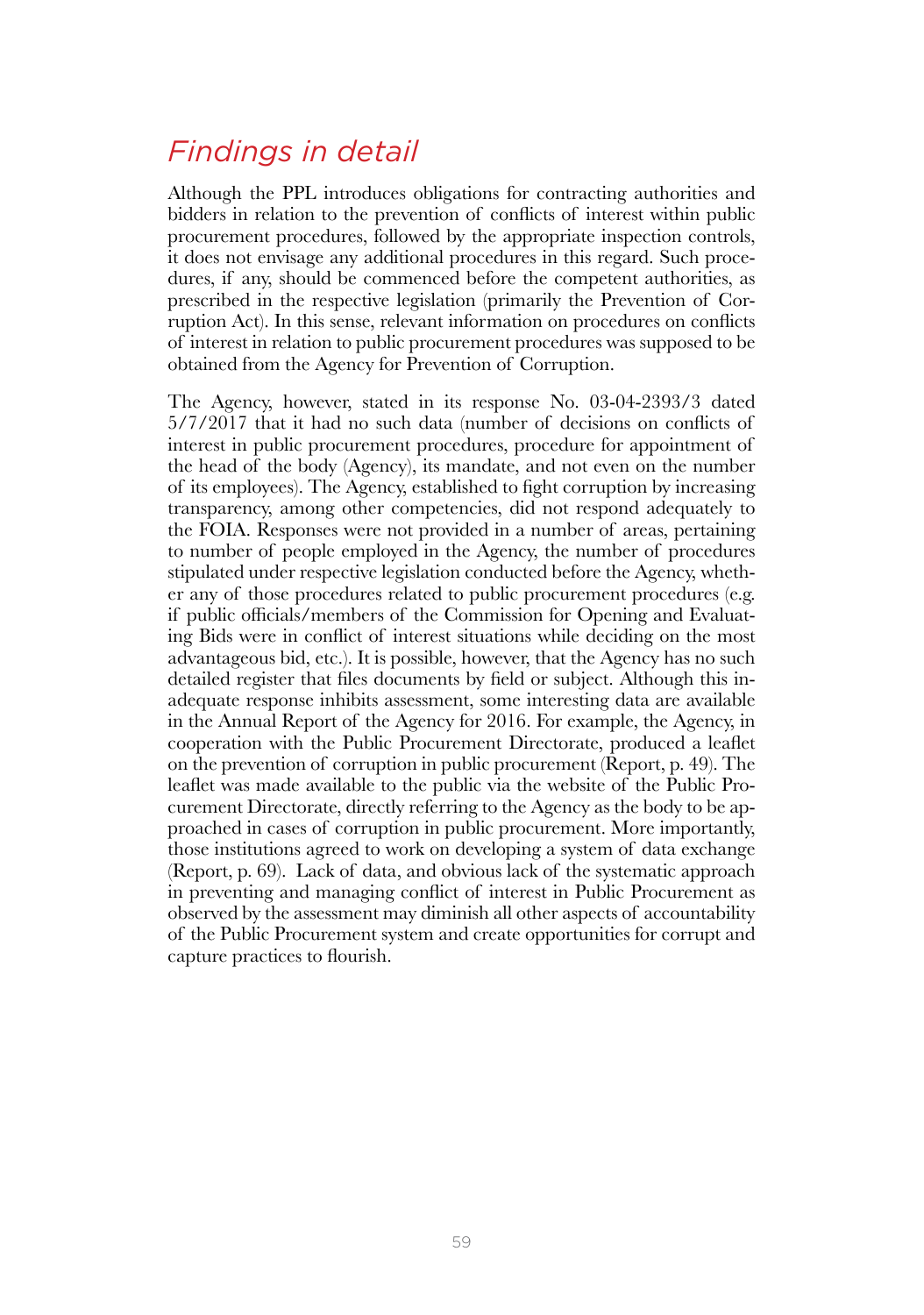# *Audit mechanisms*

#### **TABLE C.12.1: Corruption Resistance Index – Audit mechanisms**



#### **TABLE C.12.2: Capture Risk Index – Audit mechanisms**

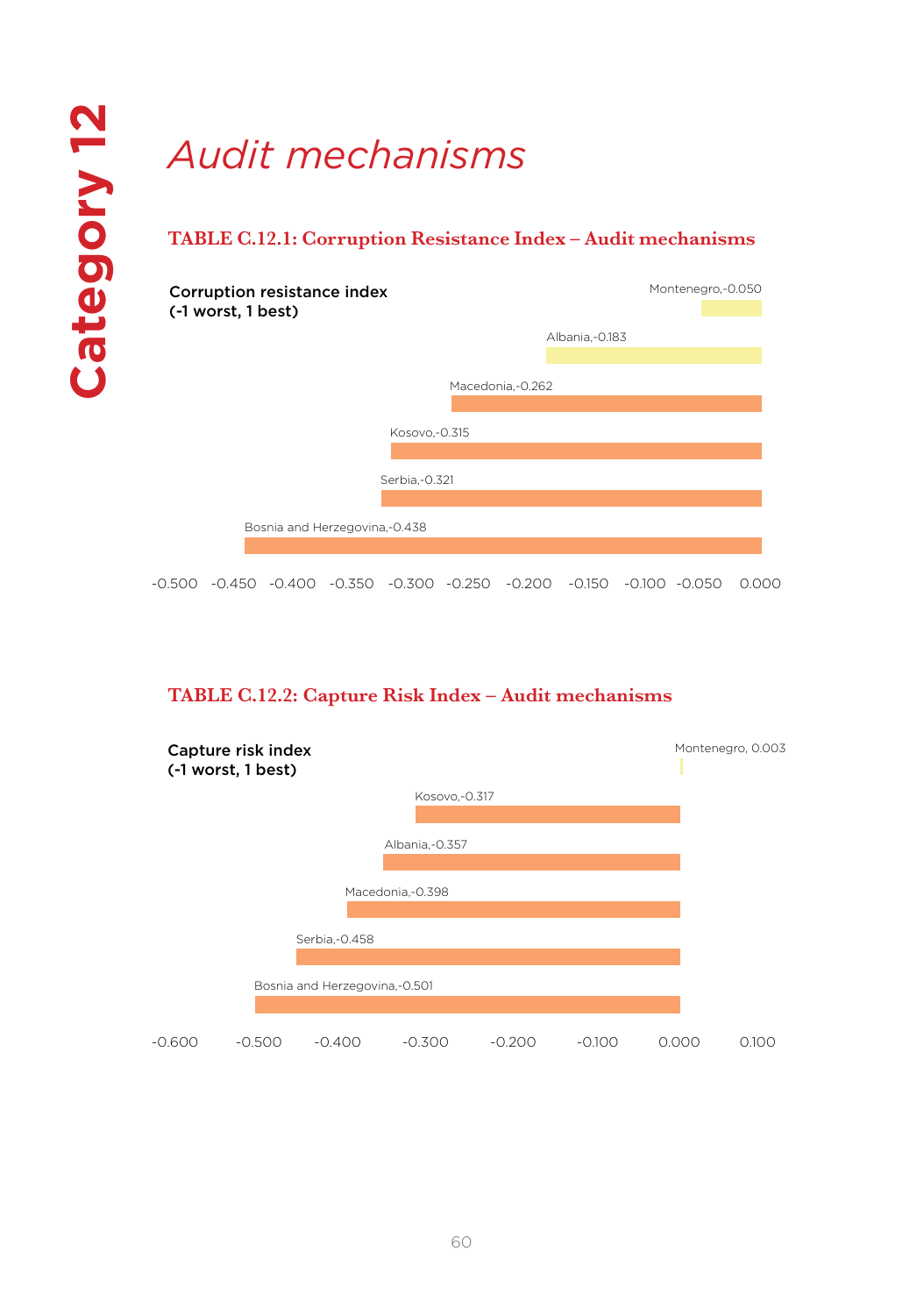## *Interpretation of indices Montenegro Category 12: Audit mechanisms*

In the area of audit mechanisms, the PP system in Montenegro scores relatively high in comparison to other observed countries, despite a lack of proper regulation that addresses this issue. The Corruption resistance index shows a moderate response to corruption (table C.12.1 above) accompanied by moderate capture risk (table C.12.2 above). While in conducting audits the State Audit Institution (SAI) has no specific obligation to perform particular audits related to public procurement (see the Findings in detail below), their practice indicates otherwise. In published audit reports, the SAI refers to public procurement in each audited entity, observing violations of the PP legislation and common practice, and providing recommendations, which is considered to be good practice. However, there are limits in the impact of the SAI endeavour due to overall accountability deficiencies in Montenegro. Recommendations are rarely implemented by audited entities (i.e. there are no sanctions for noncompliance) and the number of entities audited is limited due to capacity limits of SAI (see Findings in detail below). In future development of the PP system in Montenegro, this issue should be addressed through several measures. The capacity of the SAI (number of persons employed) needs to be increased, while their independence and topical capacity needs to be maintained. In the area of auditing of PP process, SAI needs to be supported by relevant regulatory improvements, while horizontal cooperation and digitalization shall focus on strengthening sampling method and providing assurance that recommendations will be implemented by respective public entities.

### *Findings in detail*

Audits of budgetary spending in Montenegro have been quite successful over the years and represent an area of constant improvement. Since its formation in 2004, the State Audit Institution (hereinafter: SAI) has been improving its capacity and knowledge, boosting the integrity of the Institution. In relation to its contribution to an analysis of the level of proper planning and spending in public procurement, the SAI has no specific obligation to perform particular audits related to public procurement (SAI audits public procurement within its common audit activities – SAI Act, Article 5). This has not prevented SAI auditors from gaining special knowledge and competences to audit public procurements, nor from preparing two reports with a special focus on public procurement (Response of SAI to  $Q87$ ) – procurement of information technology and the Ministry of Defence - as well as a third one published after providing responses to the FOIA request, related to public procurement of medical equipment. Throughout the years, the SAI's audit reports have been used as valid illustrations of the situation in practice in public procurement. For each audited entity within the analysed period  $(2014 - 49, 2015 - 64, 2016 - 42)$ , there has been an explanation of particular procurement legislation/procedures violations, as well as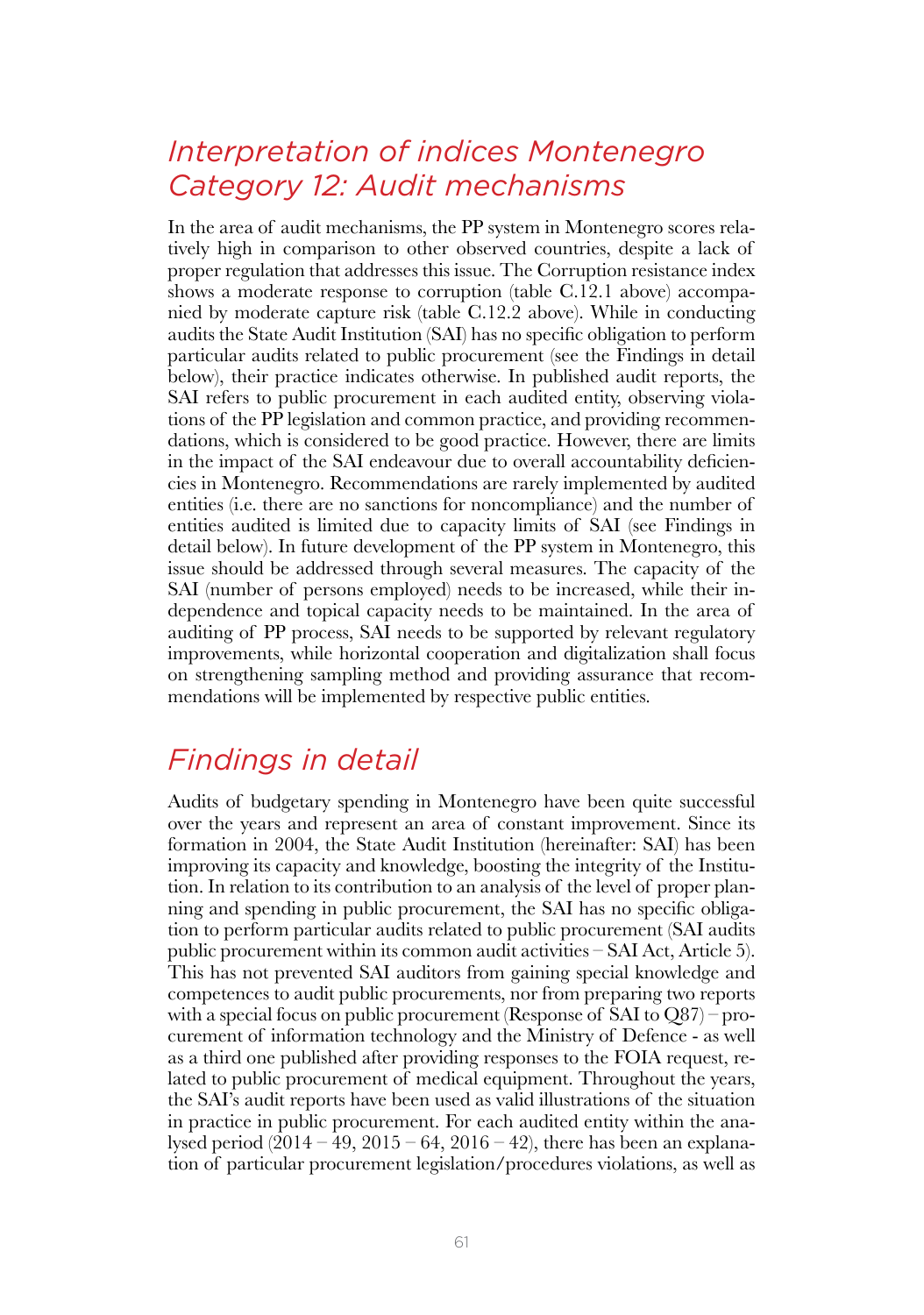recommendations to prevent such violations in the future. Unfortunately, many of these reports simply conclude that no recommendation has been followed, or that it has been done partially, thus violations are permitted to occur almost constantly. All reports are available via the SAI website. Being independent in its operation, the SAI decides on which entities to audit itself (SAI Act, Article 9). However, the Act on Financing Political Parties and Campaigns obliges the SAI to audit the annual financial reports of political subjects (Article 43), thus increasing the number of entities subjected to audit per year. Due to this solution and the limited capacities of the SAI, it is disputable whether the SAI can significantly increase the number of audited entities beyond political subjects in the period ahead, to expand audits on public procurement. The standardised sample method applied by the SAI in deciding on which entities to audit cannot serve as a Public Procurement safeguard in specific entities, but rather as a mechanism for observing of trends in the management of public procurement from year to year.

The procedure of appointing members of the SAI Senate also represents one of the good practices observed in Montenegro. Namely, with five members appointed by Parliament (SAI Act, Article 33) and with a permanent seat (SAI Act, Article 34), the SAI is not exposed to direct political influence by the executive branch as other observed entities in the PP institutional setting. While on the good side SAI has had same organisational structure for more than 13 years, which allowed institutional memory to be established, new appointments in the SAI (two members appointed in 2017) triggered some critical voices by civil society representatives in recent months (please note that two members of the SAI were appointed in 2006, one in 2013, and two in 2017). Considering they are all public officials, they need to act in accordance with the Prevention of Corruption Act.

However, there is one aspect in the SAI's operations that does not satisfy requirements – the level of implementation of its recommendations. Since the SAI has no capacity or jurisdiction to enforce its opinions or recommendations, the effectiveness of SAI recommendations depend greatly on horizontal cooperation with other relevant institutions. This cooperation or potential subordination of the reporting mechanisms or administrative guidelines in such cases is not established.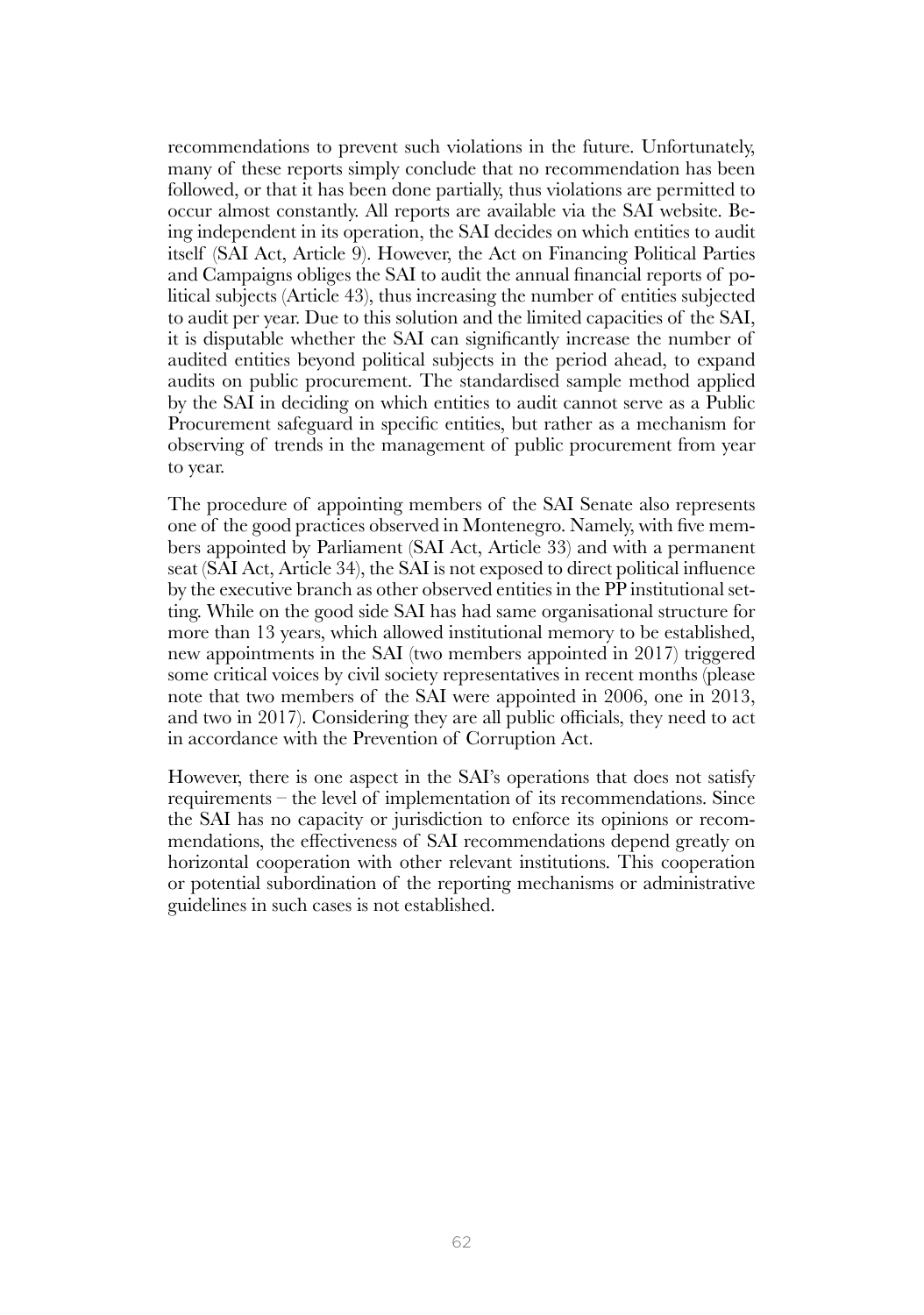# *Criminal justice system response to PP anomalies*

**TABLE C.13.1: Corruption Resistance Index – Criminal justice system response to PP anomalies**

| Corruption resistance index<br>(-1 worst, 1 best) | Serbia,-0.028     |
|---------------------------------------------------|-------------------|
|                                                   | Macedonia,-0.135  |
|                                                   |                   |
|                                                   | Montenegro,-0.284 |
| Albania,-0.605                                    |                   |
|                                                   |                   |
| Bosnia and Herzegovina,-0.854                     |                   |
|                                                   |                   |
| Kosovo, - 0.888                                   |                   |
|                                                   |                   |
|                                                   |                   |

-1.000 -0.900 -0.800 -0.700 -0.600 -0.500 -0.400 -0.300 -0.200 -0.100 0.000

#### **TABLE C.13.2: Capture Risk Index – Criminal justice system response to PP anomalies**

|          | Capture risk index<br>(-1 worst, 1 best) |          |                               |          |                |                   |          | Macedonia,-0.180 |       |
|----------|------------------------------------------|----------|-------------------------------|----------|----------------|-------------------|----------|------------------|-------|
|          |                                          |          |                               |          |                | Serbia, -0.326    |          |                  |       |
|          |                                          |          |                               |          |                |                   |          |                  |       |
|          |                                          |          |                               |          |                | Montenegro,-0.342 |          |                  |       |
|          |                                          |          |                               |          |                |                   |          |                  |       |
|          |                                          |          |                               |          | Albania,-0.454 |                   |          |                  |       |
|          |                                          |          |                               |          |                |                   |          |                  |       |
|          |                                          |          | Kosovo,-0.619                 |          |                |                   |          |                  |       |
|          |                                          |          |                               |          |                |                   |          |                  |       |
|          |                                          |          | Bosnia and Herzegovina,-0.845 |          |                |                   |          |                  |       |
|          |                                          |          |                               |          |                |                   |          |                  |       |
| $-0.900$ | $-0.800$                                 | $-0.700$ | $-0.600$                      | $-0.500$ | $-0.400$       | $-0.300$          | $-0.200$ | $-0.100$         | 0.000 |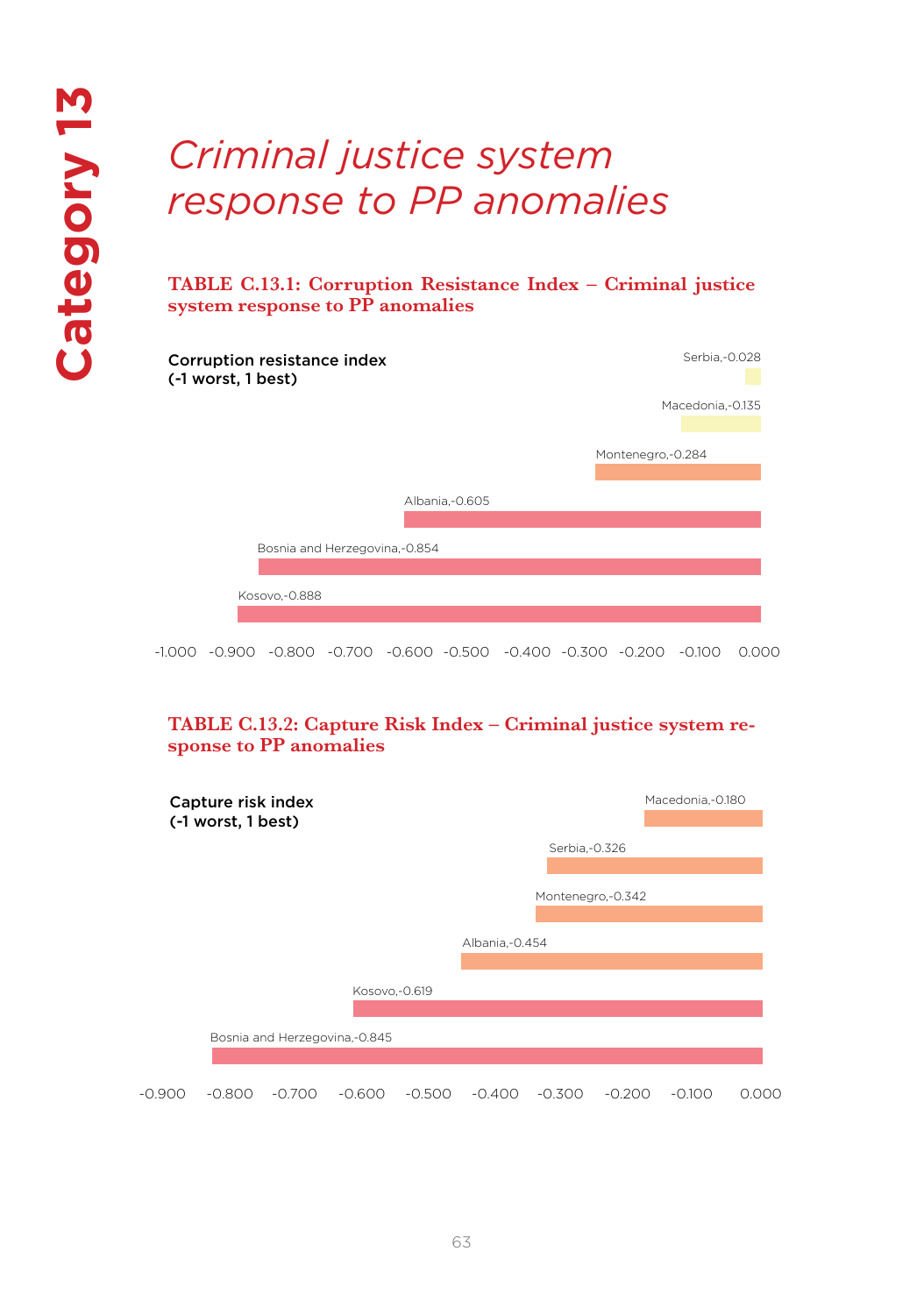## *Interpretation of indices Montenegro Category 13: Criminal justice system response to PP anomalies*

In the area of the criminal justice system, Montenegro's PP system is among the moderate performers. The corruption resistance index value places Montenegro in the area of incidental response to corruption (see the table C.13.1 above), while Capture risk index value indicate high capture risk (table C.13.2 above). The criminal justice system approach to corruption in PP is through other corruption related crimes, failing to address specificities of corruption in PP, despite the high risk of such anomalies. Received information indicates that no investigation in PP-related corruption has been conducted in the observed period  $(2014 - 2017)$  by any of the prosecutors' offices in Montenegro. This lack of attention emphasizes risks that are observed earlier in the area of extensive use of the simplified procedures, and media claims about anomalies in the PP procedures. While quick improvements inf the PP regulation and anti-corruption regulation in Montenegro could be achieved by building on concepts, approaches and solutions adopted in the FYR of Macedonia and Serbia, long term solutions should address the particular practices observed in Montenegro and should include strengthened horizontal cooperation between the SAI and Inspectorate, as well as digitalization of the system (including preliminary risk detection) and stronger involvement by external control mechanisms (i.e. media and civil society).

# *Findings in detail*

The criminal justice system plays an important role in preventing, detecting and punishing corruption in public procurement. Its key function is to filter anomalies detected through different control mechanisms (internal and external) and differentiate cases of bad governance from intentional crime. Within the scope of the GRAPP, specific information on performance indicators relevant to criminal justice (i.e. number of corruption investigations linked to public procurement in 2014, 2015 and 2016) were requested from thirteen Basic Public Prosecutor's Offices (first instance prosecution) and two High Public Prosecutor's Offices (second instance prosecution). Two Basic Public Prosecutor's Offices did not respond to the FOIA request (Niksic, Berane). All other respective institutions responded by saying that no investigation in this field has been conducted in the observed period. The same response was received in areas of indictments lodged for crimes linked to corruption in which public procurement was one of the counts on which the indictment was based, as well as in the number of sentences passed.

Given that academic and policy literature finds that public procurement is one of the hot-spots for corruption, the absence of criminal justice system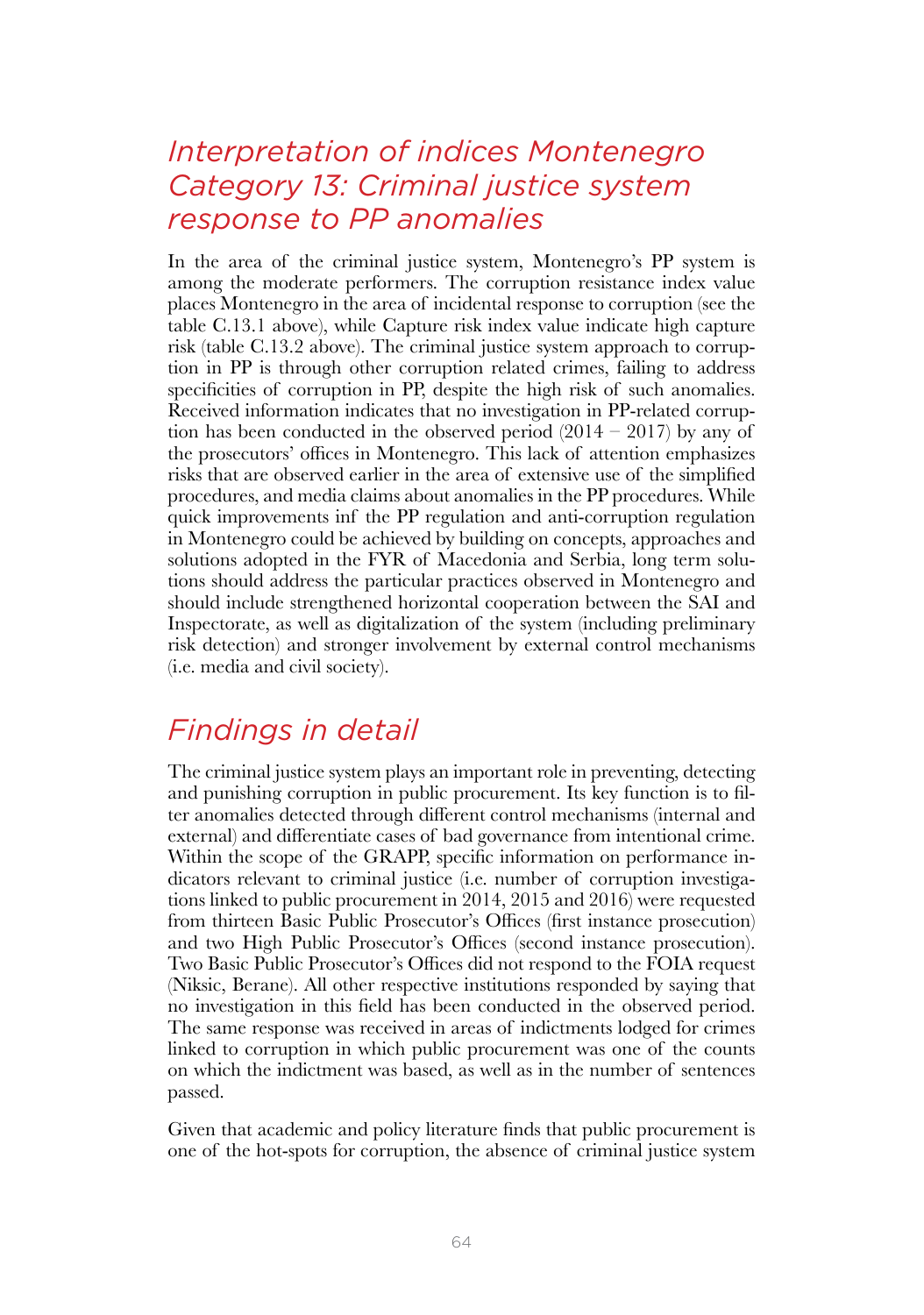actions in this field suggests that significant challenges in fight against corruption in Montenegro remain. Despite the numerous risks, deviations in procedures and malpractice in public procurement that have been observed in previous chapters for the period 2014 - 2016, the relevant criminal justice authorities did not find any base for investigations or prosecution. Although procurement as a share of GDP is, in Montenegro, only 11.77%, significantly below the EU average, the total sum spent in in public procurement in Montenegro in 2016 was over EUR 450 million spent, exposed to a high risk of capture/corruption. The lack of actions by the criminal justice system seems anomalous. It may reflect a lack of capacity, lack of understanding, lack of interest or intentional malfunctioning of the system. It raises many questions that need to be further investigated and elaborated in future reports.



#### **Graph 1Total Public Procurement (works, goods and services) as % of GDP, 2014- 2016**

*Source: Author's calculations based on data from Eurostat and PPB Annual reports, 2014- 2016*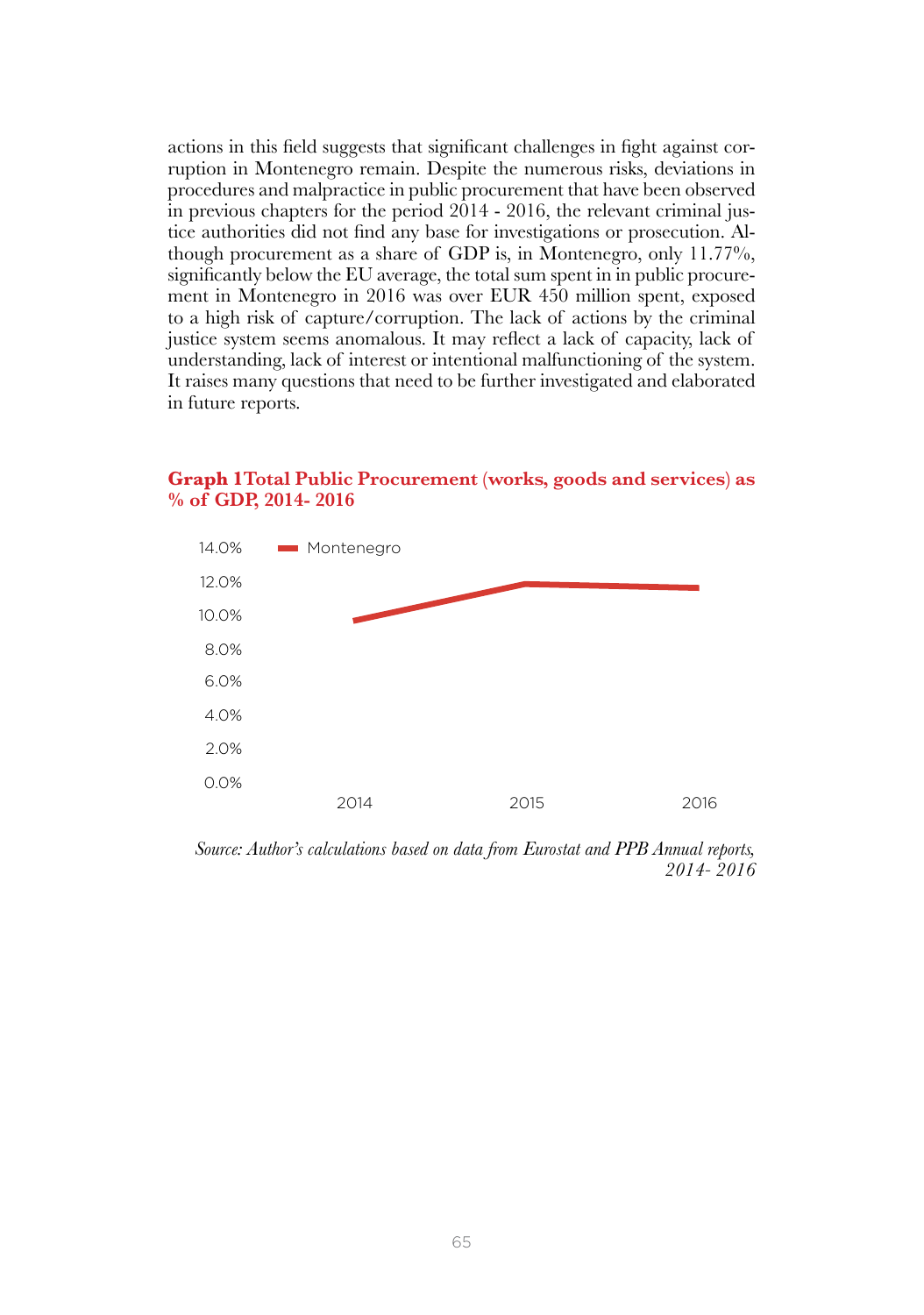# *Capacity and human resources management*

**TABLE C.14.1: Corruption Resistance Index – Capacity and human resources management**



#### **TABLE C.14.2: Capture Risk Index – Capacity and human resources management**

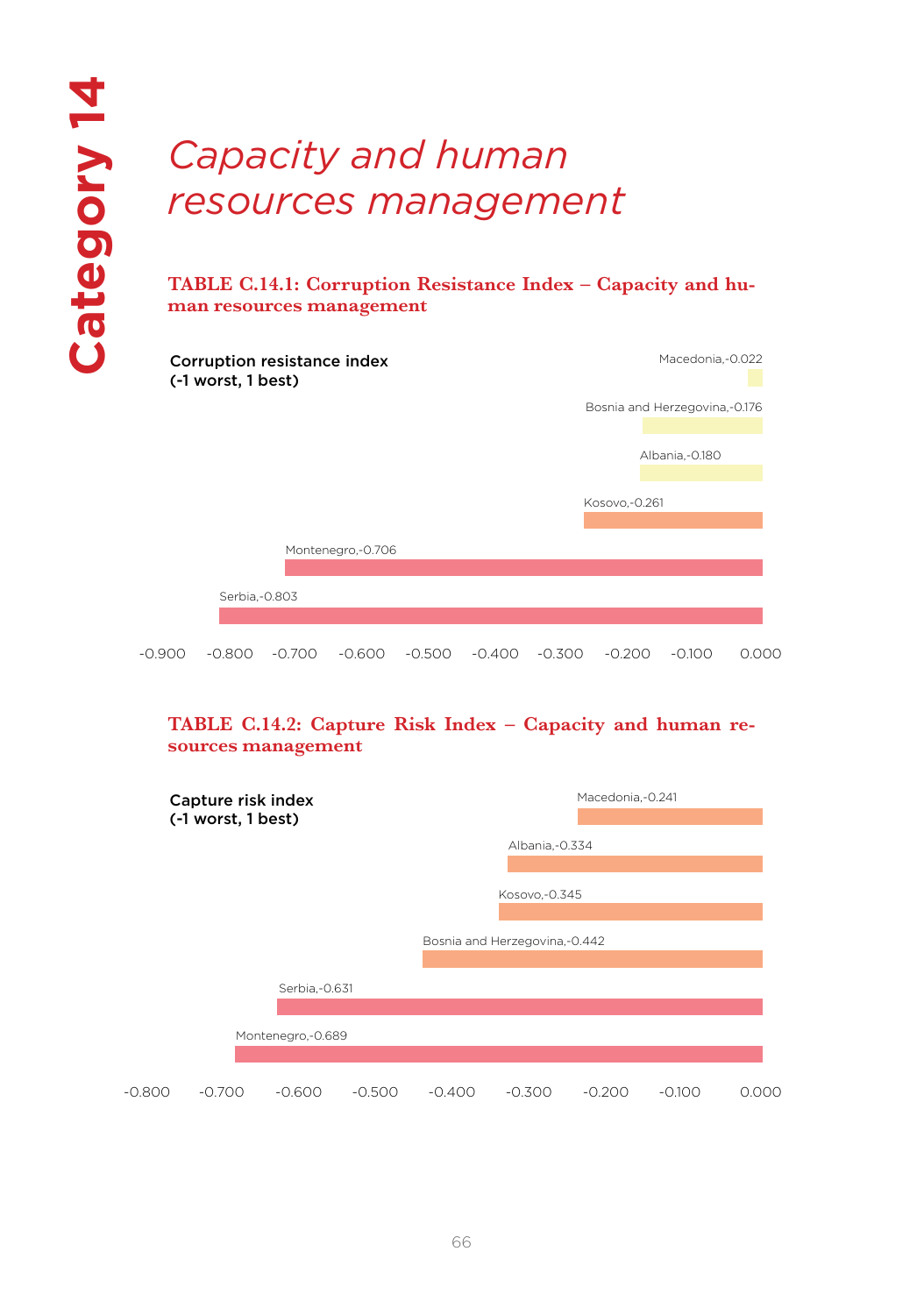## *Interpretation of indices Montenegro Category 14: Capacity and human resources management*

In the area of Capacity and human resources management, the PP system in Montenegro is among the weakest performers of all the observed countries. The corruption resistance index is in the stage of elementary response to corruption (table C.14.1 above), while the Capture risk index (table C.14.2 above) suggests a captured system. The professionalization of the PP system and improved capacity of the respective PP officers set out in legislation (e.g., only certified officers can conduct PP procedure) are positive steps. However, practices raise a variety of questions in this area. With a total of 442 certified officers in place in 2016, despite there being 621 contracting authorities registered, the apparent lack of qualified officers poses a significant risk of abuse of the system and potential for breaching the law in this area (see Findings in detail below). This is exacerbated by the absence of obligatory periodic renewal of certification, despite frequent changes of the law, and lack of evidence of such weakness in the reports from control institutions.

In addition, the e-procurement system is still not in place, while digitalization remains an issue as well, reducing the capacity of the system to respond to corruption risks in the area of prevention. Weak capacities also make the system prone to undue influence and consequently capture. In this area, Montenegro may significantly benefit from the practices observed in FYR of Macedonia and a stronger focus of existing control mechanisms on this aspect of procurement. In areas of further development, PP actors in Montenegro should pay attention to deficiencies in this area, and assure further capacity building, as well as the introduction of obligatory renewal of certification of PP officers.

# *Findings in detail*

The professionalization of public procurement officers has been seen as a prerequisite for any improvement in the area. According to the PPL (Article 58), public procurement officers are obliged to pass professional examinations in order to be eligible to conduct public procurement. The same rule applies to at least one-third of the members of the Commission on Opening and Evaluating Bids (Article 59). The professional examination falls under the competence of the Public Procurement Directorate as well as providing professional training and education (Article 61), whilst the curriculum and means taking the examination are prescribed by the competent ministry (Article 60). However, relevant regulation in the field does not prescribe obligation on periodic re-certification and lifetime learning, despite PP being one of the most dynamic areas in terms of introduction of the new rules, procedures and competent authorities. The number of public procurement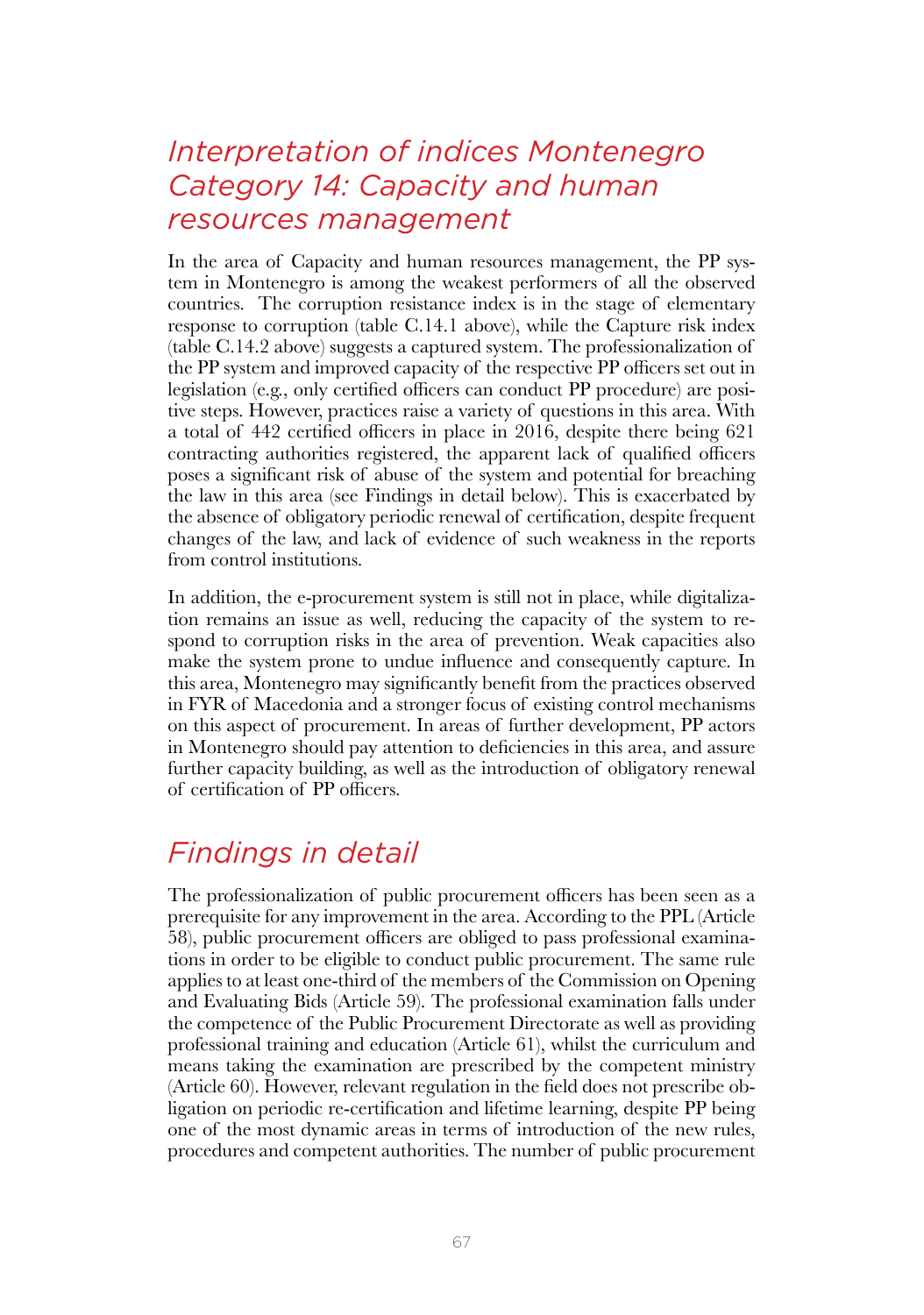officers has increased over the years, indicating increase in capacity of the contracting authorities to conduct public procurement procedures. In 2014 there were 247 public procurement officers, 338 in 2015, 401 in 2016 and 442 in 2017 (response to Q64 by the Public Procurement Administration, dated 3/7/2017). With 621 contracting authorities registered by relevant PPL bylaws in 2017, number of licensed procurement officers does not match even the basic needs in the field. The numbers raise questions as to who conducts procurement in contracting authorities that do not have certified personnel; and why the lack of certified staff has not been detected by relevant institutions (SAI, PP Inspectorate and PP Directorate). In addition, the e-procurement system has not yet been established in Montenegro, nor does the legislation foresee it (please note that restricted call for design of e-procurement has been published at the time of editing of this report).

While certification of PP officers represents a positive trend in general, lack of re-certification obligations and lifetime education sets a challenge for respective procurement officers in understanding changes in legislation and PP system, as well as in addressing anomalies in already conducted procedures. This situation raises questions about implementation of the 2017 amendments to the PPL as some of the changes may affect the work of the certified officers. As over the years the number of certified officers has increased (meaning that new officers are being certified), assuming that the new training curriculum covers the recent changes, practices among PP officers may become more harmonised in the near future. However, a lack of competence usually represents a higher risk of exposure to undue influence by political patrons. Failing to train PP officers to deal with the complex issues that arise in public procurement exposes the system to undue private and partisan influence especially given the risks inherent in the appointment procedures in the PP system.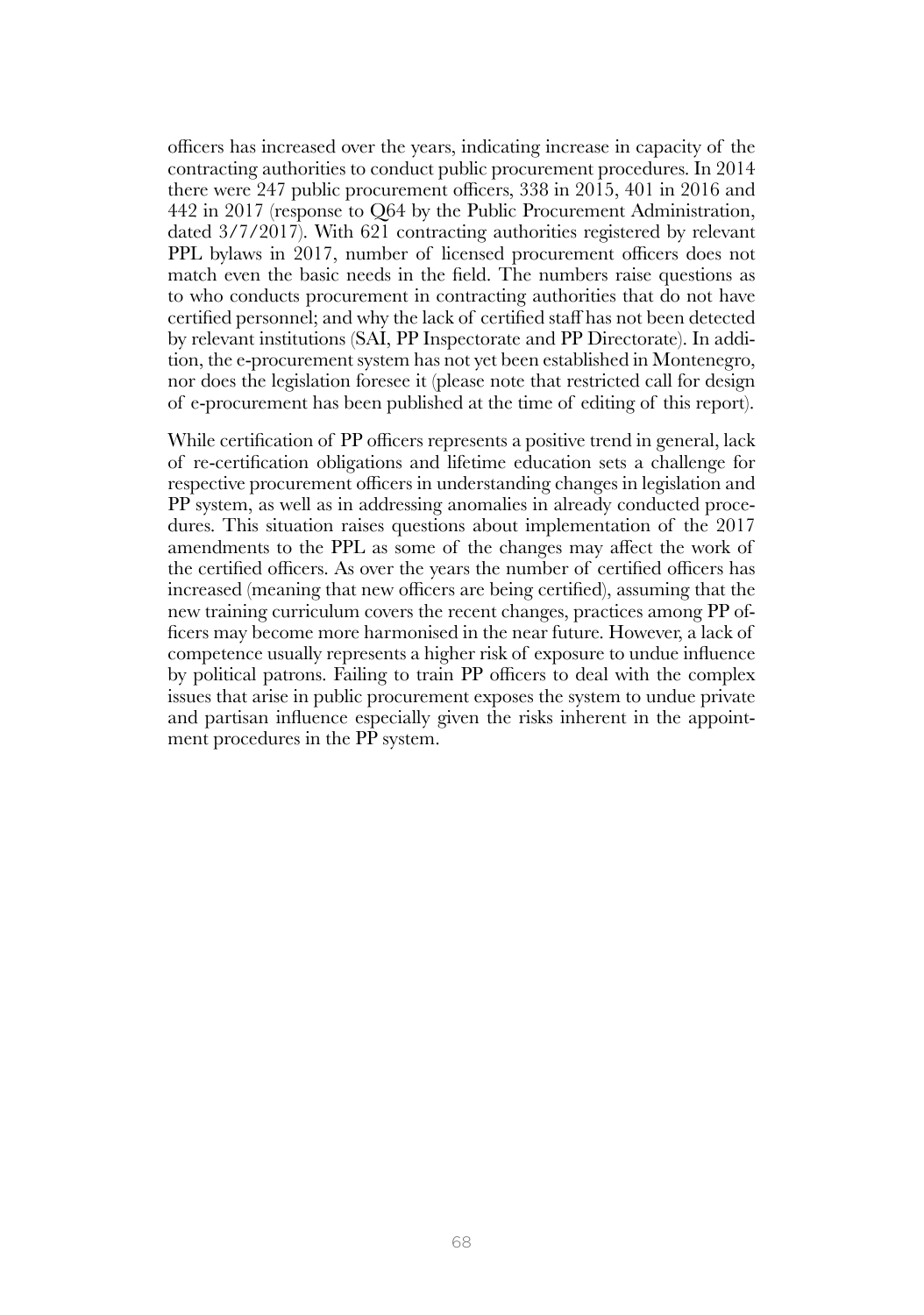# *Trends in public procurement contracts*

**TABLE C.15.1: Corruption Resistance Index – Trends in public procurement contracts**

|        | Corruption resistance index<br>(-1 worst, 1 best) |          |                               |          |                   |          |               |                  | Serbia,-0.041 |
|--------|---------------------------------------------------|----------|-------------------------------|----------|-------------------|----------|---------------|------------------|---------------|
|        |                                                   |          |                               |          |                   |          |               | Macedonia,-0.050 |               |
|        |                                                   |          |                               |          |                   |          | Kosovo,-0.280 |                  |               |
|        |                                                   |          |                               |          | Montenegro,-0.432 |          |               |                  |               |
|        |                                                   |          |                               |          | Albania,-0.441    |          |               |                  |               |
|        |                                                   |          | Bosnia and Herzegovina,-0.825 |          |                   |          |               |                  |               |
|        |                                                   |          |                               |          |                   |          |               |                  |               |
| -0.900 | $-0.800$                                          | $-0.700$ | $-0.600$                      | $-0.500$ | $-0.400$          | $-0.300$ | $-0.200$      | $-0.100$         | 0.000         |

#### **TABLE C.15.2: Capture Risk Index – Trends in public procurement contracts**

|        | Capture risk index<br>(-1 worst, 1 best) |          |                               |                   |                |          |          | Macedonia,-0.027 |               |
|--------|------------------------------------------|----------|-------------------------------|-------------------|----------------|----------|----------|------------------|---------------|
|        |                                          |          |                               |                   |                |          |          |                  | Serbia,-0.027 |
|        |                                          |          |                               |                   | Kosovo,-0.424  |          |          |                  |               |
|        |                                          |          |                               |                   |                |          |          |                  |               |
|        |                                          |          |                               |                   | Albania,-0.433 |          |          |                  |               |
|        |                                          |          |                               |                   |                |          |          |                  |               |
|        |                                          |          |                               | Montenegro,-0.573 |                |          |          |                  |               |
|        |                                          |          |                               |                   |                |          |          |                  |               |
|        |                                          |          | Bosnia and Herzegovina,-0.805 |                   |                |          |          |                  |               |
|        |                                          |          |                               |                   |                |          |          |                  |               |
| -0.900 | $-0.800$                                 | $-0.700$ | $-0.600$                      | $-0.500$          | $-0.400$       | $-0.300$ | $-0.200$ | $-0.100$         | 0.000         |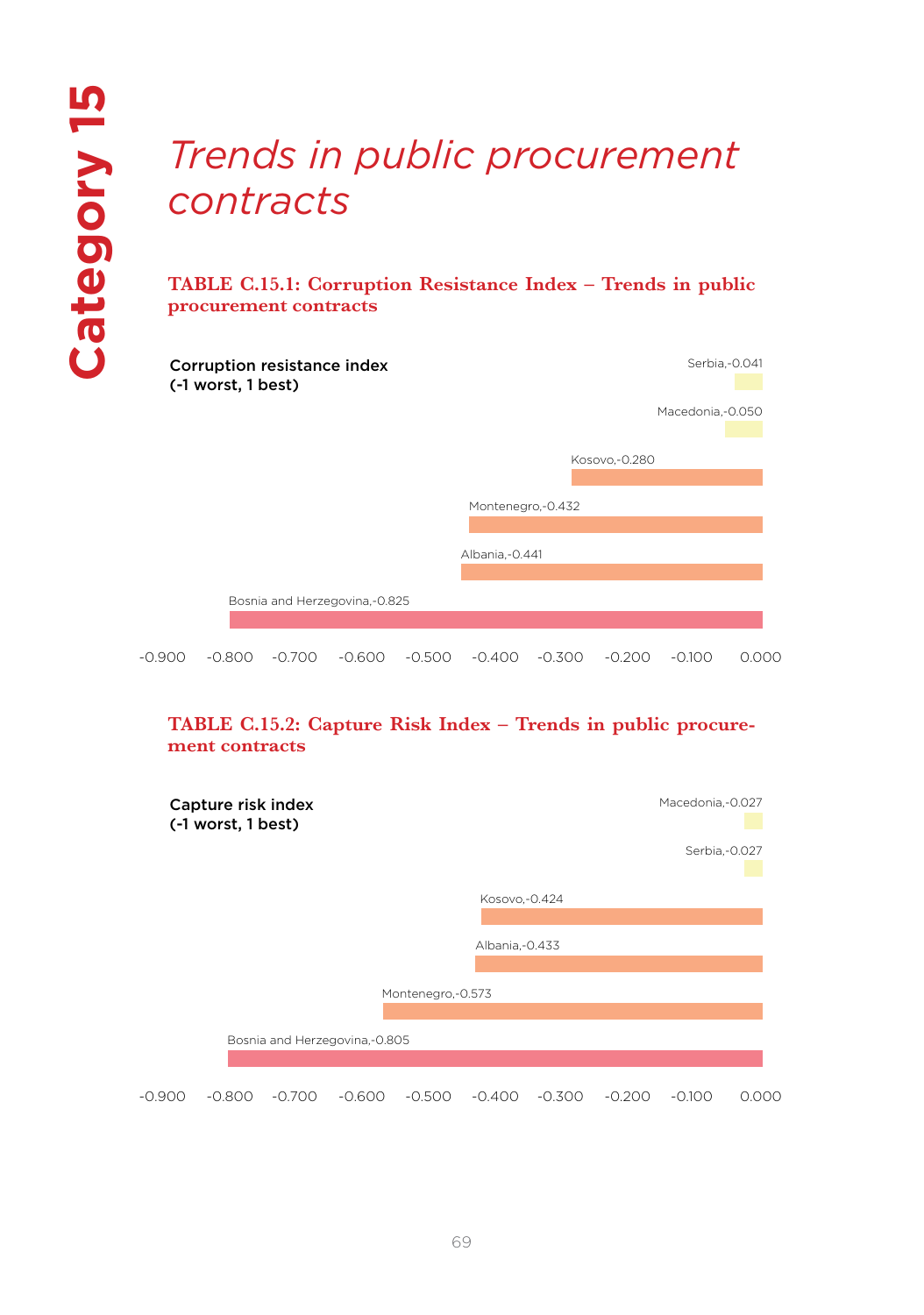## *Interpretation of indices Montenegro Category 15: Trends in public procurement contracts*

Statistics on public procurement contracts in Montenegro indicate an incidental response to corruption (table C.15.1 above) and high capture risk (table C.15.2 above) in this category. Multiple deficiencies in different categories include: a lack of differentiated statistics (data) on specific types of contracting authorities; lack of a plausible explanation in PP statistics for extensive usage of simplified procedures; and weak capacity. According to the responses from the competent authority (Public procurement directorate – PPD), information on the trends in public procurement appears to be limited and insufficient for adequate monitoring and usage of such data in different areas of governance. While in this area, the PP authorities of Montenegro can benefit from observation of the concepts, approaches and solutions applied in the FYR of Macedonia and Serbia, in the long run, the further standardization of the collected data and digitalization are priorities for system development.

# *Findings in detail*

Statistics in public procurement have not been unified throughout the respective reports on annual public procurement for the comparative period  $2014 - 2016$ . Thus, the Public Procurement Administration did not insert data in the table provided in the request for information, but rather gave links to reports to be aggregated for the purpose of this report. However, the reports that were provided do not represent a response to the requests for information; this undermines and limits understanding of the key procurement performance indicators.

**Table 6 Public procurement value (works, goods and services), Montenegro, 2014- 2016 (in EUR)**

|                 | 2014        | 2015        | 2016        |
|-----------------|-------------|-------------|-------------|
| Goods           | 215.182.613 | 235.104.724 | 219.652.414 |
| Works           | 60.619.151  | 127.149.626 | 155.745.038 |
| <b>Services</b> | 51.359.874  | 66.636.351  | 72.341.769  |
| Total           | 327.161.638 | 428.890.701 | 447.739.221 |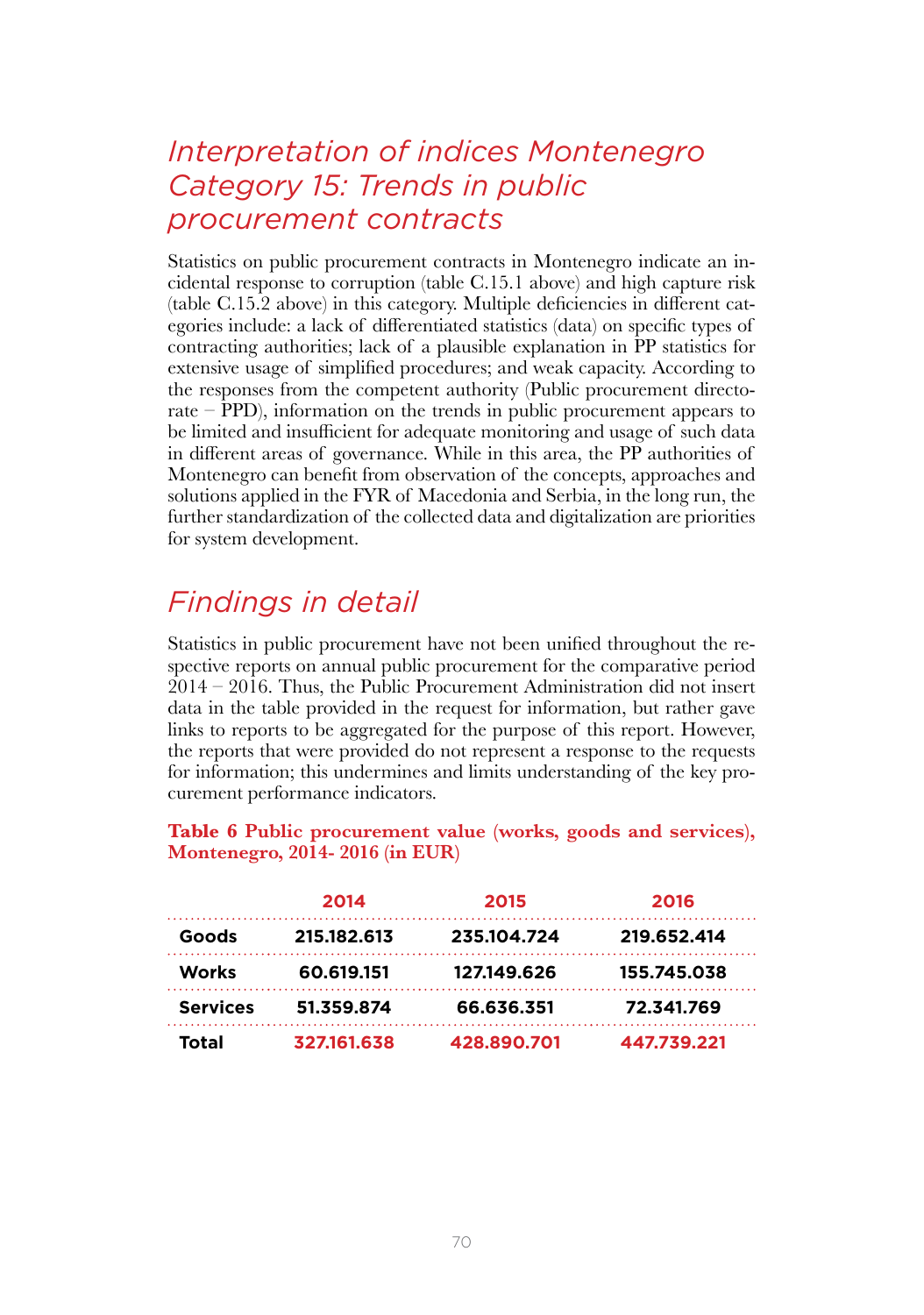Only general information on the value of contracts for goods, services and work procured is presented in the statistical reports of the PP Directorate. No additional information by type of contracting authorities was provided for example, which would allow assessment of the relevance and impact of the internal and external controls in different institutions. Petty procurement was also omitted from the report, because there was no such type of procedure under the PPL before the 2017 amendments. The number of contracts signed was also not covered by statistical reports of relevant authorities.

The main conclusion, besides the generally presented trend of higher spending, is that there is a need to establish an improved, reasonable, logical and cross-country comparable system for data recording. This could allow for comparison of different variables and provide information that could be used to better understand trends in public procurement in Montenegro, including in procurement management and the economic eco-system of public procurement.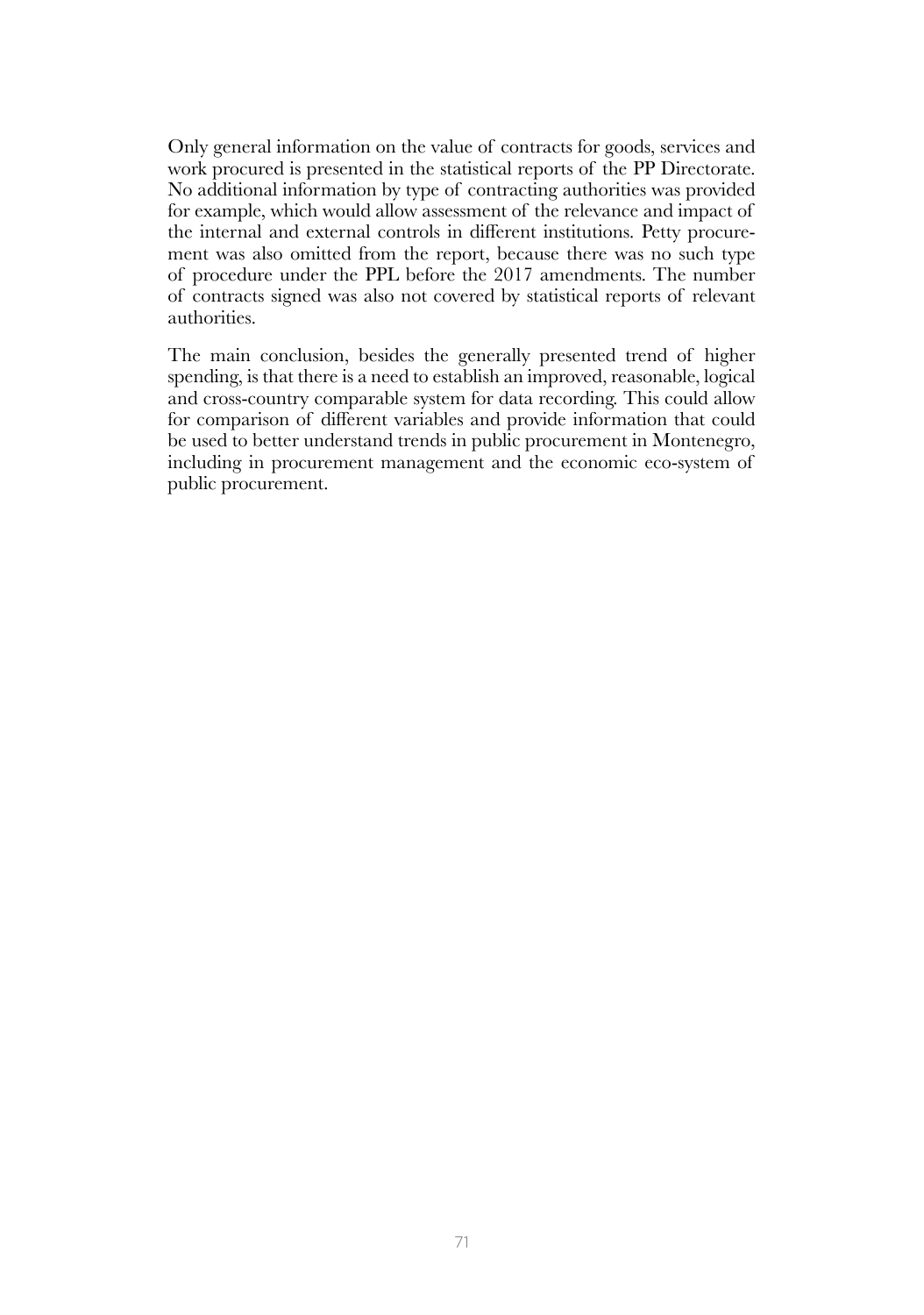# *Trends in framework agreements*

**TABLE C.16.1: Corruption Resistance Index – Trends in framework agreements**



-1.000 -0.900 -0.800 -0.700 -0.600 -0.500 -0.400 -0.300 -0.200 -0.100 0.000

#### **TABLE C.16.2: Capture Risk Index – Trends in framework agreements**

| Capture risk index<br>(-1 worst, 1 best) | Macedonia,-0.192                                                                    |
|------------------------------------------|-------------------------------------------------------------------------------------|
|                                          | Albania,-0.228                                                                      |
|                                          | Montenegro,-0.473                                                                   |
| Serbia, - 0.576                          |                                                                                     |
| Kosovo,-0.796                            |                                                                                     |
| Bosnia and Herzegovina, -0.869           |                                                                                     |
| -1.000 -0.900                            | $-0.800$ $-0.700$ $-0.600$ $-0.500$ $-0.400$ $-0.300$ $-0.200$<br>$-0.100$<br>0.000 |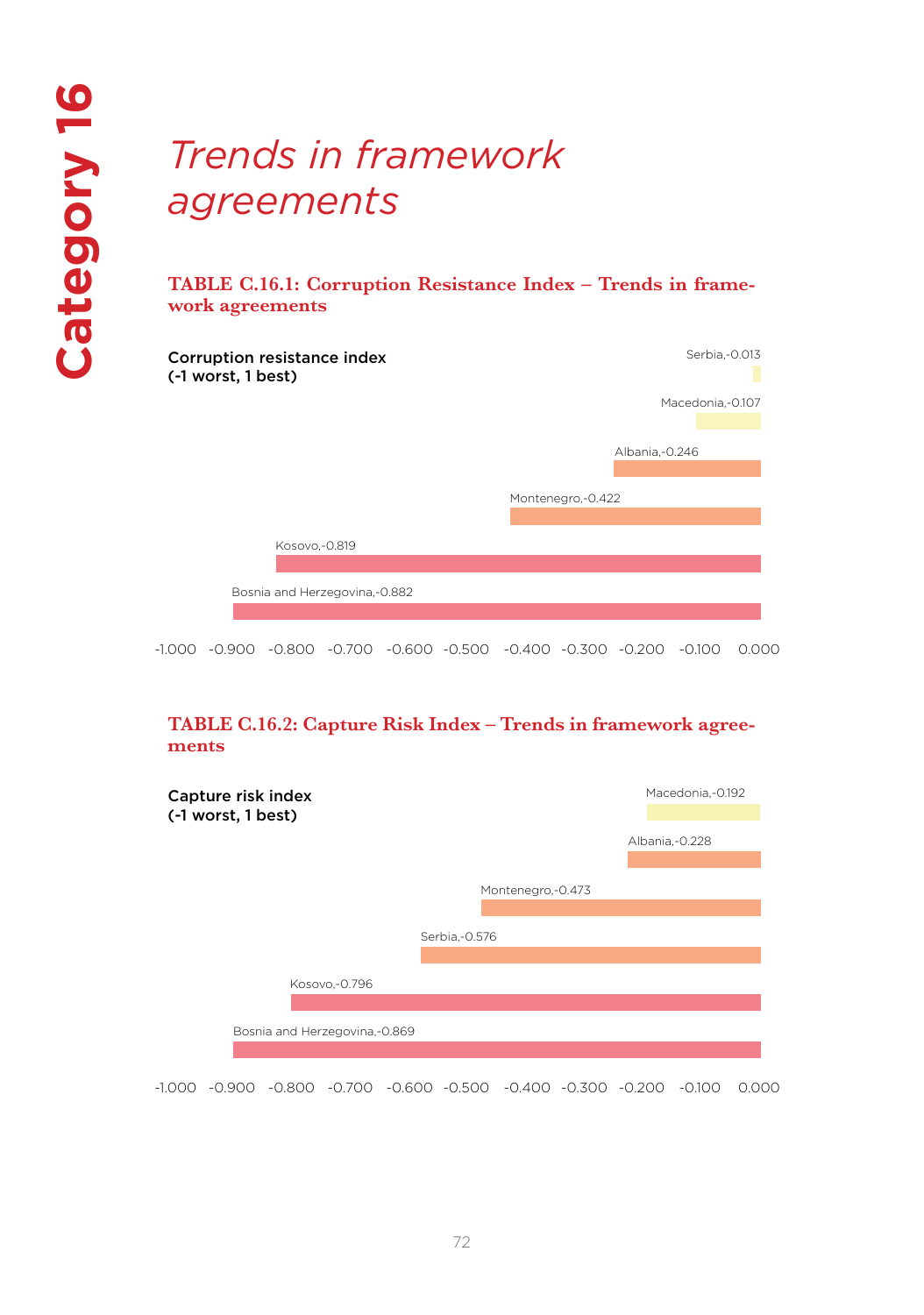### *Interpretation of indices Montenegro Category 16: Trends in framework agreements*

In the area of framework agreements, the PP system in Montenegro shows an incidental response to corruption (table C.16.1 above) and high capture risk (table C.16.2 above). The share of the value of FA's in overall PP contracting is small and does not appear to significantly affect the PP market (see Findings in detail below). However, the absence of differentiated statistics on specific types of contracting authorities as well as a lack of plausible explanation in FA statistics on, for example, the significant share of FA's in procurement of works, accompanied by weak capacities to conduct FA's in an ever-changing regulatory framework contribute to the low value of the index. Judged by the response from the competent authority (Public procurement directorate – PPD), information on trends in FA's appears to be limited and insufficient for adequate monitoring. While in this area, the PP authorities of Montenegro can benefit from observation of the concepts, approaches and solutions applied in FYR of Macedonia and Serbia (as in the case of trends in PP contracts), in the long run, the further standardization of the collected data and digitalization are ultimate priorities for system development.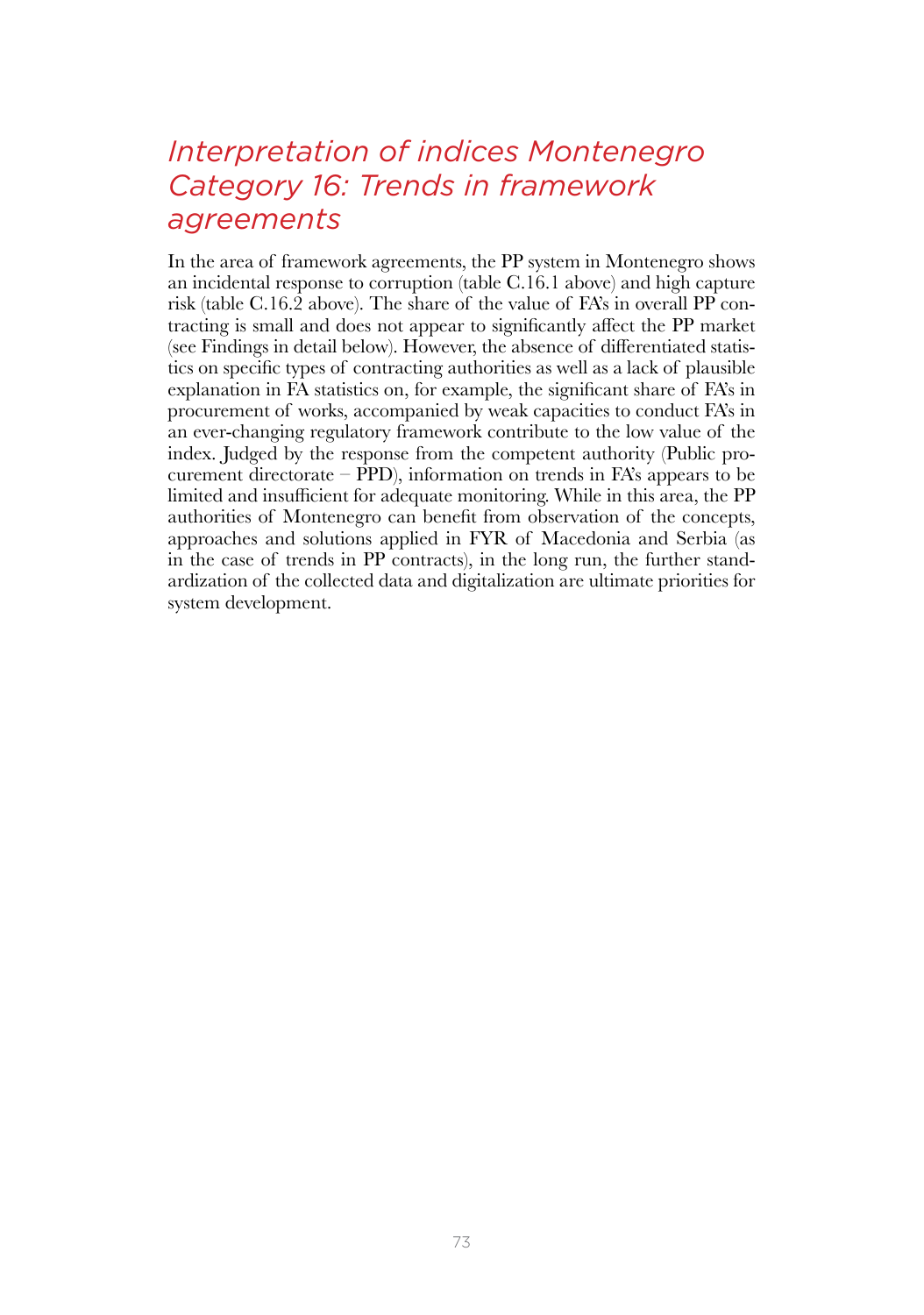## *Findings in detail*

Statistics in public procurement have not been unified through the respective reports on annual public procurements for the comparative period 2014 – 2016. Thus, the Public Procurement Administration did not insert data in the table provided, but rather provided links to reports so that data could be aggregated manually for the purpose of this assessment. Similar to statistics on contracts, the published reports do not correspond to the information requested, which undermines and limits the ability to assess the performance of the system in this area.

#### **Table 7 Framework agreements value (works, goods and services), Montenegro, 2014- 2016 (in EUR)**

|                 | 2014       | 2015       | 2016       |
|-----------------|------------|------------|------------|
| Goods           | 248.812    | 352.873    | 267.150    |
| Works           | 10.181.449 | 13.703.348 | 11.359.226 |
| <b>Services</b> | 3.155.565  | 5.943.478  | 7.790.033  |
| <b>Total</b>    | 13.585.827 | 19.999.700 | 19.416.409 |

The conclusions in this area are similar to those represented in the previous chapter. However, due to greater corruption risks in the management of Framework Agreements, there are some issues that need to be highlighted. Framework agreements should be under the scrutiny of the competent authorities on a large scale, as they tend to limit competition and therefore represent fertile ground for corrupt behaviour, thus exposing the PP system to a higher risk of capture by collusive agreements. One of the main aims of the market is to secure free competition. Although some areas in relation to violation of free competition would not be sanctioned (one general example is intellectual property), public procurement should not by any means be one of those areas, especially since a significant portion of public money is spent in PP procedures.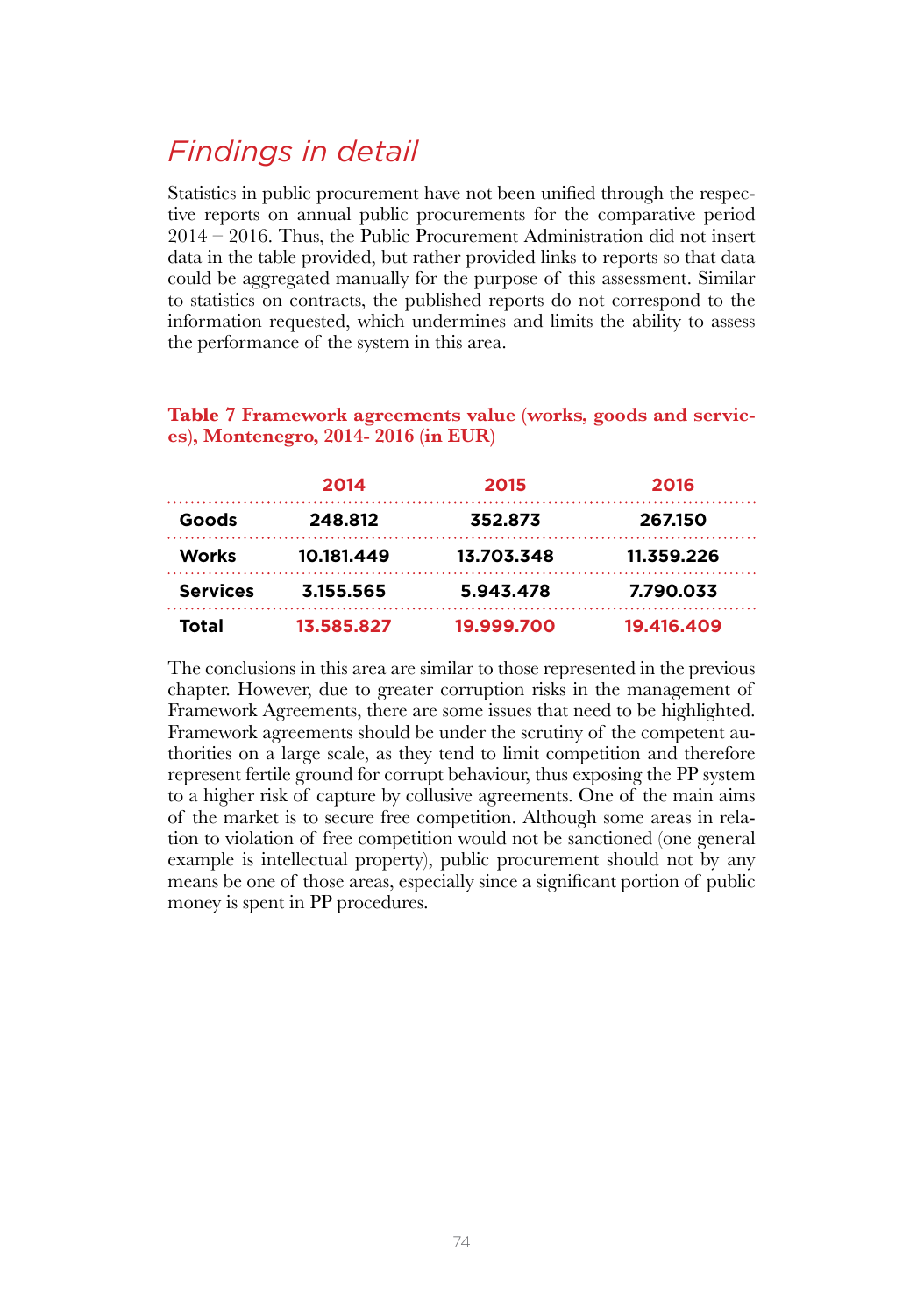# *The most successful tenderers*

#### **TABLE C.17.1: Corruption Resistance Index – The most successful tenderers**

| Corruption resistance index<br>(-1 worst, 1 best) |                |                               | Montenegro,-0.416 |                  |               |          |          |          |       |
|---------------------------------------------------|----------------|-------------------------------|-------------------|------------------|---------------|----------|----------|----------|-------|
|                                                   |                |                               |                   |                  | Serbia,-0.422 |          |          |          |       |
|                                                   |                |                               |                   |                  |               |          |          |          |       |
|                                                   |                |                               |                   | Macedonia,-0.555 |               |          |          |          |       |
|                                                   | Albania,-0.806 |                               |                   |                  |               |          |          |          |       |
|                                                   |                | Bosnia and Herzegovina,-0.832 |                   |                  |               |          |          |          |       |
|                                                   | Kosovo,-0.851  |                               |                   |                  |               |          |          |          |       |
| -0.900                                            | $-0.800$       | $-0.700$                      | $-0.600$          | $-0.500$         | $-0.400$      | $-0.300$ | $-0.200$ | $-0.100$ | 0.000 |

#### **TABLE C.17.2: Capture Risk Index – The most successful tenderers**

|        | Capture risk index<br>(-1 worst, 1 best) |          |                  |                   | Serbia,-0.430 |          |          |          |     |  |
|--------|------------------------------------------|----------|------------------|-------------------|---------------|----------|----------|----------|-----|--|
|        |                                          |          |                  | Montenegro,-0.589 |               |          |          |          |     |  |
|        |                                          |          | Macedonia,-0.645 |                   |               |          |          |          |     |  |
|        |                                          |          |                  |                   |               |          |          |          |     |  |
|        | Albania,-0.793                           |          |                  |                   |               |          |          |          |     |  |
|        | Kosovo,-0.851                            |          |                  |                   |               |          |          |          |     |  |
|        | Bosnia and Herzegovina,-0.854            |          |                  |                   |               |          |          |          |     |  |
| -0.900 | $-0.800$                                 | $-0.700$ | $-0.600$         | $-0.500$          | $-0.400$      | $-0.300$ | $-0.200$ | $-0.100$ | റററ |  |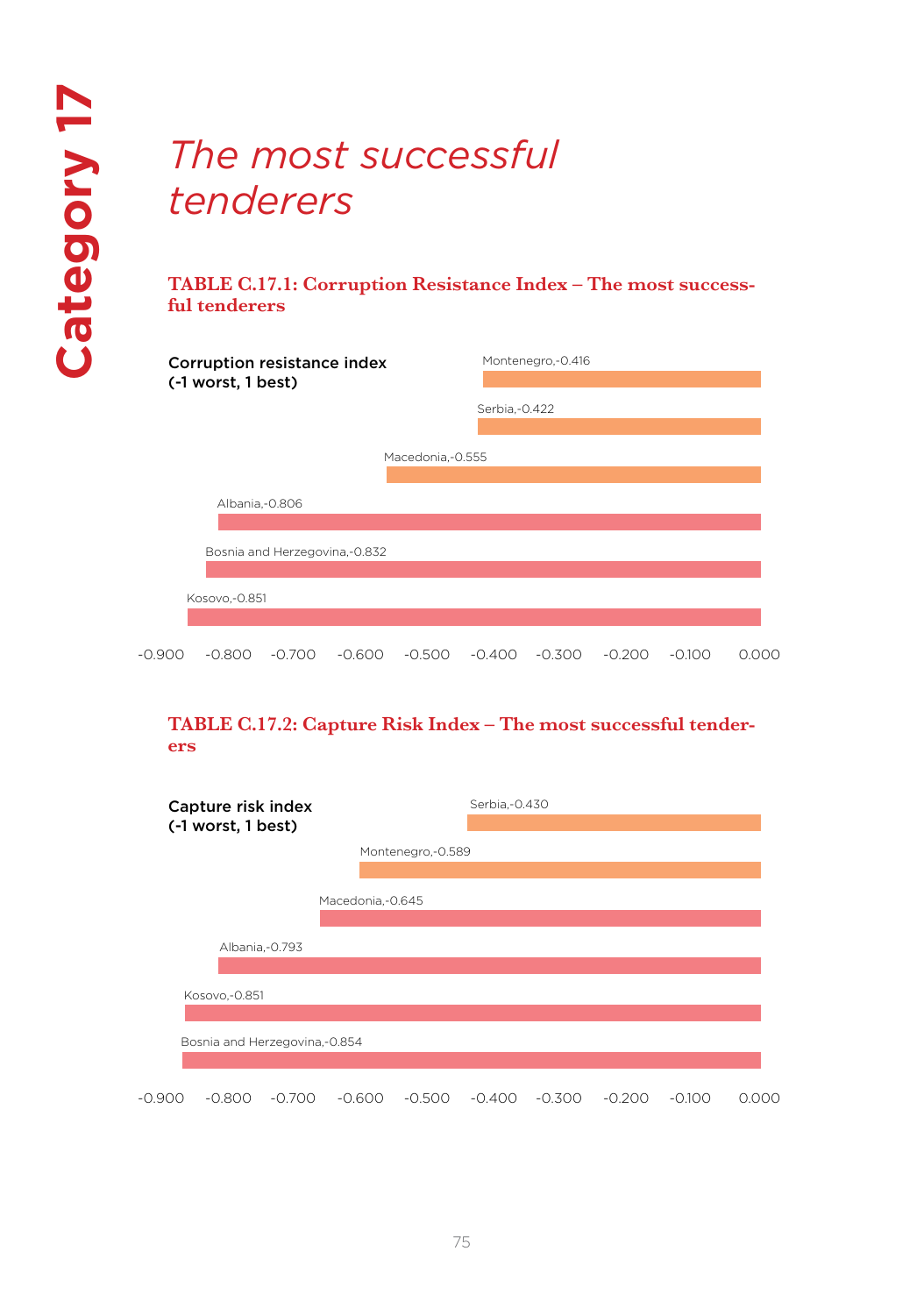### *Interpretation of indices Montenegro Category 17: The most successful tenderers*

Indices in the area of risks related to most successful tenderers (corruption related risks) and preferential treatment (PP capture risks) indicate incidental response to corruption (table C.17.1 above) and high capture risk (table C.17.2 above). While established control mechanisms, as observed in earlier categories, appear to properly address major risks in PP procurement procedures, in this area we observed significant deficiencies. Based on the public reports, and access to the relevant registries (see Findings in detail below), some of the most successful tenderers were contracted despite obvious inabilities to satisfy administrative criteria for participation (i.e. produce evidence of tax payments). Such findings raise many questions as to the performance of the control institutions, as well as about the performance and influence over actual procurement procedures; such contracts cannot be legally awarded. These deficiencies need immediate attention from the relevant PP actors and criminal justice system and are usually key risk indicators of preferential treatment (corruption) and capture of the system. Montenegro could significantly benefit from adopting the concepts, approaches and practices observed in FYR of Macedonia and Serbia. In the long run, improvement in the categories related to controls and implementation of the recommendations in these areas should improve the situation here.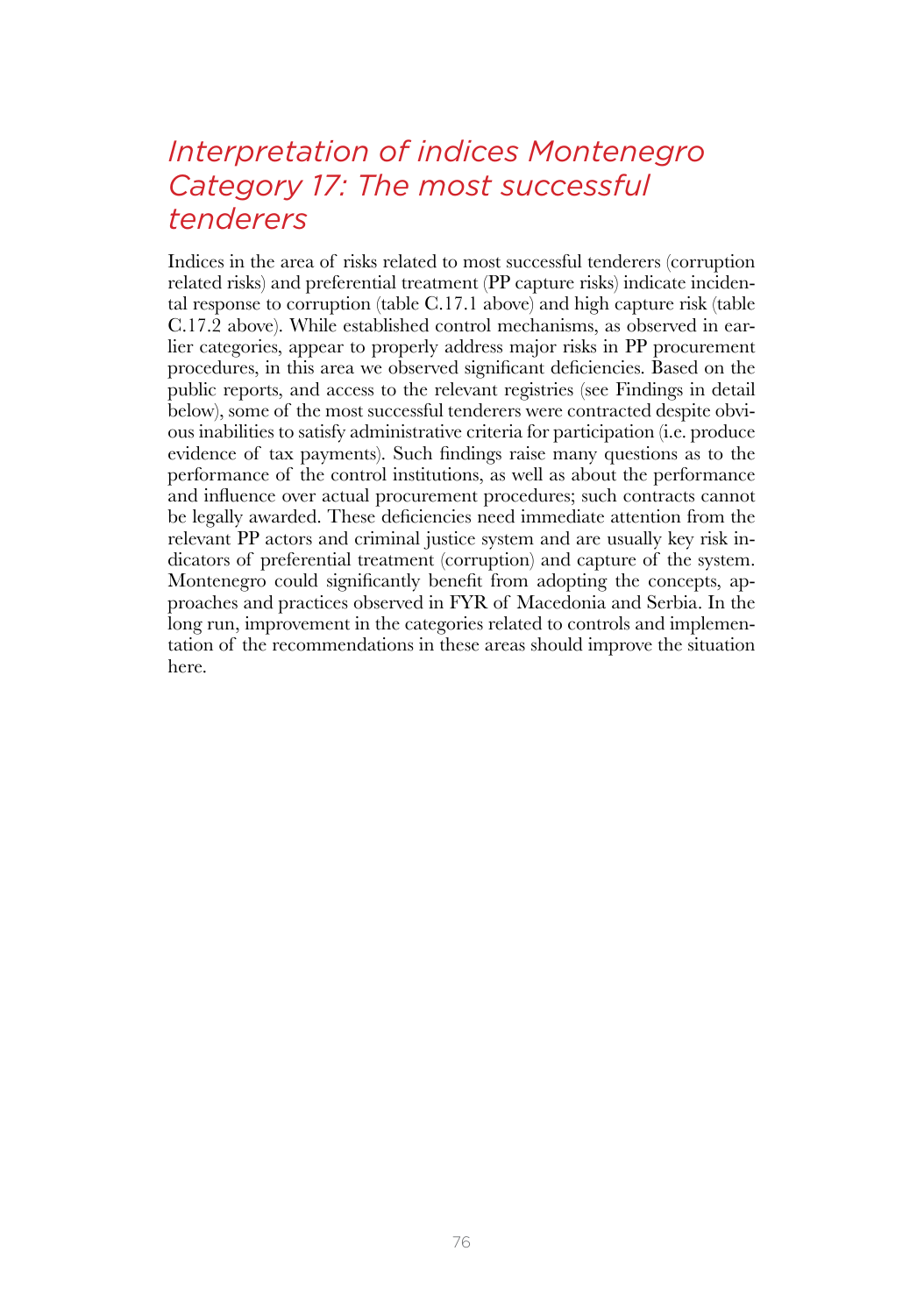## *Findings in detail*

The information presented under the previous chapters, especially in relation to the number of investigations/prosecutions/sentences for a variety of crimes, including corruption (none for the comparative period 2014 – 2016) suggests that procurement processes and actors including economic operators are more or less clean from corruption. The assessment suggests that aside from lack of criminal investigations, there are no initiated procedures for breaches of conflict of interest-related legislation, nor fines prescribed for breaches of the law detected by relevant authorities (PP Directorate and Inspectorate). On the contrary, media reports on some bidders in Montenegro suggest that there is corruption and that successful bidders tend to have political affiliations. However, as there are no procedures initiated on these reports, they have not been used for the purpose of this assessment.

Other relevant and available sources provide some insights into successful bidders and anomalies detected in assessment of the top 10 companies (by value of awarded contracts). While analysis of the available information in public registers does not show direct political or economic relationships between some of the most successful bidders, such as DOO Glosarij Podgorica, AD Jugopetrol Podgorica, DOO Urion Podgorica, and DOO Veletex Podgorica, other issues have caught the attention of the researchers. All of the above were found on the so-called white list of tax payers, ensuring the fulfilment of the criterion that public procurement can be awarded only to those with no outstanding, unpaid taxes. However, analysis of data in public registers related to companies like Tehnoput PG and Cijevna Komerc Podgorica, which were listed as the most successful for the two years compared (Tehnoput), or for one year (like Cijevna Komerc), were found on the black list of the biggest tax debtors. This raises questions as to how such bidders could be awarded contracts, contrary to the regulation on qualification of bidders. These observations should be further explored in future reports.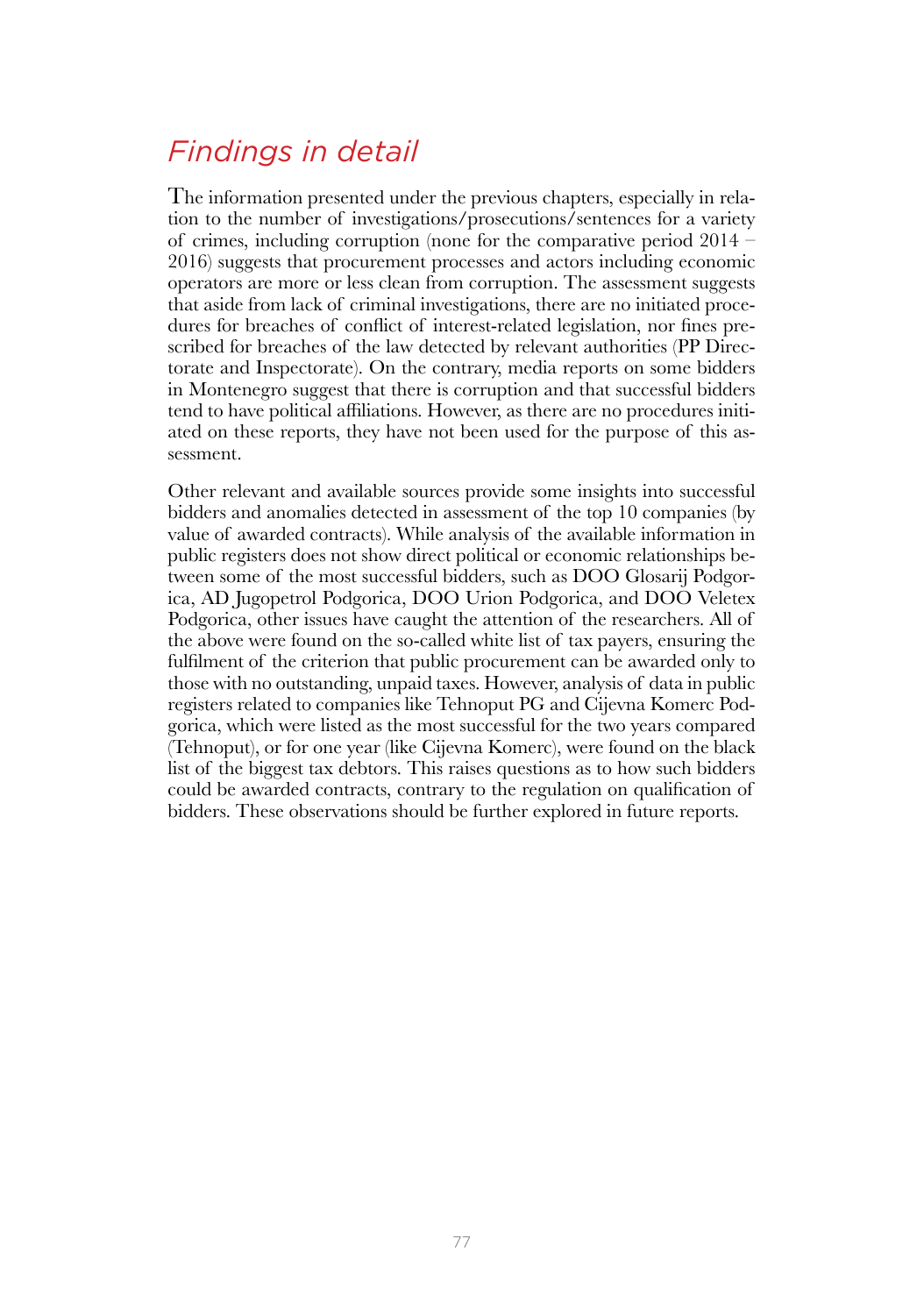# *Trends in petty public procurement*

#### **TABLE C.18.1: Corruption Resistance Index – Trends in petty public procurement**



#### **TABLE C.18.2: Capture Risk Index – Trends in petty public procurement**

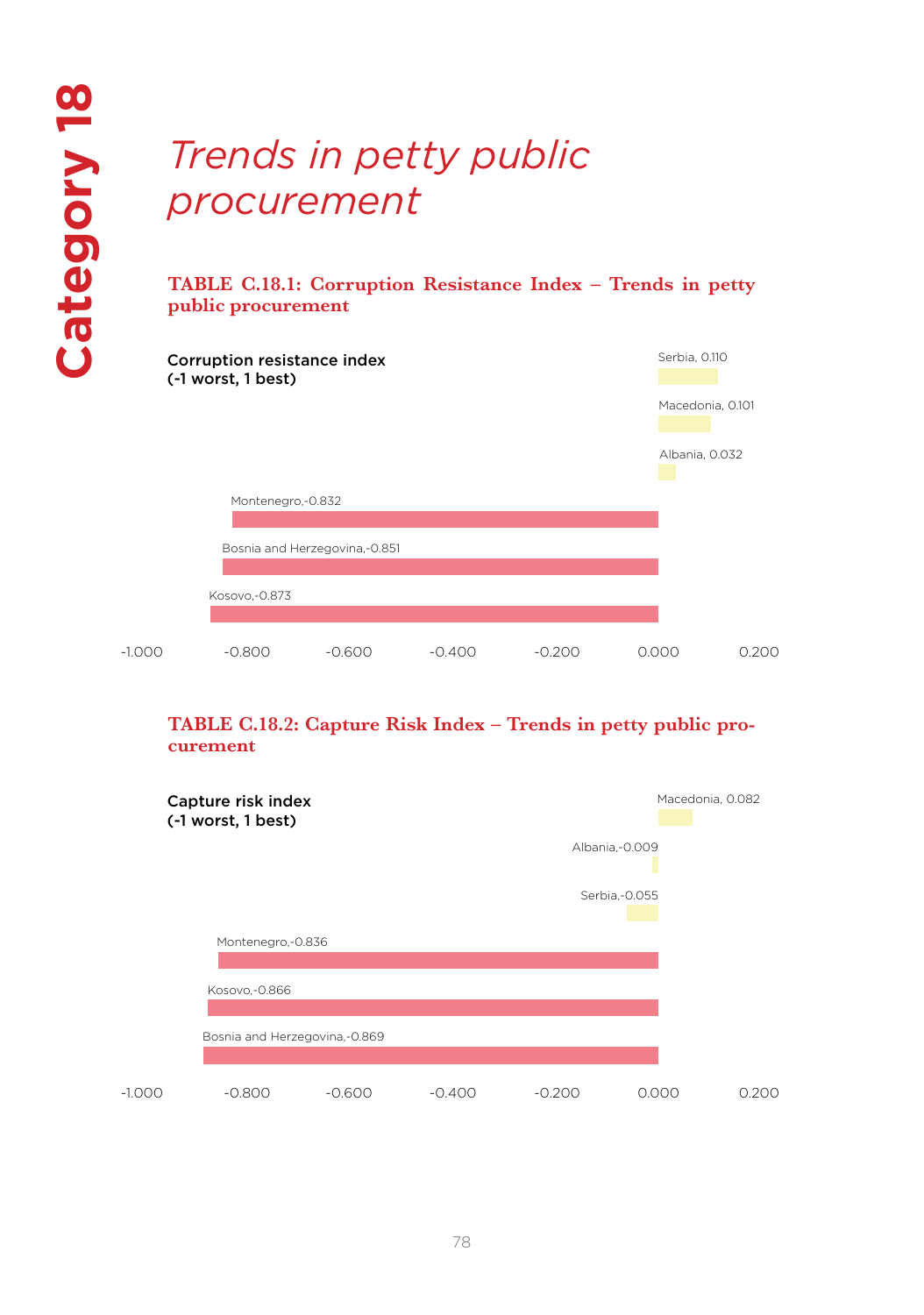### *Interpretation of indices Montenegro Category 18: Trends in petty public procurement*

In the area of trends in Petty public procurement, Montenegro scores low in comparison to other countries. The Corruption resistance index score is in the stage of elementary resistance to corruption (table C.18.1 above), while the Capture risk index indicates a captured system (table C.18.2 above). Petty procurement was introduced only with the 2017 PP amendments (before that it was under the terms of shopping method and to certain extent direct agreement, both using simplified procedures). Despite reporting obligations in the existing regulation, the reporting process and the available information on usage of such procedures, suggest extensive use and frequent breaches of the PPL in this area (see Findings in detail below). In addition, the SAI report frequently points at the practice of splitting procurement in order to avoid more complicated procedures, reflecting the observed weak capacities of the system, and a general tendency to avoid controls. With limited capacity and impact of the control mechanisms (i.e. SAI, inspectorate, criminal justice system), risks in this area multiply. Quick improvements in this area could be achieved through application of the regulatory solutions and practice in Serbia and FYR of Macedonia. However, on the strategic level, this aspect needs to be addressed through more effective and efficient data management (digitalization of the system), improved quality of controls and more sanctioning of malpractice.

### *Findings in detail*

Petty procurement was introduced via the 2017 PPL amendments, meaning that prior experience with this procurement procedure could not be reported by the Public Procurement Administration. Considering the thresholds for such procedures (up to EUR 15,000 for goods and services, and EUR 30,000 for works), with only a few rules imposed by the PPL (the procedure should be predominantly designed by the contracting authority itself), it might be expected that petty procurement would be "the new direct agreement". In fact, under the previous regulation of procurement procedures, direct agreement had the lowest threshold and was the less complicated procedure. It is not surprising that many contracting authorities commonly divided their higher value procurements on a regular basis, simply to override strict and complicated procedures. For example, in 2014 there were 70,659 direct agreements with a total value of EUR 20,728,038.52; 79,303 direct agreements in 2015, with a total value of EUR 22,822,054.56; and 84,967 direct agreements in 2016, with a total value of EUR 23,384,217.11.

Despite the SAI constantly emphasising within its audit reports the necessity to eradicate malpractice, no efficient remedy was imposed. Moreover,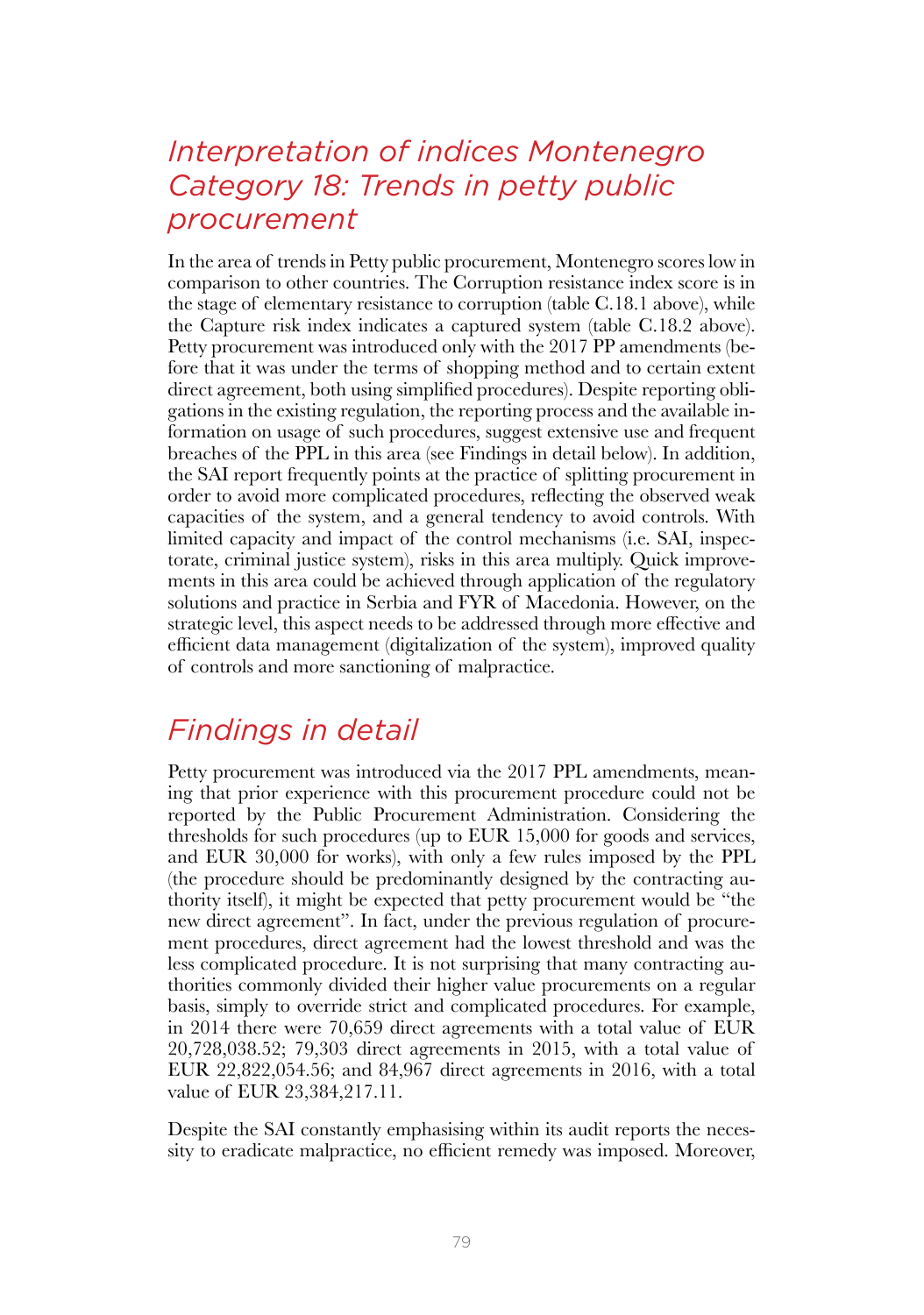there were no misdemeanours reported for violations of the PPL, and no criminal investigations, indictments, or sentences for criminal offences related to public procurement. Although there are sanctions stipulated within the Montenegrin legal system for various breaches of legislation that might be connected with public procurement, these sanctions were not activated.

With the introduction of petty procurement, without the right to file a complaint against the decision of the contracting authority, and no inspection control foreseen in this regard, not even a time limit defined for publishing decisions on petty procurement, potential exposure to corruption and capture of the system is expected to a larger extent. Additionally, since the amendments to the PPL were introduced in the middle of the year, any decision by Parliament to make petty procurement applicable from the day of the entry into force of the PPL, would result in the need to amend public procurement plans to adjust previously planned procurements to the new procedures and rules. It is not known how many contracting authorities actually amended their PPPs or how this manifested in changes to plans.

Nevertheless, even given the risks, attempts should be made to at least try to implement the 2017 amended PPL.

|                                                             | 2014   | 2015   | 2016   |  |
|-------------------------------------------------------------|--------|--------|--------|--|
| Open procedure                                              | 2.679  | 2.941  | 3.567  |  |
| <b>Restricted procedure</b>                                 |        | 13     | 10     |  |
| <b>Negotiation procedure with</b><br>prior publication      | Ο      | 6      | 35     |  |
| <b>Negotiating procedure with-</b><br>out prior publication | 140    | 131    | 125    |  |
| <b>Framework agreement</b>                                  | 198    | 258    | 354    |  |
| <b>Consulting services</b>                                  | 6      | 6      | Ω      |  |
| Awarding public procurement<br>by tender                    | 4      | 6      | 6      |  |
| <b>Shopping method</b>                                      | 2.771  | 3.144  | 3.556  |  |
| <b>Direct Agreement</b>                                     | 70.659 | 79.303 | 84.967 |  |
| <b>Total</b>                                                | 76.458 | 85.808 | 92.620 |  |

#### **Table 8 The number of concluded contracts by type of procedure, 2014- 2016**

*Source: Author's calculations based on data from PPB Annual reports, 2014- 2016*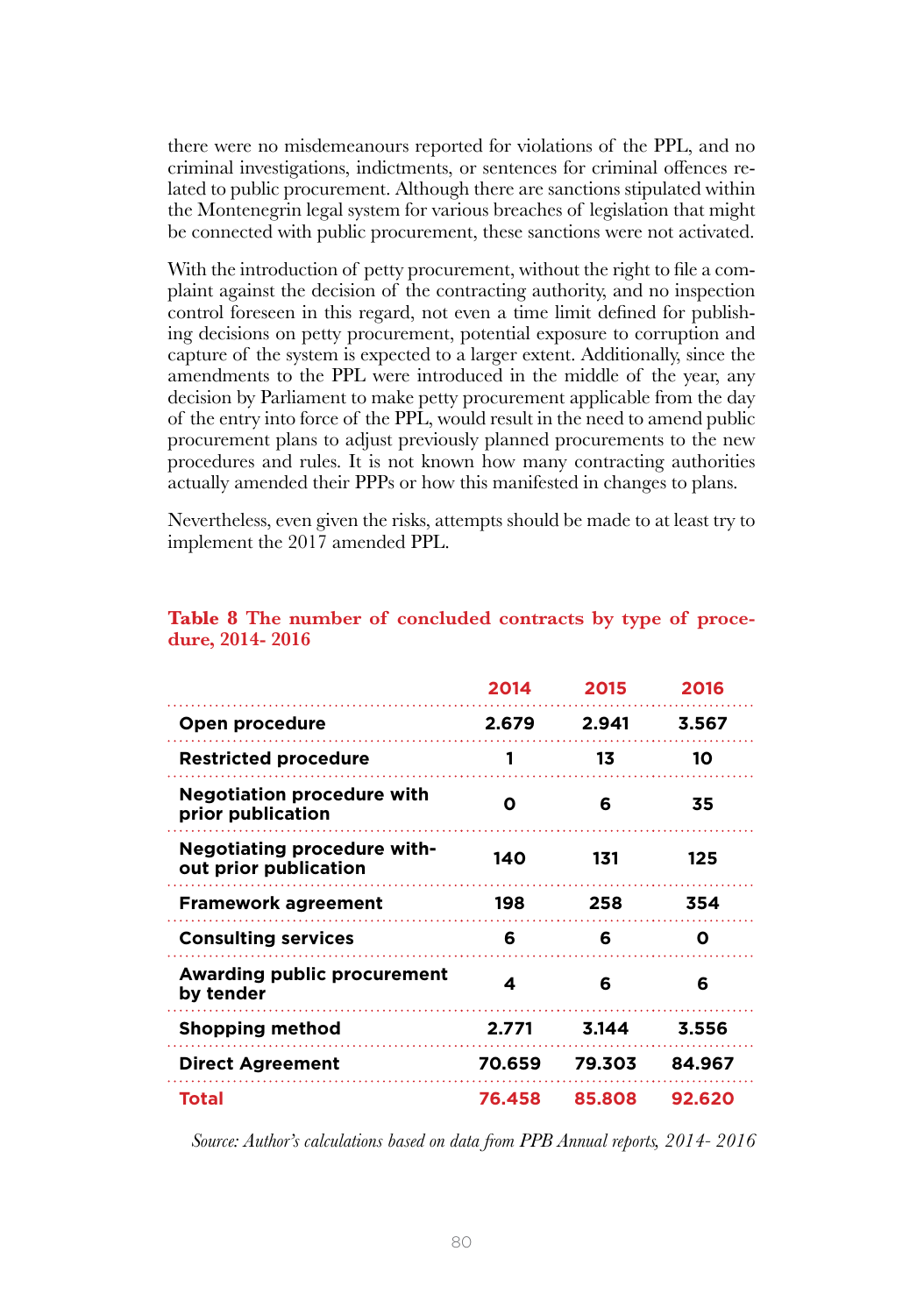## *Literature*

Council of the European Union (2003) Thessaloniki European Council 19 and 20 June 2003. Available at: [http://www.consilium.europa.eu/uedocs/](http://www.consilium.europa.eu/uedocs/cms_data/docs/pressdata/en/ec/76279.pdf) [cms\\_data/docs/pressdata/en/ec/76279.pdf.](http://www.consilium.europa.eu/uedocs/cms_data/docs/pressdata/en/ec/76279.pdf)

European Commission (2014) EU Anti-Corruption Report. Available at: [https://ec.europa.eu/home-affairs/sites/homeaffairs/files/e-library/](https://ec.europa.eu/home-affairs/sites/homeaffairs/files/e-library/documents/policies/organized-crime-and-human-trafficking/corruption/docs/acr_2014_en.pdf) [documents/policies/organized-crime-and-human-trafficking/corruption/](https://ec.europa.eu/home-affairs/sites/homeaffairs/files/e-library/documents/policies/organized-crime-and-human-trafficking/corruption/docs/acr_2014_en.pdf) [docs/acr\\_2014\\_en.pdf](https://ec.europa.eu/home-affairs/sites/homeaffairs/files/e-library/documents/policies/organized-crime-and-human-trafficking/corruption/docs/acr_2014_en.pdf)

Ferwerda, J., Deleanu, I., Unger, B. (2016) Corruption in Public Procurement: Finding the Right Indicators. European Journal on Criminal Policy and Research Vol. 23, Issue 2, p. 245-267.

Hellman, J.S., Jones, G., Kaufmann, D. (2000) Seize the State, Seize the Day: State Capture, Corruption, and Influence in Transition. p. 2. Policy Research Working Paper 2444. World Bank.

Klitgaard, R. (1998) Controlling Corruption. p. 75. Berkley: University of California Press.

Mungiu Pippidi, A. (2013) The Good, the Bad and the Ugly: Controlling Corruption in the European Union. p. 28. Berlin: Hertie School of Governance.

Podumljak, M. (2016) The Impact of EU Conditionality on Corruption Control and Governance in Bosnia and Herzegovina. 7th Framework Programme: ANTICORRP project. Available at: [http://anticorrp.eu/](http://anticorrp.eu/publications/the-impact-of-eu-conditionality-on-corruption-control-and-governance-in-bosnia-and-herzegovina/) [publications/the-impact-of-eu-conditionality-on-corruption-control-and](http://anticorrp.eu/publications/the-impact-of-eu-conditionality-on-corruption-control-and-governance-in-bosnia-and-herzegovina/)[governance-in-bosnia-and-herzegovina/](http://anticorrp.eu/publications/the-impact-of-eu-conditionality-on-corruption-control-and-governance-in-bosnia-and-herzegovina/).

Podumljak, M., David-Barrett, E. (2015) The Public Procurement of Construction Works: The Case of Croatia. European Commission's Seventh Framework Programme ANTICORRP. Available at: [http://anticorrp.eu/](http://anticorrp.eu/publications/report-on-croatia/) [publications/report-on-croatia/.](http://anticorrp.eu/publications/report-on-croatia/)

Rose-Ackerman, R. (1975) The Economics of Corruption. Journal of Public Economics 4. 187-203.

Schimmelfennig, F. and U. Sedelmeier (2004) Governance by conditionality: EU rule transfer to the candidate countries of Central and Eastern Europe. Journal of European Public Policy 11/4: 661–679.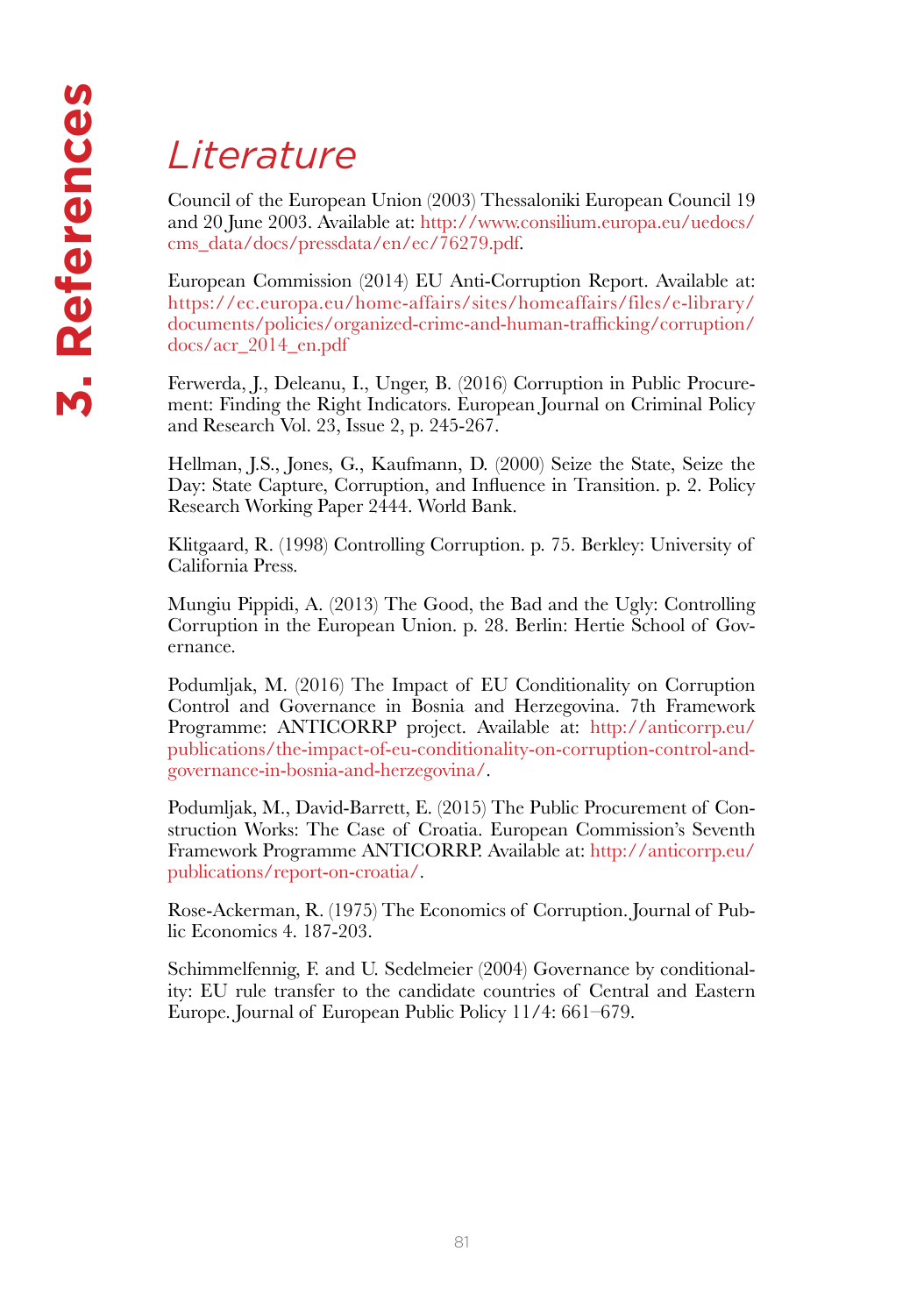## *Reports*

*Public Procurement Directorate* (2017). Report on Public Procurement 2014. Available at: [http://www.ujn.gov.me/wp-content/uploads/2015/06/Iz](http://www.ujn.gov.me/wp-content/uploads/2015/06/Izvjestaj2014.pdf)[vjestaj2014.pdf](http://www.ujn.gov.me/wp-content/uploads/2015/06/Izvjestaj2014.pdf)

*Public Procurement Directorate* (2017). Report on Public Procurement 2015. Available at: [http://www.ujn.gov.me/wp-content/uploads/2016/06/Iz](http://www.ujn.gov.me/wp-content/uploads/2016/06/Izvjestaj2015.pdf)[vjestaj2015.pdf](http://www.ujn.gov.me/wp-content/uploads/2016/06/Izvjestaj2015.pdf)

*Public Procurement Directorate* (2017). Report on Public Procurement 2016. Available at: [http://www.ujn.gov.me/wp-content/uploads/2017/06/IZ](http://www.ujn.gov.me/wp-content/uploads/2017/06/IZVJESTAJ-O-JAVNIM-NABAVKAMA-ZA-2016.GODINU.pdf)-[VJESTAJ-O-JAVNIM-NABAVKAMA-ZA-2016.GODINU.pdf](http://www.ujn.gov.me/wp-content/uploads/2017/06/IZVJESTAJ-O-JAVNIM-NABAVKAMA-ZA-2016.GODINU.pdf)

*Public Procurement Directorate* (2017). The list of persons who have passed the state exam. Available at:[http://www.ujn.gov.me/wp-content/up](http://www.ujn.gov.me/wp-content/uploads/2017/09/Sluzbenici-koji-su-polozili.pdf)[loads/2017/09/Sluzbenici-koji-su-polozili.pdf](http://www.ujn.gov.me/wp-content/uploads/2017/09/Sluzbenici-koji-su-polozili.pdf)

## *FOIA requests*

*Public Procurement Directorate* (2017) Freedom of Information Act, written response retrieved on July 3, 2017.

*Sector for Public Procurement Inspection* (2017) Freedom of Information Act, written response retrieved on July 3, 2017

*State Commissions for Control of Public Procurement Procedures* (2017) Freedom of Information Act, written response retrieved on July 11, 2017

*Montenegro State Audit Institution* (2017) Freedom of Information Act, written response retrieved on July 17, 2017

*Agency for Prevention of Corruption* (2017) Freedom of Information Act, written response retrieved on July 5, 2017

*Basic State Prosecutor's Office in Kotor* (2017) Freedom of Information Act, written response retrieved on July 10, 2017

*Basic State Prosecutor's Office in Kolašin* (2017) Freedom of Information Act, written response retrieved on July 10, 2017

*Basic State Prosecutor's Office in Ulcinj* (2017) Freedom of Information Act, written response retrieved on July 4, 2017

*Basic State Prosecutor's Office in Plavo* (2017) Freedom of Information Act, written response retrieved on July 14, 2017

*Basic State Prosecutor's Office in Podgorica* (2017) Freedom of Information Act, written response retrieved on July 12, 2017